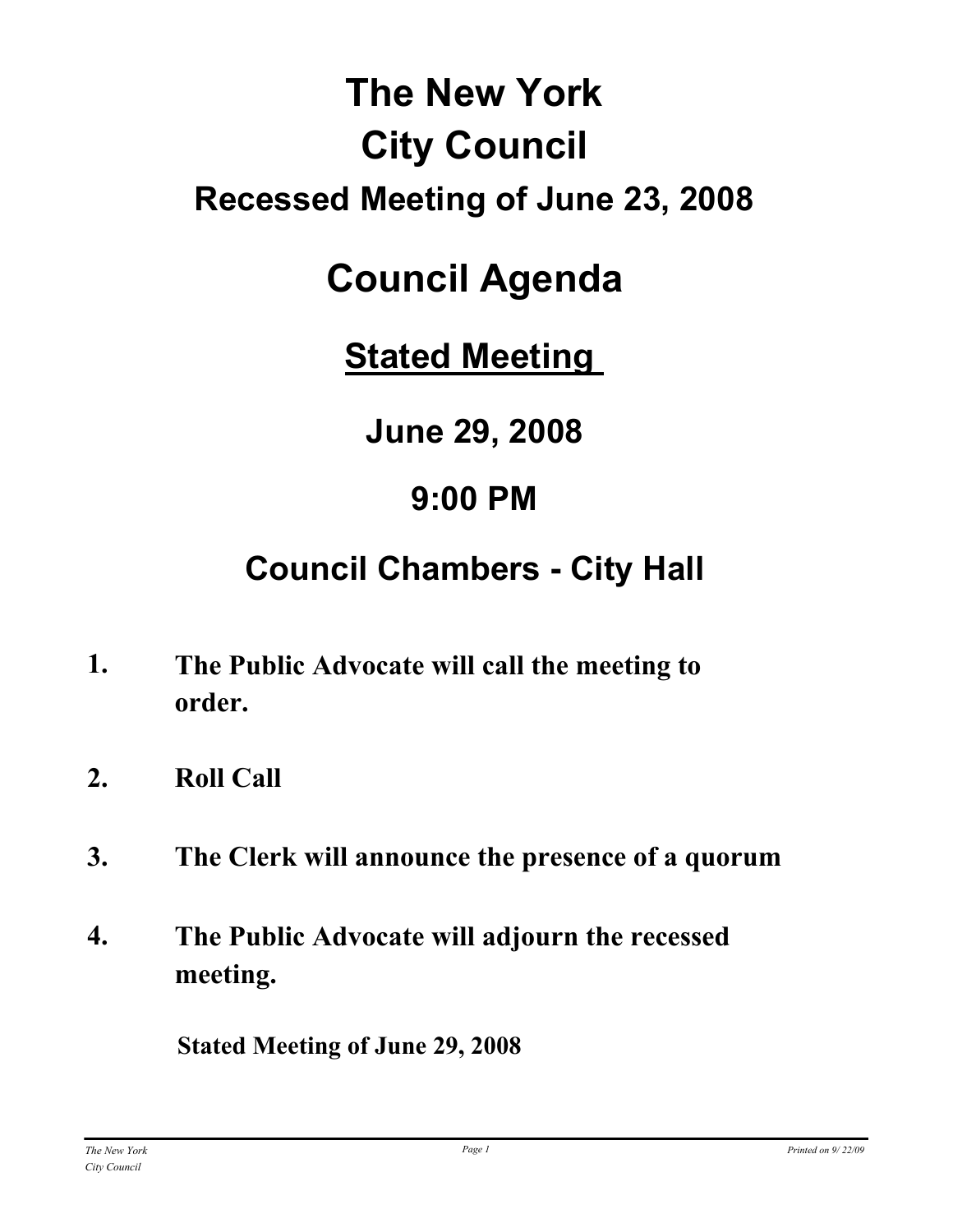## **1. Roll Call**

## **2. Invocation**

*Delivered by: Council Member Rev. Larry Seabrook*

*Motion to spread the invocation in full upon the record by Council Member Arroyo.*

# **3. Adoption of Minutes**

*Motion that the Minutes of the Stated Meeting of May 14, 2008 be adopted as printed by Council Member Mendez.*

# **4. Messages & Papers from the Mayor**

#### **M 1076-2008 Municipal Water Finance Authority, may soundly incur for capital projects for FY'09 and the ensuing three fiscal years.**

Communication from the Mayor - Submitting certificate setting forth the maximum amount of debt and reserves which the City, and the NYC Municipal Water Finance Authority, may soundly incur for capital projects for Fiscal Year 2009 and the ensuing three fiscal years, and the maximum amount of appropriations and expenditures for capital projects which may soundly be made during each fiscal year, pursuant to Section 250 (16) of the NY City Charter. *Received, Ordered, Printed and Filed*

#### **Communications from City, County & Borough Offices 5.**

### **M 1077-2008 Certification of Election of Anthony Como as the new Council Member of the 30th Councilmanic District, Queens.**

Communication from the Board of Elections - Submitting the Certification of Election of Anthony Como as the new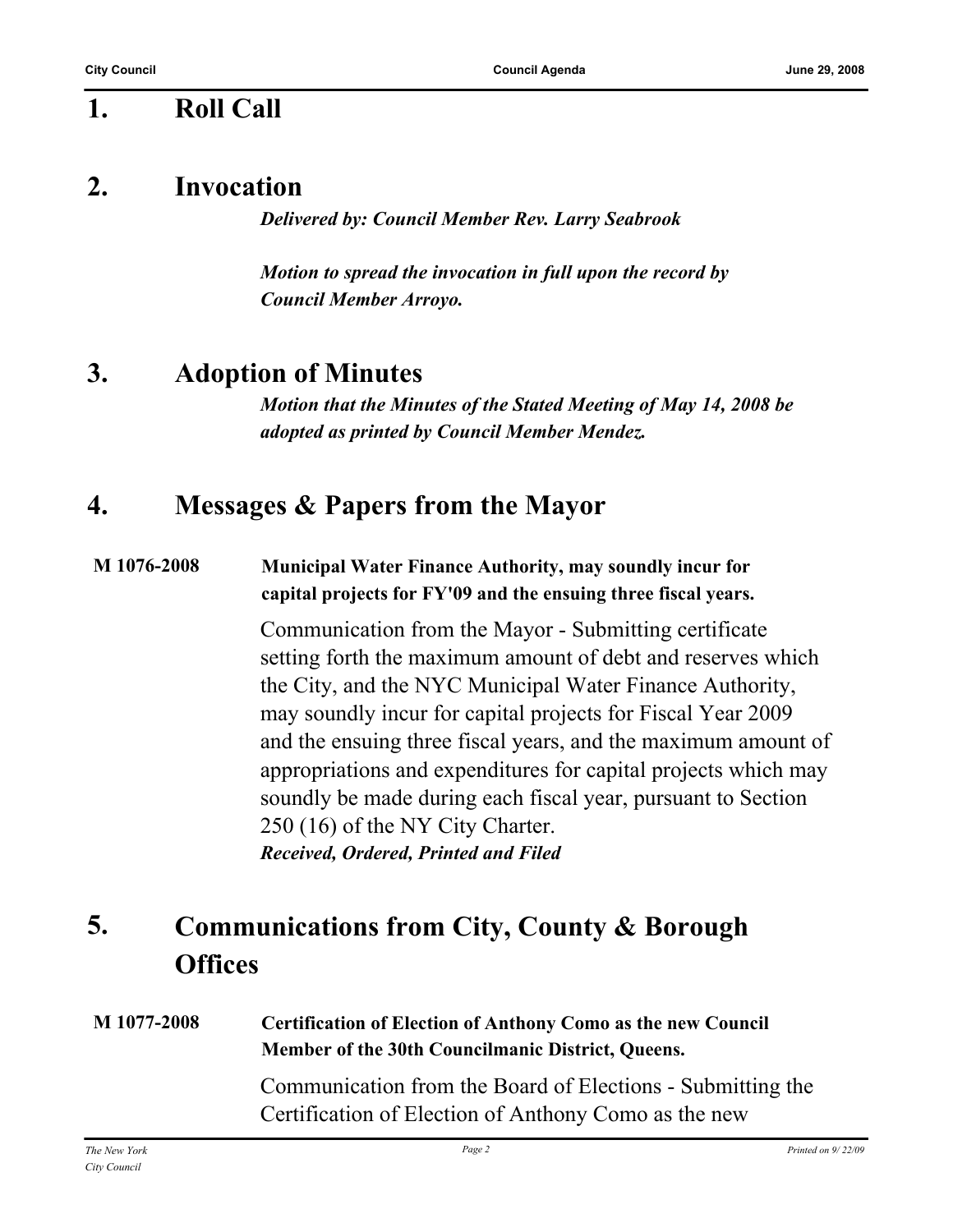|             | Council Member of the 30th Councilmanic District, Queens                                                                                                                                                                                                                                                          |
|-------------|-------------------------------------------------------------------------------------------------------------------------------------------------------------------------------------------------------------------------------------------------------------------------------------------------------------------|
|             | County.<br>Received, Ordered, Printed and Filed                                                                                                                                                                                                                                                                   |
|             |                                                                                                                                                                                                                                                                                                                   |
| M 1078-2008 | Certificate of the swearing in of Anthony Como, as the new<br><b>Council Member of the 30th Council District, Queens.</b>                                                                                                                                                                                         |
|             | Communication from the Office of the City Clerk –<br>Submitting the Certificate of the swearing in of Anthony<br>Como, as the new Council Member of the 30th Council<br>District, Queens County.                                                                                                                  |
|             | THE CITY CLERK AND CLERK OF THE COUNCIL<br>PERFORMS THE FORMAL CEREMONY OF THE<br>ELECTED COUNCIL MEMBER ANTHONY COMO<br><b>TAKING HIS OATH OF OFFICE</b><br>Received, Ordered, Printed and Filed                                                                                                                 |
| M 1079-2008 | <b>Irwin Cantor, City Planning Commission</b>                                                                                                                                                                                                                                                                     |
|             | Communication from the Queens Borough President -<br>Submitting the name of Irwin Cantor to the Council for its<br>advice and consent regarding his appointment as a member of<br>the City Planning Commission, pursuant to Section 31 of the<br>New York City Charter.<br><b>Rules, Privileges and Elections</b> |
| M 1080-2008 | <b>Amendment to the 5-Year Educational Facilities Capital Plan</b><br>for 2005-2009.                                                                                                                                                                                                                              |
|             | Proposed 2008 Amendment to the 2005-2009 Five-Year<br>Capital Plan.<br><b>Preconsidered - Finance</b>                                                                                                                                                                                                             |
| M 1081-2008 | Transfer City funds between various agencies in FY'08 to<br>implement changes to the City's expense budget. (MN -5)                                                                                                                                                                                               |
|             | Transfer City funds between various agencies in Fiscal Year<br>2008 to implement changes to the City's expense budget. (MN                                                                                                                                                                                        |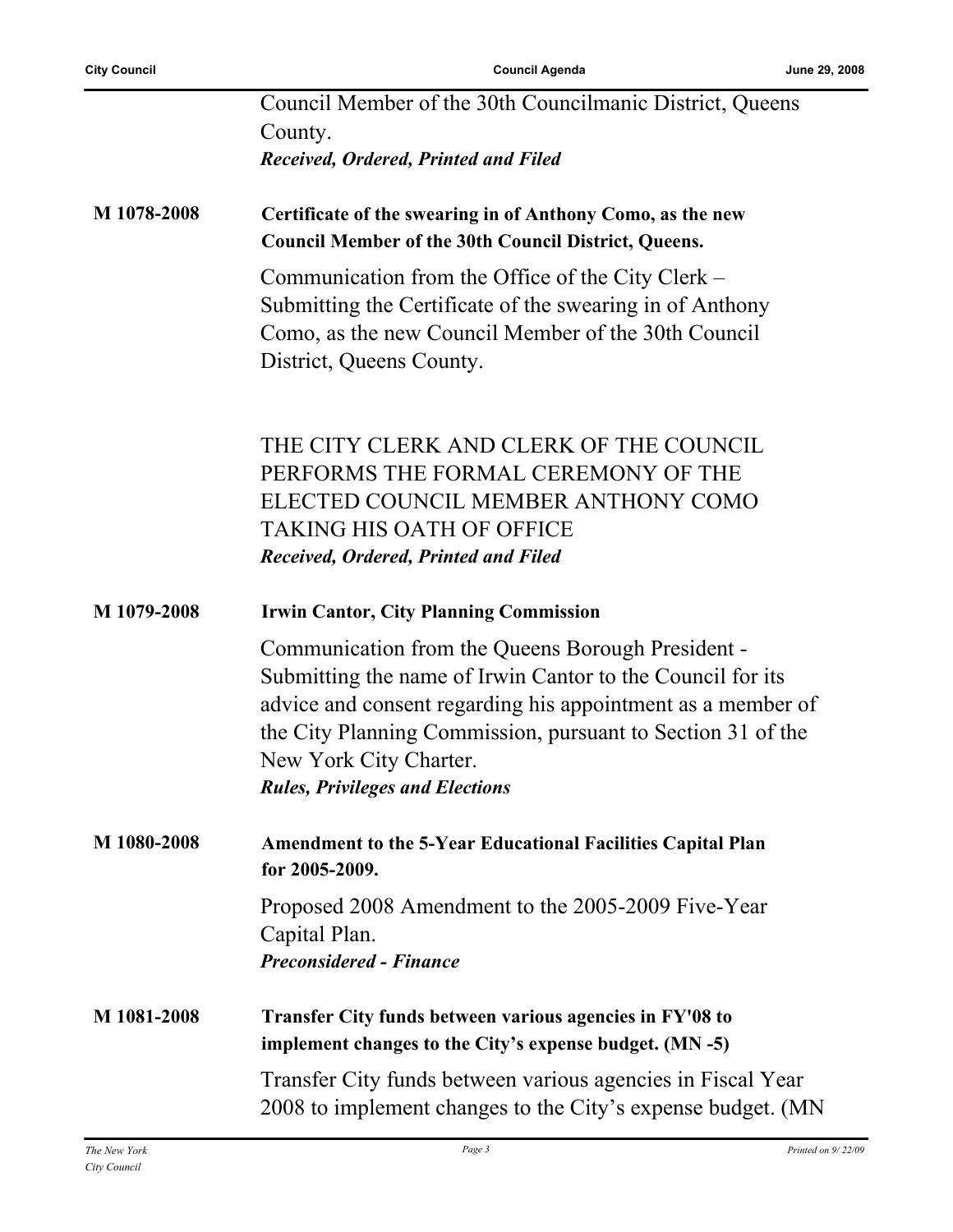|             | $-5)$<br><b>Preconsidered - Finance</b>                                                                                                                                                                                                                                                                             |
|-------------|---------------------------------------------------------------------------------------------------------------------------------------------------------------------------------------------------------------------------------------------------------------------------------------------------------------------|
| M 1082-2008 | Appropriation of new revenues of \$69.4 million in Fiscal Year<br>2008. (MN-6)                                                                                                                                                                                                                                      |
|             | Appropriation of new revenues of \$69.4 million in Fiscal<br>Year 2008. (MN-6)<br><b>Preconsidered - Finance</b>                                                                                                                                                                                                    |
| M 1083-2008 | <b>Base Station License, County Car Service Inc.</b>                                                                                                                                                                                                                                                                |
|             | Communication from the Taxi $&$ Limousine Commission –<br>Submitting its approval of an application for a new base<br>station license County Car Service Inc., Council District 50,<br>pursuant to Section 19-511(i), of the administrative code of<br>the city of New York.<br><b>Transportation</b>               |
| M 1084-2008 | Base Station License, DDA Luxury Limousine & Car Service<br>Corp.                                                                                                                                                                                                                                                   |
|             | Communication from the Taxi & Limousine Commission –<br>Submitting its approval of an application for a new base<br>station license DDA Luxury Limousine & Car Service Corp.,<br>Council District 1, pursuant to Section 19-511(i), of the<br>administrative code of the city of New York.<br><b>Transportation</b> |
| M 1085-2008 | <b>Base Station License, Yadah Transportation Inc.</b>                                                                                                                                                                                                                                                              |
|             | Communication from the Taxi $&$ Limousine Commission –<br>Submitting its approval of an application for a new base<br>station license Yadah Transportation Inc., Council District 31,<br>pursuant to Section 19-511(i), of the administrative code of<br>the city of New York.<br><b>Transportation</b>             |
| M 1086-2008 | <b>Base Station License, 60th Street</b>                                                                                                                                                                                                                                                                            |
|             | Communication from the Taxi $&$ Limousine Commission –                                                                                                                                                                                                                                                              |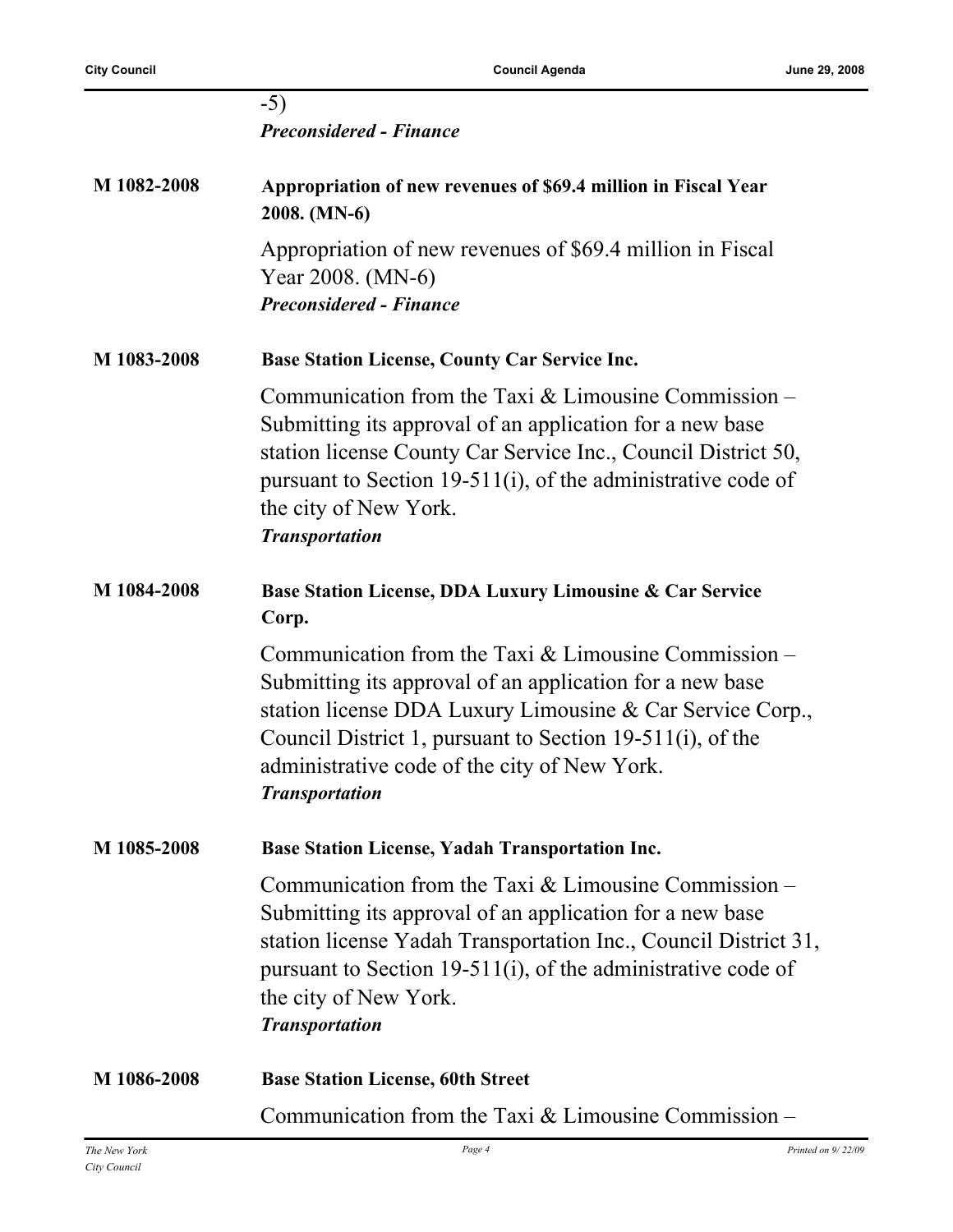|             | Submitting its approval of an application for a renewal base<br>station license 60th Street, Council District 44, pursuant to<br>Section 19-511(i), of the administrative code of the city of<br>New York.<br><b>Transportation</b>                                                                              |
|-------------|------------------------------------------------------------------------------------------------------------------------------------------------------------------------------------------------------------------------------------------------------------------------------------------------------------------|
| M 1087-2008 | Base Station License, Americana Transportation LLC.                                                                                                                                                                                                                                                              |
|             | Communication from the Taxi $&$ Limousine Commission –<br>Submitting its approval of an application for a renewal base<br>station license Americana Transportation LLC., Council<br>District 44, pursuant to Section 19-511(i), of the<br>administrative code of the city of New York.<br><b>Transportation</b>  |
| M 1088-2008 | Base Station License, Big D Royal Car Service                                                                                                                                                                                                                                                                    |
|             | Communication from the Taxi $&$ Limousine Commission –<br>Submitting its approval of an application for a renewal base<br>station license Big D Royal Car Service, Council District 27,<br>pursuant to Section 19-511(i), of the administrative code of<br>the city of New York.<br><b>Transportation</b>        |
| M 1089-2008 | Base Station License, Blue Diamond Car Service, Inc.                                                                                                                                                                                                                                                             |
|             | Communication from the Taxi $&$ Limousine Commission –<br>Submitting its approval of an application for a renewal base<br>station license Blue Diamond Car Service, Inc., Council<br>District 43, pursuant to Section 19-511(i), of the<br>administrative code of the city of New York.<br><b>Transportation</b> |
| M 1090-2008 | Base Station License, Dominicana Limo Services, Inc.                                                                                                                                                                                                                                                             |
|             | Communication from the Taxi $&$ Limousine Commission –<br>Submitting its approval of an application for a renewal base<br>station license Dominicana Limo Services, Inc., Council<br>District 25, pursuant to Section 19-511(i), of the<br>administrative code of the city of New York.                          |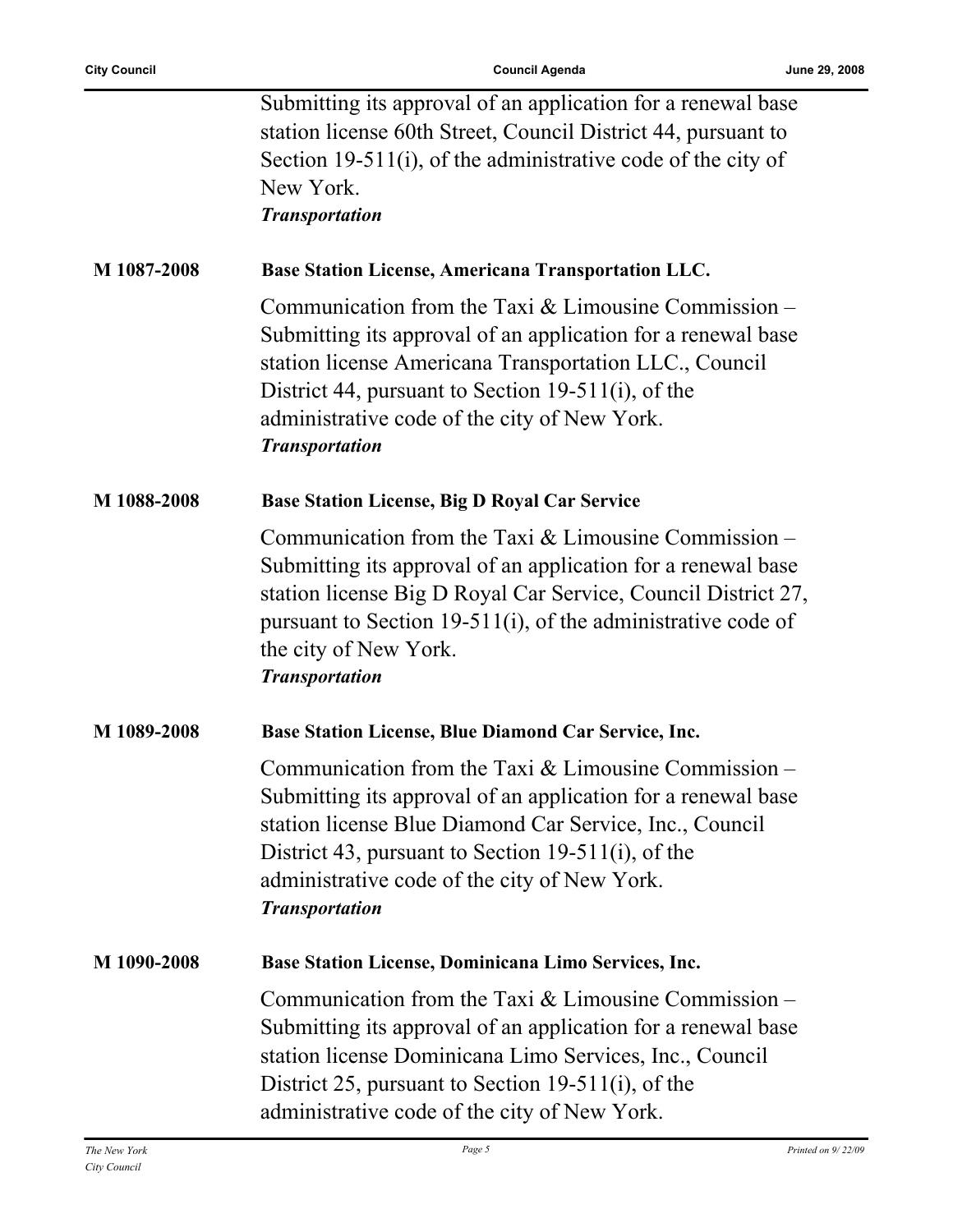|             | <b>Transportation</b>                                                                                                                                                                                                                                                                                                         |
|-------------|-------------------------------------------------------------------------------------------------------------------------------------------------------------------------------------------------------------------------------------------------------------------------------------------------------------------------------|
| M 1091-2008 | <b>Base Station License, Ecua Line Corp.</b>                                                                                                                                                                                                                                                                                  |
|             | Communication from the Taxi $&$ Limousine Commission –<br>Submitting its approval of an application for a renewal base<br>station license Ecua Line Corp., Council District 34, pursuant<br>to Section 19-511(i), of the administrative code of the city of<br>New York.<br><b>Transportation</b>                             |
| M 1092-2008 | Base Station License, Lincoln Limo. Brok'age Inc.                                                                                                                                                                                                                                                                             |
|             | Communication from the Taxi $&$ Limousine Commission –<br>Submitting its approval of an application for a renewal base<br>station license Lincoln Limo. Brok'age Inc., Council District<br>22, pursuant to Section 19-511(i), of the administrative code<br>of the city of New York.<br><b>Transportation</b>                 |
| M 1093-2008 | Base Station License, Mexicana High Class Inc.                                                                                                                                                                                                                                                                                |
|             | Communication from the Taxi $&$ Limousine Commission –<br>Submitting its approval of an application for a renewal base<br>station license Mexicana High Class Inc., Council District 21,<br>pursuant to Section 19-511(i), of the administrative code of<br>the city of New York.<br><b>Transportation</b>                    |
| M 1094-2008 | Base Station License, Myrtle Avenue Car & Limousine Service<br>Corp.                                                                                                                                                                                                                                                          |
|             | Communication from the Taxi $&$ Limousine Commission –<br>Submitting its approval of an application for a renewal base<br>station license Myrtle Avenue Car & Limousine Service Corp.,<br>Council District 35, pursuant to Section 19-511(i), of the<br>administrative code of the city of New York.<br><b>Transportation</b> |
| M 1095-2008 | Base Station License, New Mexicana Car Service Inc.                                                                                                                                                                                                                                                                           |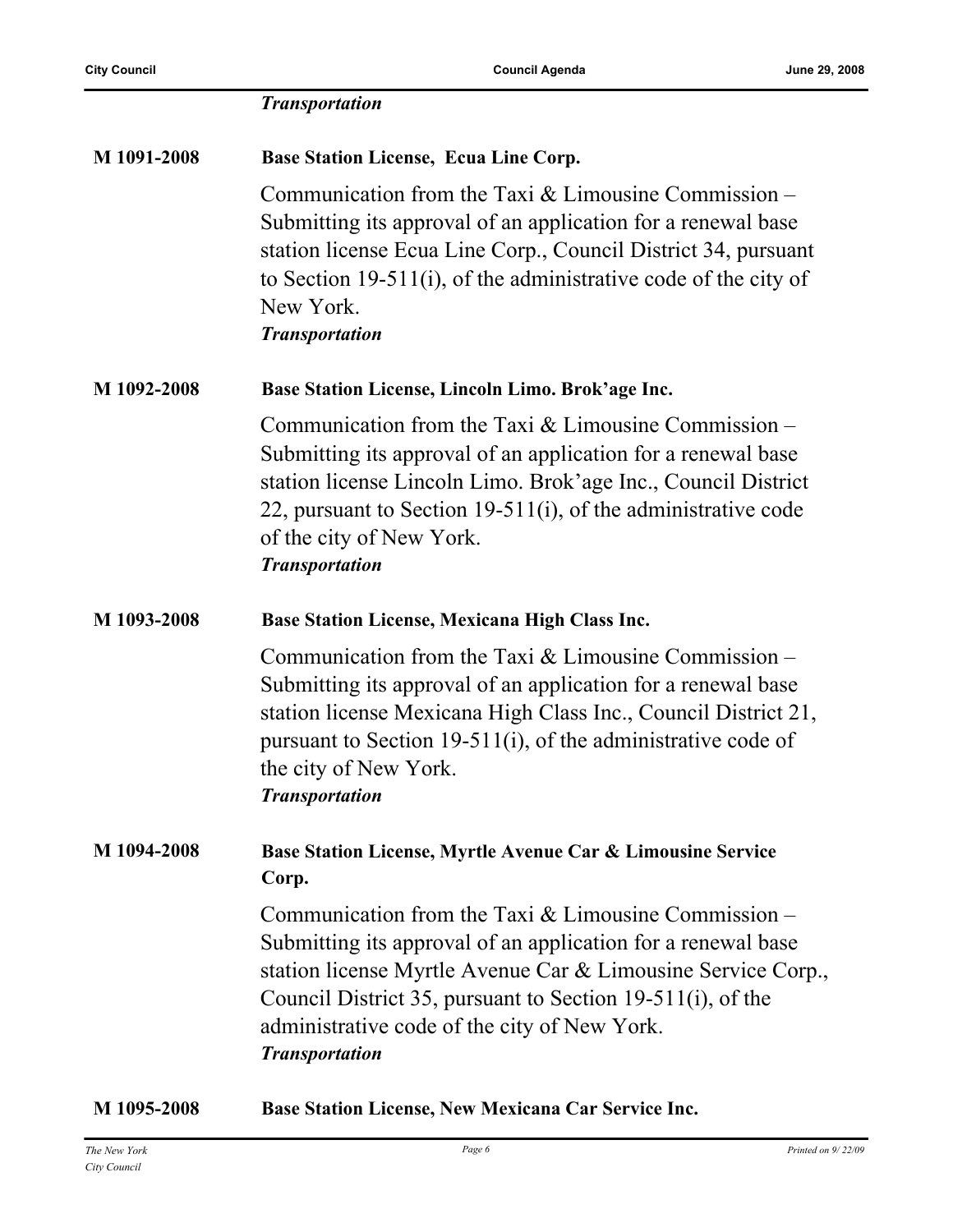|             | Communication from the Taxi $&$ Limousine Commission –<br>Submitting its approval of an application for a renewal base<br>station license New Mexicana Car Service Inc., Council<br>District 44, pursuant to Section 19-511(i), of the<br>administrative code of the city of New York.<br><b>Transportation</b>                            |
|-------------|--------------------------------------------------------------------------------------------------------------------------------------------------------------------------------------------------------------------------------------------------------------------------------------------------------------------------------------------|
| M 1096-2008 | Base Station License, Winthrop Holding of New York Inc.                                                                                                                                                                                                                                                                                    |
|             | Communication from the Taxi $&$ Limousine Commission –<br>Submitting its approval of an application for a renewal base<br>station license Winthrop Holding of New York Inc., Council<br>District 46, pursuant to Section 19-511(i), of the<br>administrative code of the city of New York.<br><b>Transportation</b>                        |
| M 1097-2008 | Base Station License, Dyker Car Service, LLC.                                                                                                                                                                                                                                                                                              |
|             | Communication from the Taxi $&$ Limousine Commission –<br>Submitting its approval of an application for a renewal,<br>relocation and ownership change base station license Dyker<br>Car Service, LLC., Council District 43, pursuant to Section<br>19-511(i), of the administrative code of the city of New York.<br><b>Transportation</b> |
| M 1098-2008 | Base Station License, Allied Central Car Service Inc.                                                                                                                                                                                                                                                                                      |
|             | Communication from the Taxi $&$ Limousine Commission –<br>Submitting its approval of an application for a renewal and<br>ownership change base station license Allied Central Car<br>Service Inc., Council District 36, pursuant to Section<br>19-511(i), of the administrative code of the city of New York.<br><b>Transportation</b>     |
| M 1099-2008 | Base Station License, Dyre Avenue Car Services, Inc.                                                                                                                                                                                                                                                                                       |
|             | Communication from the Taxi $&$ Limousine Commission –<br>Submitting its approval of an application for a renewal and<br>ownership change base station license Dyre Avenue Car                                                                                                                                                             |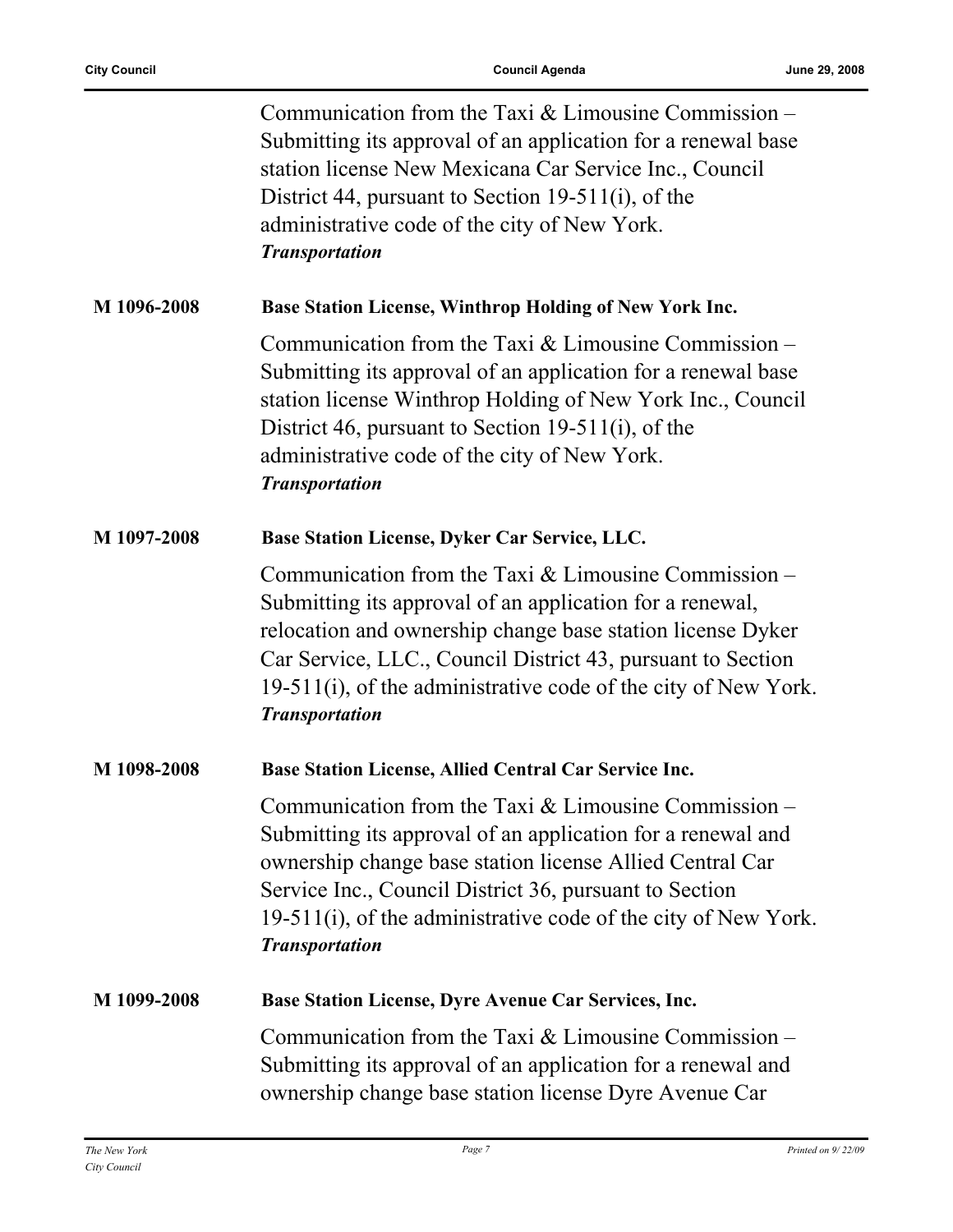|             | Services, Inc., Council District 12, pursuant to Section                                                                                                                                                                                                                                                                               |
|-------------|----------------------------------------------------------------------------------------------------------------------------------------------------------------------------------------------------------------------------------------------------------------------------------------------------------------------------------------|
|             | 19-511(i), of the administrative code of the city of New York.                                                                                                                                                                                                                                                                         |
|             | <b>Transportation</b>                                                                                                                                                                                                                                                                                                                  |
|             |                                                                                                                                                                                                                                                                                                                                        |
| M 1100-2008 | Base Station License, Mexicanos DF Car Services, Inc.                                                                                                                                                                                                                                                                                  |
|             | Communication from the Taxi $&$ Limousine Commission –<br>Submitting its approval of an application for a renewal and<br>ownership change base station license Mexicanos DF Car<br>Services, Inc., Council District 21, pursuant to Section<br>19-511(i), of the administrative code of the city of New York.<br><b>Transportation</b> |
| M 1101-2008 | Base Station License, New College Car Service, Inc,                                                                                                                                                                                                                                                                                    |
|             | Communication from the Taxi $&$ Limousine Commission –<br>Submitting its approval of an application for a renewal and<br>ownership change base station license New College Car<br>Service, Inc., Council District 16, pursuant to Section<br>19-511(i), of the administrative code of the city of New York.<br><b>Transportation</b>   |
| M 1102-2008 | Base Station License, Brooklyn Radio Dispatch Inc.                                                                                                                                                                                                                                                                                     |
|             | Communication from the Taxi $&$ Limousine Commission –<br>Submitting its approval of an application for a relocation base<br>station license Brooklyn Radio Dispatch Inc., Council District<br>34, pursuant to Section $19-511(i)$ , of the administrative code<br>of the city of New York.<br><b>Transportation</b>                   |

# **6. Petitions and Communications**

*None*

# **7. Land Use Call-Ups**

*None*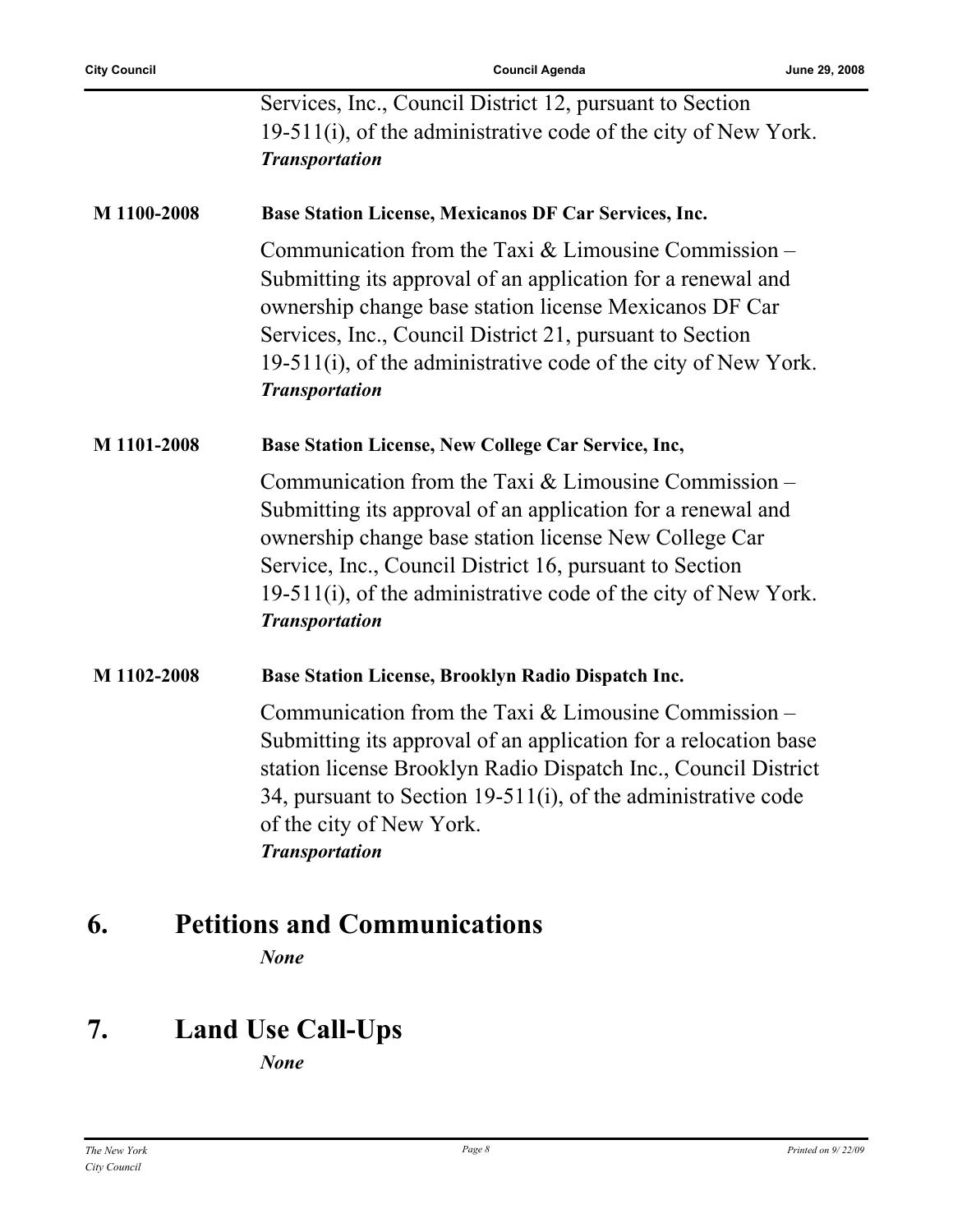# **8. Communication from the Speaker**

## **9. Discussion of General Orders**

**10. Reports of Special Committees** *None*

## **11. Reports of Standing Committees**

## **Report of the Committee on Civil Service and Labor**

#### **Int 0702-2008-A Electronic pay stubs for city employees.**

A Local Law to amend the administrative code of the city of New York, in relation to electronic pay stubs for city employees. *Amended and Coupled on GO*

### **Report of the Committee on Finance**

| Int 0802-2008 | Changing the days on which the Council can meet to fix the tax<br>rates.                                                                                                                                           |
|---------------|--------------------------------------------------------------------------------------------------------------------------------------------------------------------------------------------------------------------|
|               | A Local Law in relation to changing the days on which the<br>Council can meet to fix the tax rates.<br><b>Preconsidered - Coupled on GO with Message of Necessity</b>                                              |
| Res 1503-2008 | Approving or disclosing the new designation and changes in the<br>designation of certain organizations to receive funding in the<br><b>Fiscal 2008 Expense Budget.</b>                                             |
|               | Resolution approving or disclosing the new designation and<br>changes in the designation of certain organizations to receive<br>funding in the Fiscal 2008 Expense Budget.<br><b>Preconsidered - Coupled on GO</b> |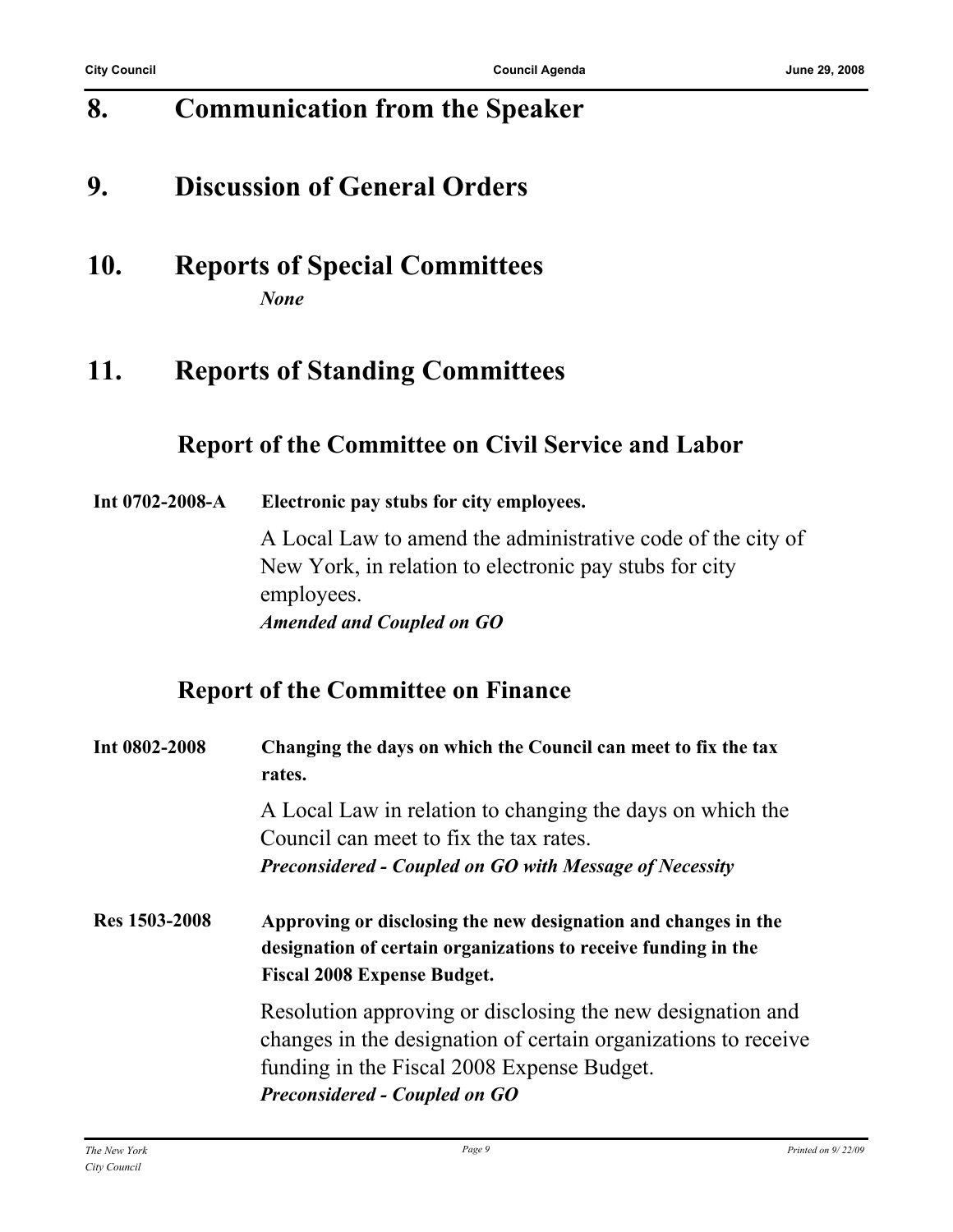| <b>Res 1504-2008</b> | <b>Computing and Certifying Base Percentage, Current</b>                                                               |
|----------------------|------------------------------------------------------------------------------------------------------------------------|
|                      | Percentage and Current Base Proportion of Each Class of Real                                                           |
|                      | <b>Property for Fiscal 2009.</b>                                                                                       |
|                      | <b>RESOLUTION COMPUTING AND CERTIFYING BASE</b>                                                                        |
|                      | PERCENTAGE, CURRENT PERCENTAGE AND                                                                                     |
|                      | CURRENT BASE PROPORTION OF EACH CLASS OF                                                                               |
|                      | REAL PROPERTY FOR FISCAL 2009 TO THE STATE                                                                             |
|                      | <b>BOARD OF REAL PROPERTY SERVICES PURSUANT</b>                                                                        |
|                      | TO SECTION 1803-a OF THE REAL PROPERTY TAX                                                                             |
|                      | LAW.                                                                                                                   |
|                      | <b>Preconsidered - Coupled on GO</b>                                                                                   |
| Res 1505-2008        | <b>Computing and Adjusted Base Proportion of Each Class of</b>                                                         |
|                      | <b>Real Property for Fiscal 2009.</b>                                                                                  |
|                      | RESOLUTION COMPUTING AND CERTIFYING                                                                                    |
|                      | ADJUSTED BASE PROPORTION OF EACH CLASS OF                                                                              |
|                      | REAL PROPERTY FOR FISCAL 2009 TO THE STATE                                                                             |
|                      | <b>BOARD OF REAL PROPERTY SERVICES PURSUANT</b>                                                                        |
|                      | TO SECTION 1803-a OF THE REAL PROPERTY TAX                                                                             |
|                      | LAW.                                                                                                                   |
|                      | <b>Preconsidered - Coupled on GO</b>                                                                                   |
| <b>Res 1506-2008</b> | LU 797 - Baisley Park Gardens, 125-30 and 120-45 Sutphin                                                               |
|                      | Boulevard, Block 12051, Lot 20, Block 12045, Lot 1, Queens,                                                            |
|                      | <b>Council District 28</b>                                                                                             |
|                      | Resolution approving a partial exemption from real property<br>taxes for property located at 125-30 and 120-45 Sutphin |
|                      | Boulevard (Block 12051, Lot 20, and Block 12045, Lot 1)                                                                |
|                      | Queens, pursuant to Section 577 of the Real Property Tax Law                                                           |
|                      | (L.U. No. 797).                                                                                                        |
|                      | <b>Coupled on GO</b>                                                                                                   |
| Res 1507-2008        | LU 814 - Courtland Corners II, Block 2408, Lots 1, 2, 5, 6, 7, 8,                                                      |
|                      | 9, 10, 12, 13, 14, 20, 25, 27, 28, 29, 31 and part of Lot 16 (part<br>of tentative Lot 1), Bronx, CD#17.               |
|                      | Resolution approving a full exemption from real property                                                               |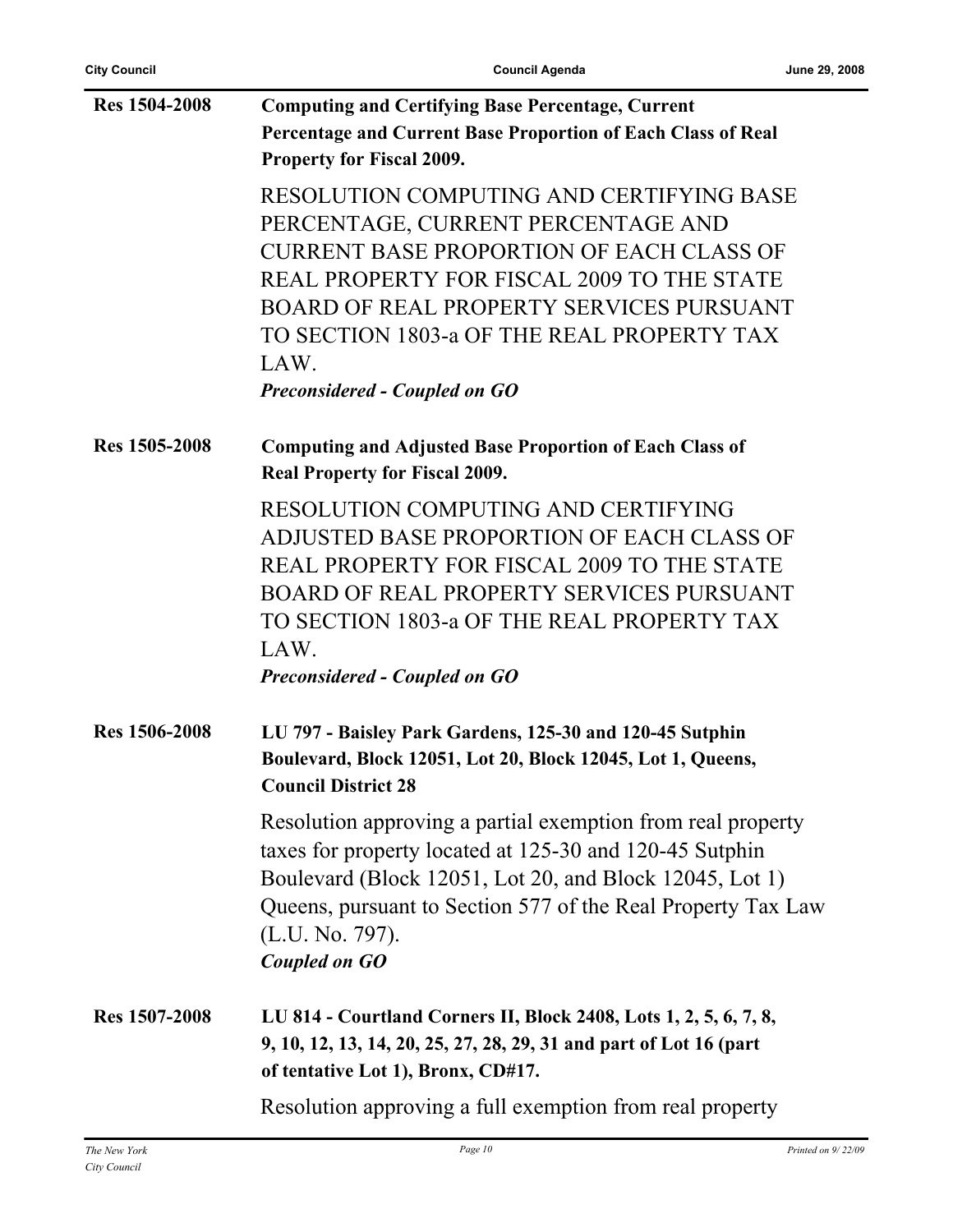|                      | taxes for property located at $(Block\ 2408, \text{Lots}\ 1, 2, 5, 6, 7, 8,$<br>9, 10, 12, 13, 14, 20, 25, 27, 28, 29, 31, and part of Lot 16<br>(part tentative Lot 1) Bronx, pursuant to Section 577 of the<br>Real Property Tax Law (Preconsidered L.U. No. 814).<br><b>Preconsidered - Coupled on GO</b> |
|----------------------|--------------------------------------------------------------------------------------------------------------------------------------------------------------------------------------------------------------------------------------------------------------------------------------------------------------|
| <b>Res 1508-2008</b> | LU 815 - New Foundations Program, POKO South Bronx<br>Condominiums I, 1434-8 Morris Ave, Bronx, CD#16.                                                                                                                                                                                                       |
|                      | Resolution approving an exemption from real property taxes<br>for property located at 1434-8 Morris Avenue (Block, Lot),<br>The Bronx, pursuant to Section 696 of the General Municipal<br>Law (Preconsidered L.U. No. 815).<br><b>Preconsidered - Coupled on GO</b>                                         |
| <b>Res 1509-2008</b> | LU 816 - Section 202 Supportive Housing Program for the<br>Elderly, Council Towers V, 2228 Givan Ave, The Bronx,<br>CD#12.                                                                                                                                                                                   |
|                      | Resolution approving a partial exemption from real property<br>taxes for property located at 2228 Givan Avenue (Block 5141,<br>Lot 260) The Bronx, pursuant to Section 422 of the Real<br>Property Tax Law (Preconsidered L.U. No. 816).<br><b>Preconsidered - Coupled on GO</b>                             |
| M 1020-2008          | <b>Expense Revenue Contract Budget, for FY'09</b>                                                                                                                                                                                                                                                            |
|                      | Communication from the Mayor-Submitting the Expense<br>Revenue Contract Budget, for Fiscal Year 2009, pursuant to<br>Section 249 of the New York City Charter.<br><b>Coupled on GO</b>                                                                                                                       |
| <b>Res 1510-2008</b> | <b>Expense Revenue Contract Budget, for FY'09</b>                                                                                                                                                                                                                                                            |
|                      | RESOLUTION TO ADOPT A BUDGET APPROPRIATING<br>THE AMOUNTS NECESSARY FOR THE SUPPORT OF<br>THE GOVERNMENT OF THE CITY OF NEW YORK AND<br>THE COUNTIES THEREIN AND FOR THE PAYMENT OF<br>INDEBTEDNESS THEREOF, FOR THE FISCAL YEAR<br>BEGINNING ON JULY 1, 2008 AND ENDING ON JUNE                             |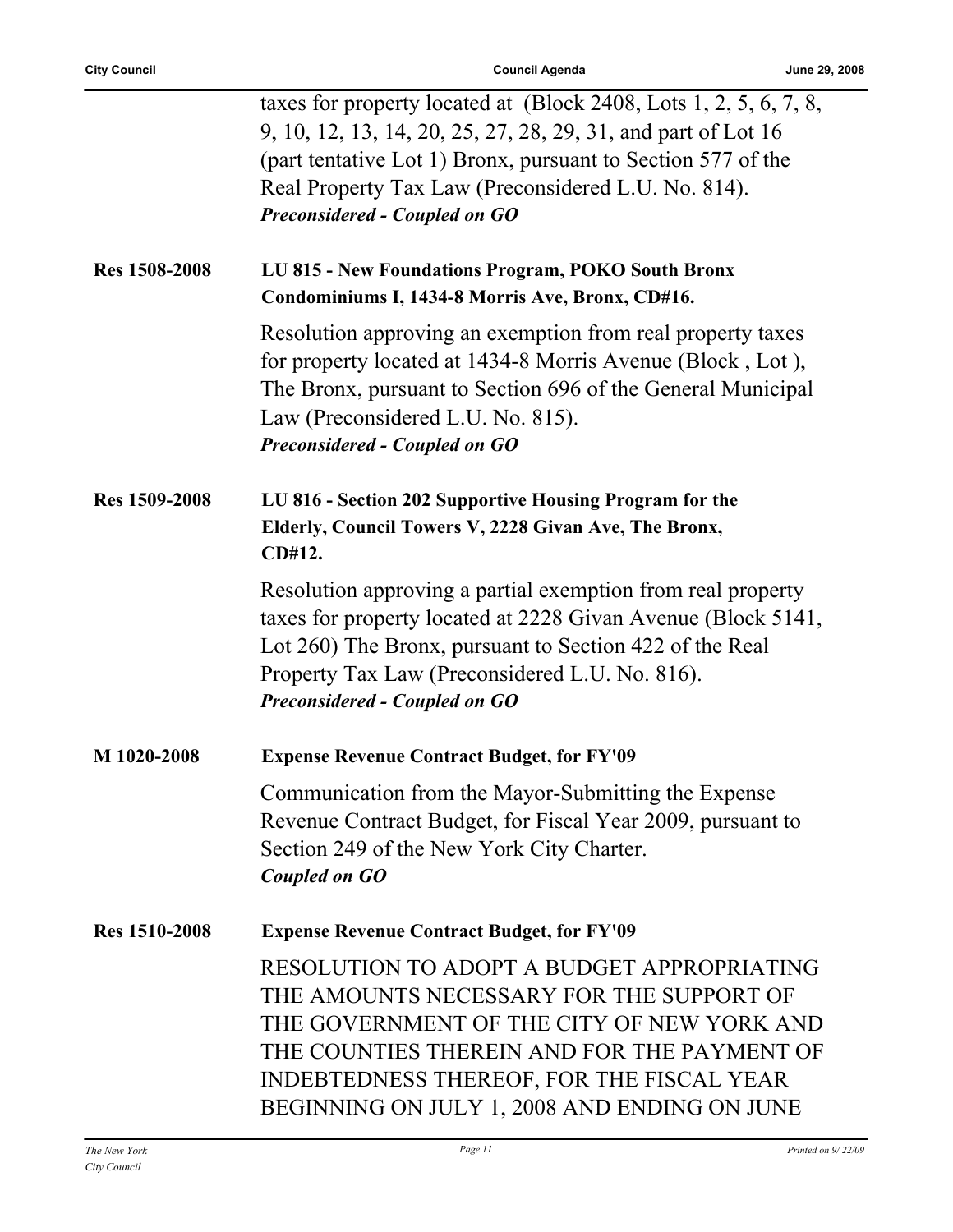|               | 30, 2009 IN ACCORDANCE WITH THE PROVISIONS OF                    |
|---------------|------------------------------------------------------------------|
|               | THE CHARTER OF THE CITY OF NEW YORK.                             |
|               | Coupled on GO                                                    |
| Res 1511-2008 | <b>Expense Revenue Contract Budget, for FY'09</b>                |
|               | RESOLUTION TO ADOPT A CONTRACT BUDGET                            |
|               | SETTING FORTH, BY AGENCY, CATEGORIES OF                          |
|               | CONTRACTUAL SERVICES FOR WHICH                                   |
|               | APPROPRIATIONS HAD BEEN PROPOSED FOR THE                         |
|               | FISCAL YEAR BEGINNING ON JULY 1, 2008 AND                        |
|               | ENDING ON JUNE 30, 2009, IN ACCORDANCE WITH                      |
|               | THE PROVISIONS OF THE CHARTER OF THE CITY OF<br><b>NEW YORK.</b> |
|               | Coupled on GO                                                    |
| M 1021-2008   | <b>Executive Capital Budget for FY'09</b>                        |
|               | Communication from the Mayor-Submitting the Executive            |
|               | Capital Budget for Fiscal Year 2009, pursuant to Section 249     |
|               | of the New York City Charter.<br><b>Coupled on GO</b>            |
|               |                                                                  |
| Res 1512-2008 | <b>Executive Capital Budget for FY'09</b>                        |
|               | RESOLUTION BY THE New York CITY COUNCIL                          |
|               | PURSUANT TO SECTION 254 OF THE NEW YORK CITY                     |
|               | CHARTER, THAT THE CAPITAL BUDGET FOR FISCAL                      |
|               | YEAR 2009 AND CAPITAL PROGRAM, BEING THE                         |
|               | EXECUTIVE CAPITAL BUDGET FOR FISCAL YEAR                         |
|               | 2009 AND PROGRAM AS SUBMITTED BY THE MAYOR                       |
|               | AND BY THE BOROUGH PRESIDENTS PURSUANT TO                        |
|               | SECTION 249 OF THE NEW YORK CITY CHARTER,                        |
|               | INCLUDING RESCINDMENT OF AMOUNTS FROM                            |
|               | PRIOR CAPITAL BUDGETS, BE AND THE SAME ARE                       |
|               | HEREBY APPROVED IN ACCORDANCE WITH THE                           |
|               | FOLLOWING SCHEDULE OF CHANGES (RESOLUTION                        |
|               | A)                                                               |
|               | <b>Coupled on GO</b>                                             |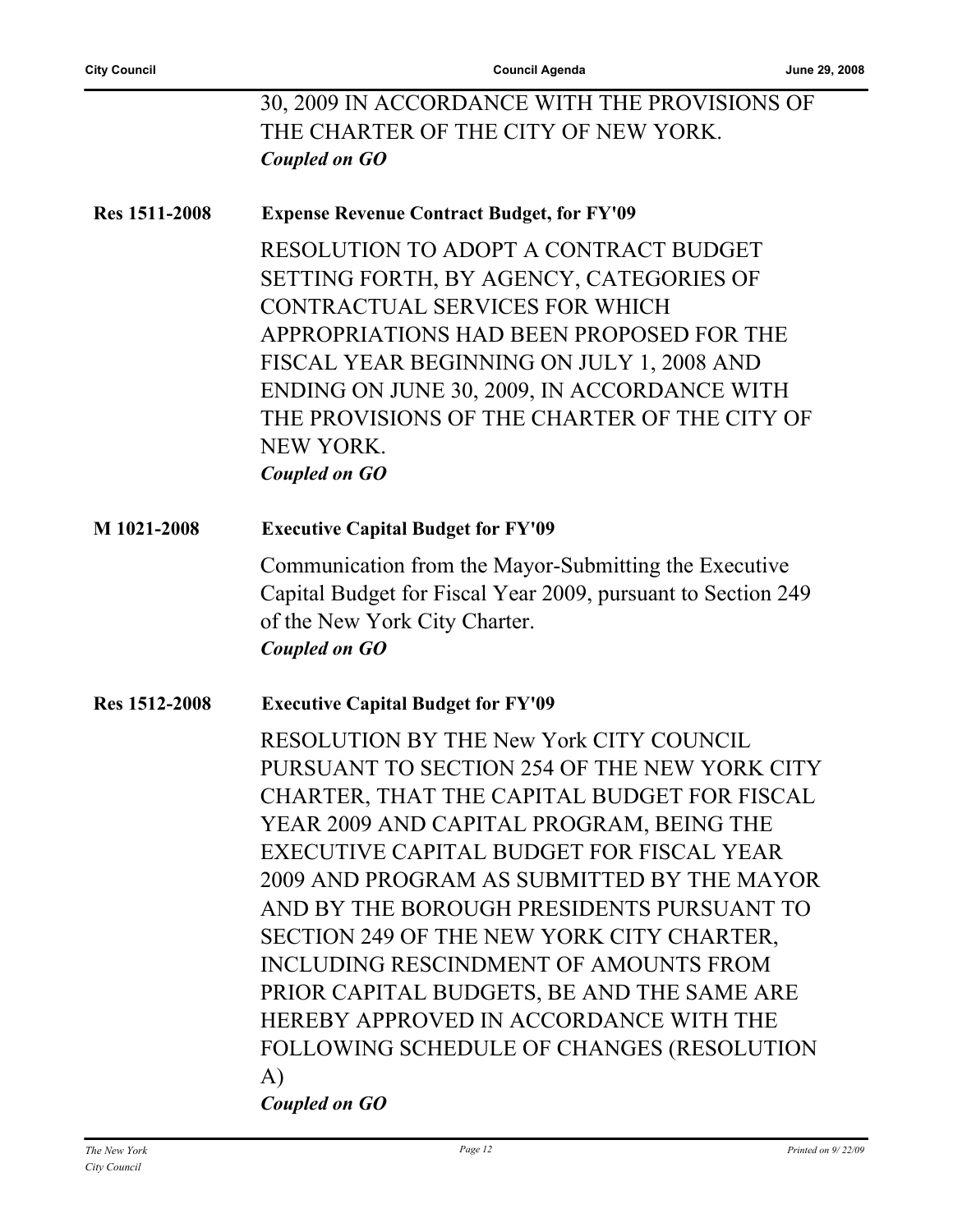| <b>Res 1513-2008</b> | <b>Executive Capital Budget for FY'09</b>                                                                                                                                                                                               |
|----------------------|-----------------------------------------------------------------------------------------------------------------------------------------------------------------------------------------------------------------------------------------|
|                      | RESOLUTION BY THE NEW YORK CITY COUNCIL                                                                                                                                                                                                 |
|                      | PURSUANT TO SECTION 254 OF THE NEW YORK CITY                                                                                                                                                                                            |
|                      | CHARTER, THAT THE CAPITAL BUDGET FOR FISCAL                                                                                                                                                                                             |
|                      | YEAR 2009 AND CAPITAL PROGRAM FOR THE                                                                                                                                                                                                   |
|                      | ENSUING THREE YEARS, AS SET FORTH IN THE                                                                                                                                                                                                |
|                      | EXECUTIVE CAPITAL BUDGET FOR THE FISCAL YEAR                                                                                                                                                                                            |
|                      | 2009 AND CAPITAL PROGRAM AS SUBMITTED BY THE                                                                                                                                                                                            |
|                      | MAYOR AS AUGMENTED BY THE BOROUGH                                                                                                                                                                                                       |
|                      | PRESIDENTS PURSUANT TO SECTION 249 OF THE                                                                                                                                                                                               |
|                      | NEW YORK CITY CHARTER, AND AMENDED BY THE                                                                                                                                                                                               |
|                      | <b>SCHEDULE OF CHANGES APPROVED UNDER</b>                                                                                                                                                                                               |
|                      | RESOLUTION A, INCLUDING AMOUNTS                                                                                                                                                                                                         |
|                      | REALLOCATED BY THE RESCINDMENT OF AMOUNTS                                                                                                                                                                                               |
|                      | FROM PRIOR CAPITAL BUDGET APPROPRIATIONS, IS                                                                                                                                                                                            |
|                      | HEREBY ADOPTED IN THE TOTAL AMOUNTS AS                                                                                                                                                                                                  |
|                      | FOLLOWS. (RESOLUTION B).                                                                                                                                                                                                                |
|                      | <b>Coupled on GO</b>                                                                                                                                                                                                                    |
| M 1022-2008          | Proposed City FY'08 Community Development Program, the<br>Proposed CFY'09 Budget, the Proposed Reallocations-the CD<br>XXXIV Funds, Proposed CD XXXV Statement of Objectives<br>and Budget, dated May 1, 2008.                          |
|                      | Communication from the Mayor-Submitting the Proposed<br>City Fiscal Year 2008 Community Development Program, the<br>Proposed CFY'09 Budget, the Proposed Reallocations-the CD<br>XXXIV Funds, Proposed CD XXXV Statement of Objectives  |
|                      | and Budget, dated May 1, 2008.<br><b>Coupled on GO</b>                                                                                                                                                                                  |
| <b>Res</b> 1514-2008 | <b>Proposed City Fiscal Year 2009 Community Development</b><br>Program, the Proposed CFY'09 Budget, the Proposed<br><b>Reallocations-the CD XXXIV Funds, Proposed CD XXXV</b><br>Statement of Objectives and Budget, dated May 1, 2008. |
|                      | <b>RESOLUTION APPROVING THE FISCAL YEAR 2009</b><br>COMMUNITY DEVELOPMENT PROGRAM,                                                                                                                                                      |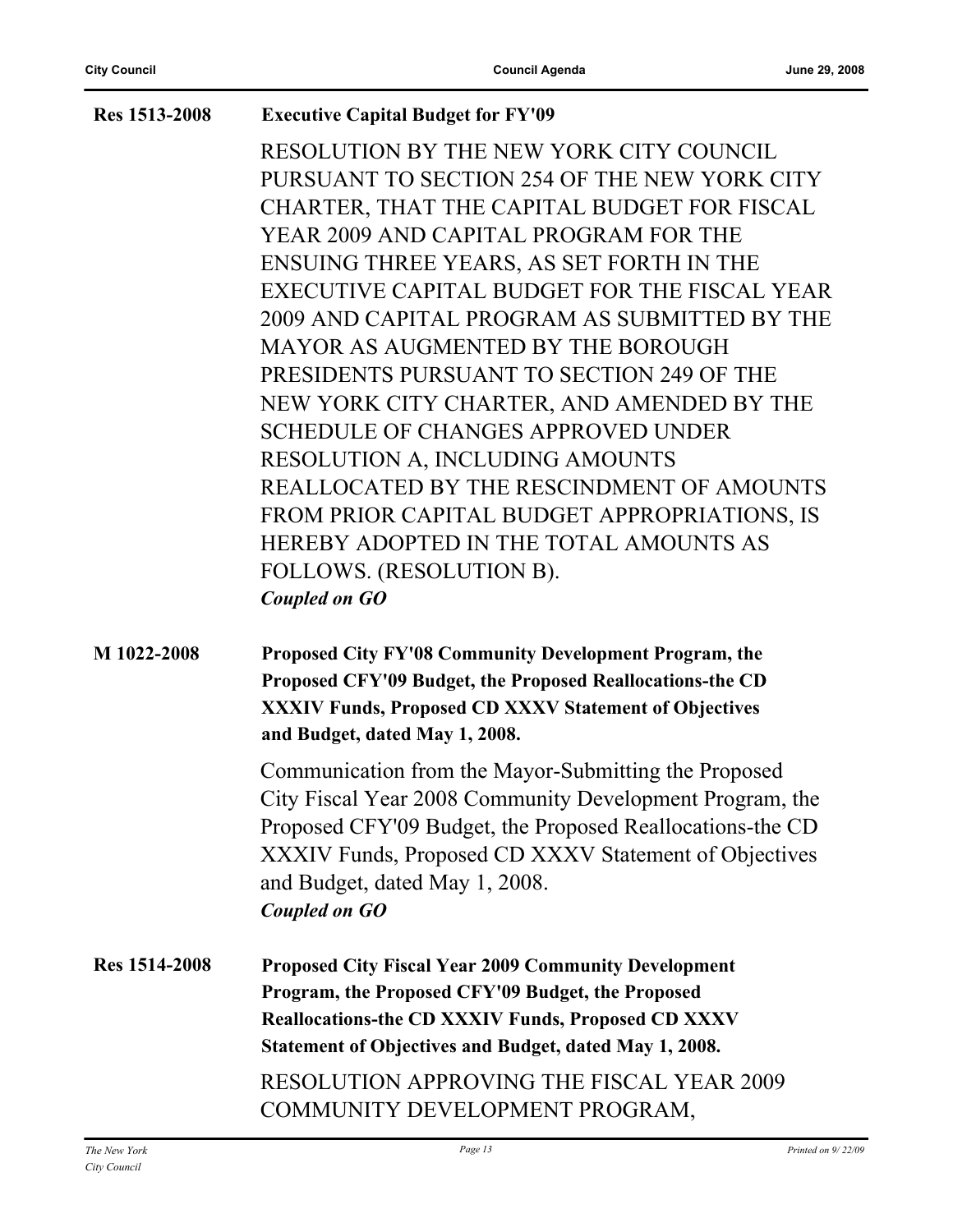|               | <b>REALLOCATION OF THIRTY FOURTH YEAR</b>                                                                                                                                                                                                                                                                |
|---------------|----------------------------------------------------------------------------------------------------------------------------------------------------------------------------------------------------------------------------------------------------------------------------------------------------------|
|               | COMMUNITY DEVELOPMENT FUNDS, AND THE                                                                                                                                                                                                                                                                     |
|               | PROPOSED THIRTY FIFTH YEAR COMMUNITY                                                                                                                                                                                                                                                                     |
|               | DEVELOPMENT PROGRAM                                                                                                                                                                                                                                                                                      |
|               | Coupled on GO                                                                                                                                                                                                                                                                                            |
| M 1080-2008   | <b>Amendment to the 5-Year Educational Facilities Capital Plan</b><br>for 2005-2009.                                                                                                                                                                                                                     |
|               | Proposed 2008 Amendment to the 2005-2009 Five-Year<br>Capital Plan.<br><b>Preconsidered - Coupled on GO</b>                                                                                                                                                                                              |
| Res 1515-2008 | <b>Amendment to the 5-Year Educational Facilities Capital Plan</b><br>for 2005-2009.                                                                                                                                                                                                                     |
|               | RESOLUTION APPROVING, PURSUANT TO SECTION                                                                                                                                                                                                                                                                |
|               | 2590-p OF THE STATE EDUCATION LAW AND                                                                                                                                                                                                                                                                    |
|               | PARAGRAPH(1)(a) OF THE MEMORANDUM OF                                                                                                                                                                                                                                                                     |
|               | UNDERSTANDING, DATED JUNE 24, 2004, AMONG                                                                                                                                                                                                                                                                |
|               | THE MAYOR, THE SPEAKER AND THE CHANCELLOR,                                                                                                                                                                                                                                                               |
|               | THE AMENDMENT TO THE FIVE YEAR EDUCATIONAL                                                                                                                                                                                                                                                               |
|               | <b>FACILITIES CAPITAL PLAN FOR 2005 - 2009</b>                                                                                                                                                                                                                                                           |
|               | SUBMITTED BY THE CHANCELLOR IN A                                                                                                                                                                                                                                                                         |
|               | COMMUNICATION DATED JUNE 23, 2008.                                                                                                                                                                                                                                                                       |
|               | <b>Preconsidered - Coupled on GO</b>                                                                                                                                                                                                                                                                     |
| M 1103-2008   | Approving a resolution of the Council of the City of New York<br>fixing the tax rate for the Fiscal Year 2009, adopted June 29,<br>2008 upon the recommendation of the Committee on Finance of                                                                                                           |
|               | the Council.                                                                                                                                                                                                                                                                                             |
|               | Report of the Committee on Finance in favor of approving a<br>resolution of the Council of the City of New York fixing the<br>tax rate for the Fiscal Year 2009, adopted June 29, 2008 upon<br>the recommendation of the Committee on Finance of the<br>Council.<br><b>Preconsidered - Coupled on GO</b> |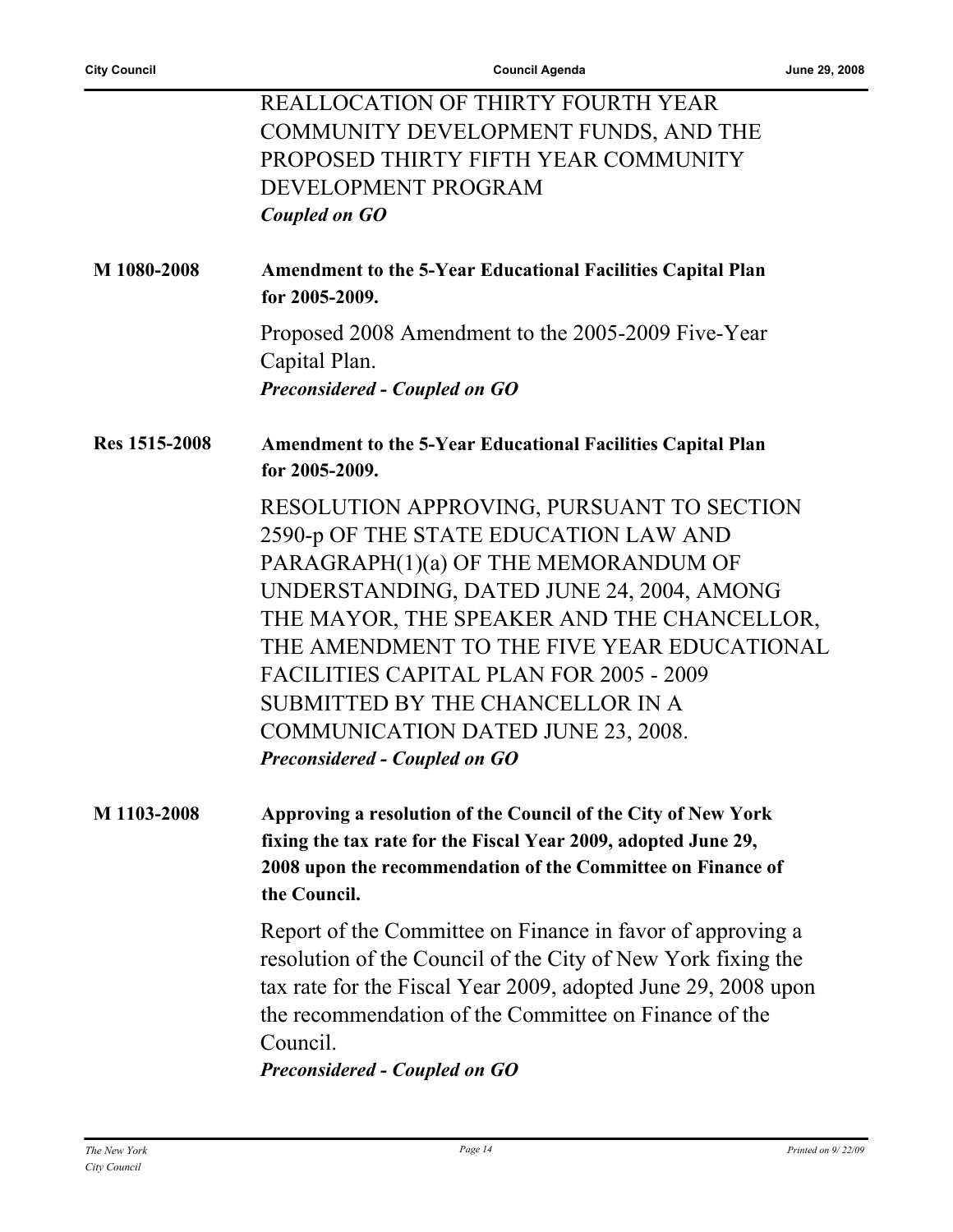| <b>City Council</b>  | <b>Council Agenda</b>                                                                                                                                                                                                                                                                                    | June 29, 2008      |
|----------------------|----------------------------------------------------------------------------------------------------------------------------------------------------------------------------------------------------------------------------------------------------------------------------------------------------------|--------------------|
| <b>Res 1516-2008</b> | Approving a resolution of the Council of the City of New York<br>fixing the tax rate for the Fiscal Year 2009, adopted June 29,<br>2008 upon the recommendation of the Committee on Finance of<br>the Council.                                                                                           |                    |
|                      | Report of the Committee on Finance in favor of approving a<br>resolution of the Council of the City of New York fixing the<br>tax rate for the Fiscal Year 2009, adopted June 29, 2008 upon<br>the recommendation of the Committee on Finance of the<br>Council.<br><b>Preconsidered - Coupled on GO</b> |                    |
| M 1081-2008          | Transfer City funds between various agencies in FY'08 to<br>implement changes to the City's expense budget. (MN -5)                                                                                                                                                                                      |                    |
|                      | Transfer City funds between various agencies in Fiscal Year<br>2008 to implement changes to the City's expense budget. (MN<br>$-5)$<br><b>Preconsidered - Coupled on GO</b>                                                                                                                              |                    |
| Res 1517-2008        | Transfer City funds between various agencies in FY'08 to<br>implement changes to the City's expense budget. (MN -5)                                                                                                                                                                                      |                    |
|                      | RESOLUTION APPROVING THE MODIFICATION (MN-5)<br>OF UNITS OF APPROPRIATION AND THE TRANSFER<br>OF CITY FUNDS BETWEEN AGENCIES PROPOSED BY<br>THE MAYOR PURSUANT TO SECTION 107(b) OF THE<br>CHARTER OF THE CITY OF NEW YORK.<br><b>Preconsidered - Coupled on GO</b>                                      |                    |
| M 1082-2008          | Appropriation of new revenues of \$69.4 million in Fiscal Year<br>2008. (MN-6)                                                                                                                                                                                                                           |                    |
|                      | Appropriation of new revenues of \$69.4 million in Fiscal<br>Year 2008. (MN-6)<br><b>Preconsidered - Coupled on GO</b>                                                                                                                                                                                   |                    |
| <b>Res</b> 1518-2008 | Appropriation of new revenues of \$69.4 million in Fiscal Year<br>2008. (MN-6)                                                                                                                                                                                                                           |                    |
|                      | <b>RESOLUTION APPROVING A MODIFICATION</b>                                                                                                                                                                                                                                                               |                    |
| The New York         | Page 15                                                                                                                                                                                                                                                                                                  | Printed on 9/22/09 |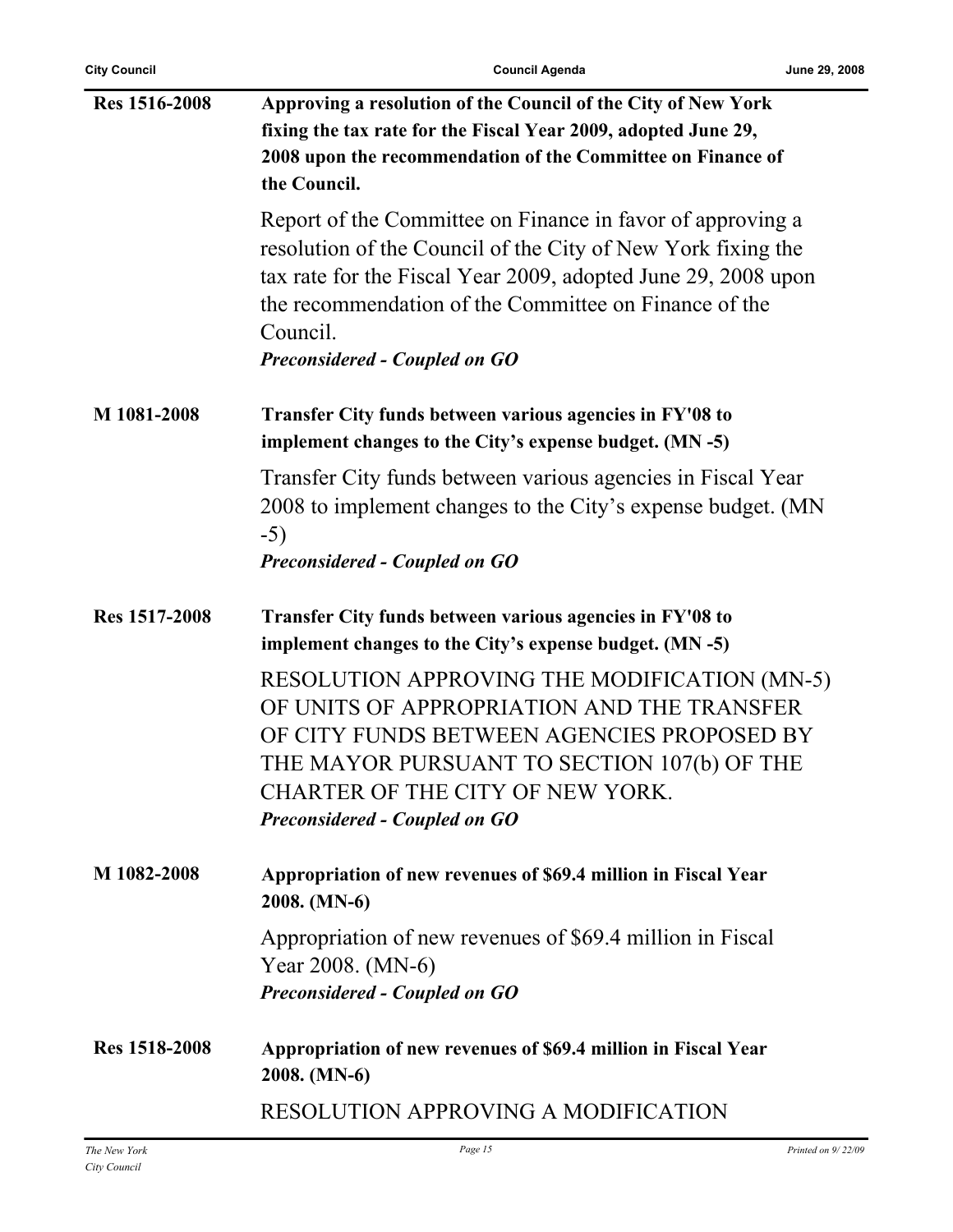|             | PURSUANT TO SECTION 107(E) OF THE CHARTER OF                                                                                                                                                                                            |
|-------------|-----------------------------------------------------------------------------------------------------------------------------------------------------------------------------------------------------------------------------------------|
|             | THE CITY OF NEW YORK.                                                                                                                                                                                                                   |
|             | <b>Preconsidered - Coupled on GO</b>                                                                                                                                                                                                    |
| M 0912-2008 | <b>Submitting Financial Plan Detail and Summary Book, Volumes</b><br>I and II for Fiscal Years 2008-2012.                                                                                                                               |
|             | Communication from the Mayor - Submitting Financial Plan<br>Detail and Summary Book, Volumes I and II for Fiscal Years<br>2008-2012, pursuant to Sections 101 and 213 of the New<br>York City Charter.<br><b>Coupled to be Filed</b>    |
| M 0913-2008 | <b>Submitting Preliminary Expense Budget for Fiscal Year 2009.</b>                                                                                                                                                                      |
|             | Communication from the Mayor - Submitting Preliminary<br>Expense Budget for Fiscal Year 2009, pursuant to Sections<br>225 and 236 of the New York City Charter.<br><b>Coupled to be Filed</b>                                           |
| M 0914-2008 | <b>Submitting Geographic Reports for Expense Budget for Fiscal</b><br><b>Year 2009.</b>                                                                                                                                                 |
|             | Communication from the Mayor - Submitting Geographic<br>Reports for Expense Budget for Fiscal Year 2009, pursuant to<br>Sections 100 and 231 of the New York City Charter.<br><b>Coupled to be Filed</b>                                |
| M 0915-2008 | <b>Submitting Departmental Estimates Report, Volumes I, II, III,</b><br>IV and V, for Fiscal Year 2009.                                                                                                                                 |
|             | Communication from the Mayor - Submitting Departmental<br>Estimates Report, Volumes I, II, III, IV and V, for Fiscal Year<br>2009, pursuant to Sections 100, 212 and 231 of the New<br>York City Charter.<br><b>Coupled to be Filed</b> |
| M 0916-2008 | <b>Submitting Contract Budget Report for Fiscal Year 2009.</b>                                                                                                                                                                          |
|             | Communication from the Mayor - Submitting Contract<br>Budget Report for Fiscal Year 2009, pursuant to Section 104                                                                                                                       |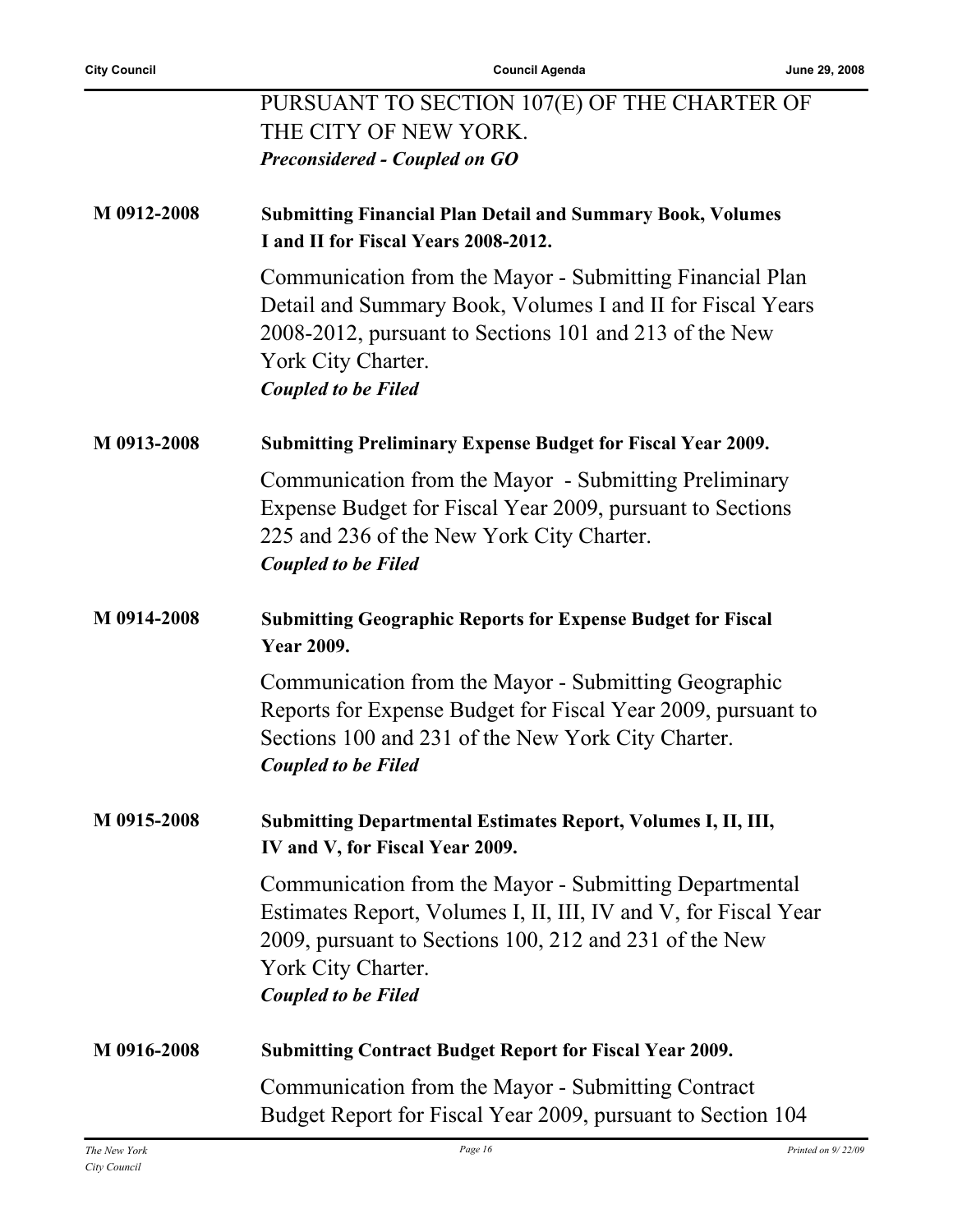|             | of the New York City Charter.<br><b>Coupled to be Filed</b>                                                                                                                                                                                                                       |
|-------------|-----------------------------------------------------------------------------------------------------------------------------------------------------------------------------------------------------------------------------------------------------------------------------------|
| M 0917-2008 | Submitting the Preliminary Capital Budget, Fiscal Year 2009.                                                                                                                                                                                                                      |
|             | Communication from the Mayor - Submitting the Preliminary<br>Capital Budget, Fiscal Year 2009, pursuant to Section 213<br>and 236 of the New York City Charter.<br><b>Coupled to be Filed</b>                                                                                     |
| M 0918-2008 | Submitting the Capital Commitment Plan, FY'09, Volumes 1, 2,<br>& 3, and the Capital Commitment Plan, FY'07, Financial<br>Summary.                                                                                                                                                |
|             | Communication from the Mayor - Submitting the Capital<br>Commitment Plan, Fiscal Year 2009, Volumes 1, 2, & 3, and<br>the Capital Commitment Plan, Fiscal Year 2007, Financial<br>Summary, pursuant to Section 219 of the New York City<br>Charter.<br><b>Coupled to be Filed</b> |
| M 1023-2008 | <b>Executive Budget Supporting Schedules, for FY'09</b>                                                                                                                                                                                                                           |
|             | Communication from the Mayor-Submitting the Executive<br>Budget Supporting Schedules, for Fiscal Year 2009, pursuant<br>to Section 250 of the New York City Charter.<br><b>Coupled to be Filed</b>                                                                                |
| M 1024-2008 | <b>Capital Commitment Plan, Executive Budget, FY'09</b>                                                                                                                                                                                                                           |
|             | Communication from the Mayor-Submitting the Capital<br>Commitment Plan, Executive Budget, Fiscal Year 2009,<br>Volumes I, II and III, pursuant to Section 219(d) of the New<br>York City Charter.<br><b>Coupled to be Filed</b>                                                   |
| M 1025-2008 | <b>Executive Budget - Geographic Reports for Expense Budget for</b><br><b>FY'09</b>                                                                                                                                                                                               |
|             | Communication from the Mayor-Submitting the Executive<br>Budget - Geographic Reports for Expense Budget for Fiscal                                                                                                                                                                |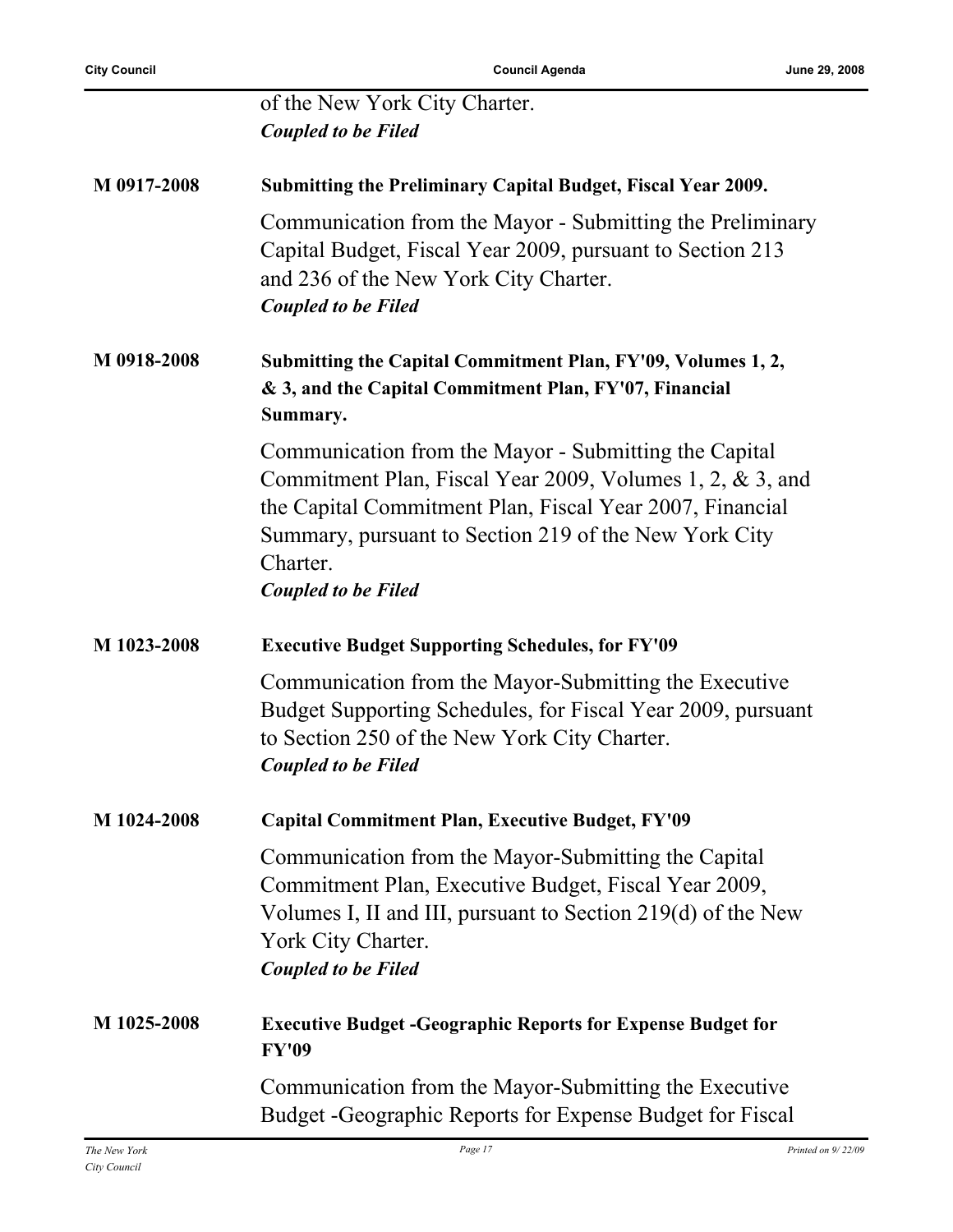Year 2009. *Coupled to be Filed*

**M 1026-2008 Executive Capital Budget FY'09, Capital Project Detail Data, Citywide Volumes 1 and 2 and Volumes for the Five Boroughs, dated May 1, 2008**

> Communication from the Mayor-Submitting the Executive Capital Budget Fiscal Year 2009, Capital Project Detail Data, Citywide Volumes 1 and 2 and Volumes for the Five Boroughs, dated May 1, 2008 pursuant to the provisions of Sections 213 (4) & 219 (D) of the New York City Charter. *Coupled to be Filed*

#### **M 1027-2008 Budget Summary, Message of the Mayor and Summary of Reduction Program relative to the Executive Budget, FY'09**

Communication from the Mayor-Submitting the Budget Summary, Message of the Mayor and Summary of Reduction Program relative to the Executive Budget, Fiscal Year 2009, pursuant to Section 249 of the New York City Charter. *Coupled to be Filed*

## **Report of the Committee on Governmental Operations**

#### **Int 0777-2008 Consolidation of the environmental control board with the office of administrative trials and hearings.**

A Local Law to amend the New York city charter and the administrative code of the city of New York, in relation to the consolidation of the environmental control board with the office of administrative trials and hearings and replacing the commissioner of consumer affairs with the chief administrative law judge of the office of administrative trials and hearings on the environmental control board and making other changes related thereto. *Adopted and Laid Over*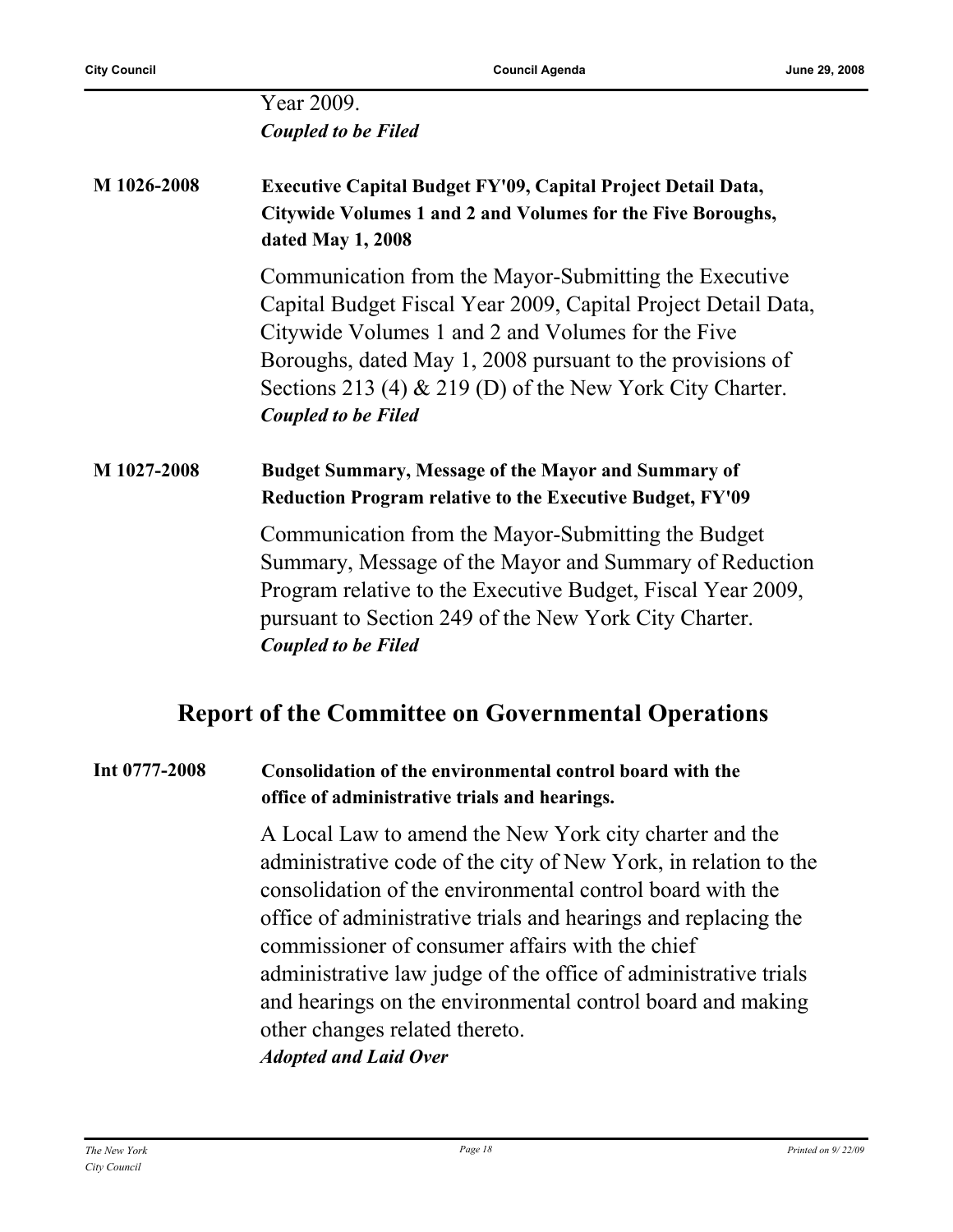## **Report of the Committee on Housing and Buildings**

#### **Int 0763-2008-A Classifying housekeeping violations as immediately hazardous.**

A Local Law to amend the administrative code of the city of New York in relation to classifying housekeeping violations as immediately hazardous, certifying correction of immediately hazardous housekeeping violations, adding civil penalties for violations of stop work orders. *Amended and Laid Over*

## **Report of the Committee on Land Use**

| <b>Res 1519-2008</b> | LU 748 - ULURP, West 127th Street, Manhattan<br>(C080219ZMM)                                                                                                                                                                                                                                                                                                                                                                                                                                                                                                                                                                                                                                                                                                  |
|----------------------|---------------------------------------------------------------------------------------------------------------------------------------------------------------------------------------------------------------------------------------------------------------------------------------------------------------------------------------------------------------------------------------------------------------------------------------------------------------------------------------------------------------------------------------------------------------------------------------------------------------------------------------------------------------------------------------------------------------------------------------------------------------|
|                      | Resolution approving the decision of the City Planning<br>Commission on ULURP No. C 080219 ZMM, a Zoning Map<br>amendment (L.U. No. 748).<br><b>Coupled on GO</b>                                                                                                                                                                                                                                                                                                                                                                                                                                                                                                                                                                                             |
| Res 1520-2008        | LU 749-A - ULURP, West 127th Street Housing, Manhattan<br>(C080220HAM)                                                                                                                                                                                                                                                                                                                                                                                                                                                                                                                                                                                                                                                                                        |
|                      | Resolution approving the decision of the City Planning<br>Commission on an amended application submitted by the<br>Department of Housing Preservation and Development,<br>ULURP No. C 080220 HAM, approving the disposition of<br>properties located at 346, 344, 342, 340, 352 and 350 St.<br>Nicholas Avenue (Block 1954, Lots 20-23, 41 and 42); 311,<br>309, 307, 305 and 303 West 127th Street (Block 1954, Lots<br>24-28); 2373, 2375, 2377, 2379, and 2381 Frederick<br>Douglass Boulevard (Block 1954, Lots 32-34 and 36); and<br>304, 306 and 308 West 128th Street (Block 1954, Lots<br>37-39) to a developer selected by the Department of Housing<br>Preservation and Development (L.U. No. 749-A; C 080220<br>HAM).<br>Amended and Coupled on GO |

*Amended and Coupled on GO*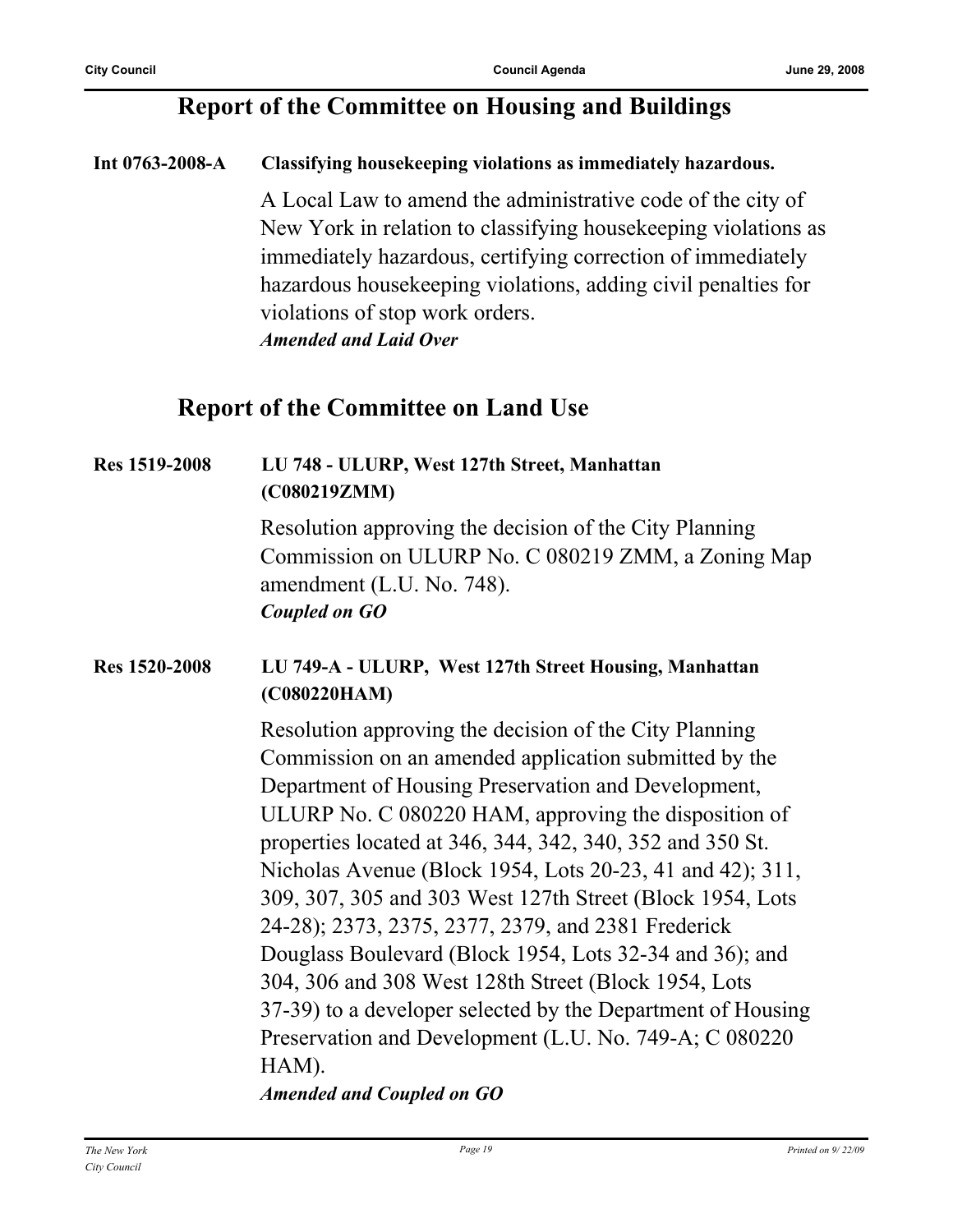| <b>Res 1521-2008</b> | LU 758 - UDAAP, Van Buren/Greene, Brooklyn                                                                                                                                                                                                                                                                                                                                                                                                                                                                                                                                                                                                                                          |
|----------------------|-------------------------------------------------------------------------------------------------------------------------------------------------------------------------------------------------------------------------------------------------------------------------------------------------------------------------------------------------------------------------------------------------------------------------------------------------------------------------------------------------------------------------------------------------------------------------------------------------------------------------------------------------------------------------------------|
|                      | (20085485HAK)                                                                                                                                                                                                                                                                                                                                                                                                                                                                                                                                                                                                                                                                       |
|                      | Resolution approving an Urban Development Action Area<br>Project located at Block 1791/Lot 17; Block 1791/Lot 18;<br>Block 1791/Lot 19; Block 1791/Lot 62; Block 1791/Lot 63;<br>Block 1791/Lot 64; Block 1814/Lot 15; Block 1795/Lot 15;<br>Block 1801/Lot 8; and Block 1789/Lot 80; Borough of<br>Brooklyn, and waiving the urban development action area<br>designation requirement and the Uniform Land Use Review<br>Procedure, pursuant to Sections 693 and 694 of the General<br>Municipal Law (L.U. No. 758; 20085485 HAK).<br><b>Coupled on GO</b>                                                                                                                         |
| Res 1522-2008        | LU 765 - UDAAP, 1473 and 1465 Fifth Avenue, Manhattan<br>(20085539HAM)                                                                                                                                                                                                                                                                                                                                                                                                                                                                                                                                                                                                              |
|                      | Resolution approving an Urban Development Action Area<br>Project located at 1463 Fifth Avenue (Block 1745, Los 2),<br>1465 Fifth Avenue (Block 1745, Lot 3), 1475 Fifth Avenue<br>(Block 1745, Lot 69), and 1473 Fifth Avenue (Block 1745,<br>Lot 70); and 3 East 118th Street (Block 1745, Lot 104);<br>Borough of Manhattan, pursuant to Sections 693 and 694 of<br>the General Municipal Law (L.U. No. 765; 20085539 HAM).<br><b>Coupled on GO</b>                                                                                                                                                                                                                               |
| Res 1523-2008        | LU 769 - ULURP, Brownsville North, Brooklyn (C080183HAK)                                                                                                                                                                                                                                                                                                                                                                                                                                                                                                                                                                                                                            |
|                      | Resolution approving the decision of the City Planning<br>Commission on an application submitted by the Department of<br>Housing Preservation and Development, ULURP No. C<br>080183 HAK, approving the designation of properties located<br>at 2156 and 2160 Atlantic Avenue (Block 1433, Lots 23 and<br>25); 1973, 1973A, 1975, and 1969 Bergen Street (Block<br>1447, Lots 67-70); 402, 404, 412, and 522 Howard Avenue<br>(Blocks 1451 and 1473, Lots 42, 43, 48, and 35); 1459 and<br>1461 St. Marks Avenue (Block 1452, Lots 1 and 87); 1734 St.<br>Johns Place (Block 1473, Lot 34); and 1457 and 1459 Eastern<br>Parkway (Block 1473, Lots 36 and 37), Borough of Brooklyn, |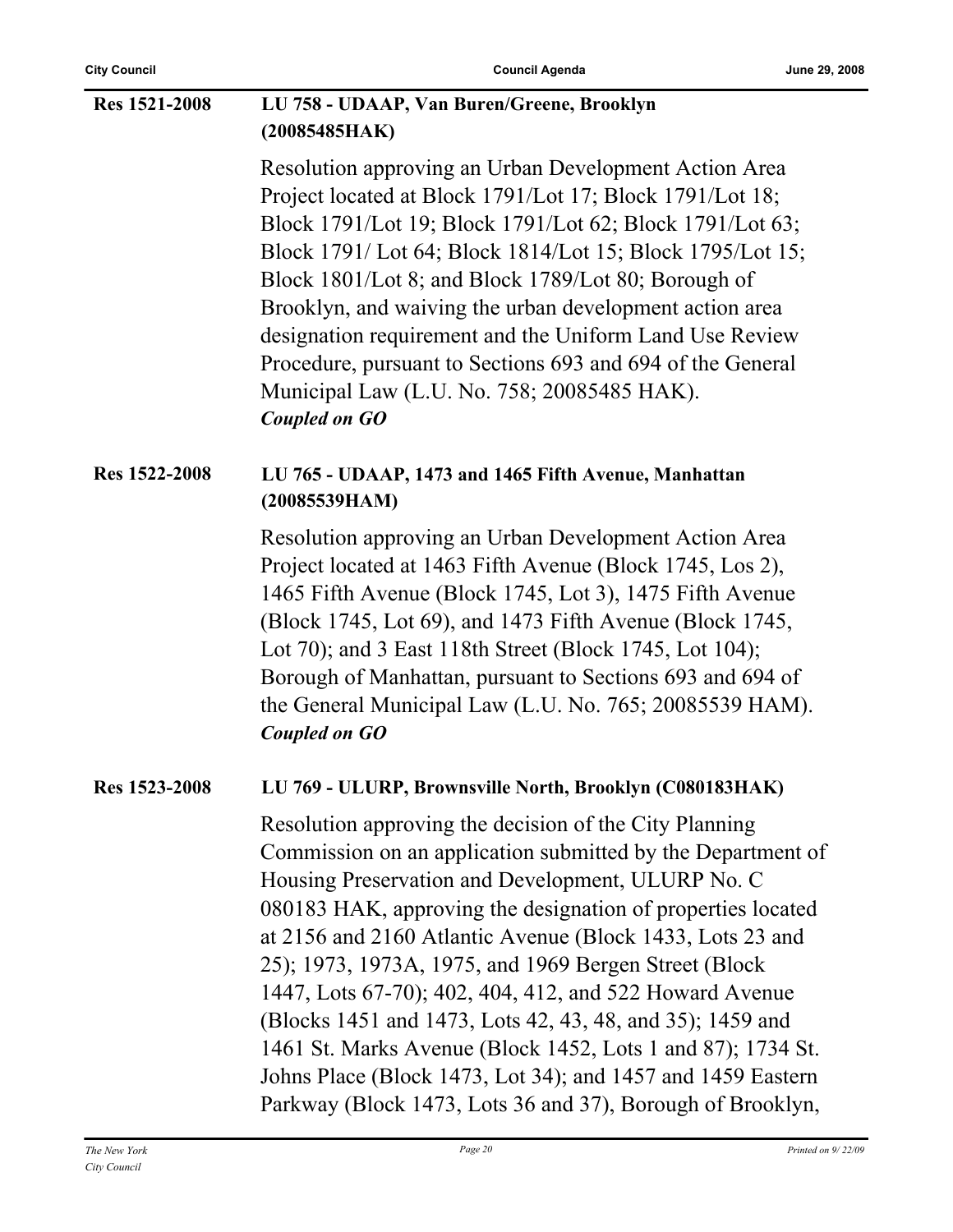as an Urban Development Action Area, approving the project for the area as an Urban Development Action Area Project, and approving the disposition of properties located at 2156 and 2160 Atlantic Avenue (Block 1433, Lots 23 and 25); 1973, 1973A, 1975, and 1969 Bergen Street (Block 1447, Lots 67-70); 402, 404, and 412 Howard Avenue (Block 1451, Lots 42, 43, and 48); 1459 and 1461 St. Marks Avenue (Block 1452, Lots 1 and 87); 1734 St. Johns Place (Block 1473, Lot 34); and 1457 and 1459 Eastern Parkway (Block 1473, Lots 36 and 37)to a developer selected by the Department of Housing Preservation and Development (L.U. No. 769; C 080183 HAK). *Coupled on GO* **Res 1524-2008 LU 774 - UDAAP, 924 & 928 Madison St.; 1023, 1013, 1007,** 

### **1052 & 1054 Putnam Ave., Brooklyn (C080278HAK)**

Resolution approving the decision of the City Planning Commission on an application submitted by the Department of Housing Preservation and Development, ULURP No. C 080278 HAK, approving the designation of property located at 924 and 928 Madison Street (Block 1484, Lots 6 and 8); and 1023, 1013, 1007, 1052, and 1054 Putnam Avenue (Block 1484, Lots 35, 41, and 43; and Block 1486, Lots 15 and 16), Borough of Brooklyn, as an Urban Development Action Area, approving the project for the area as an Urban Development Action Area Project, and approving the disposition of such property to a developer selected by the Department of Housing Preservation and Development (L.U. No. 774; C 080278 HAK).

*Coupled on GO*

# **LU 0786-2008 Zoning, Special Hunts Point District, Bronx (C080248ZMX)**

Application no. C 080248 ZMX, submitted by the Department of City Planning pursuant to Sections 197-c and 201 of the New York City Charter for an amendment of the Zoning Map, Section No. 6c.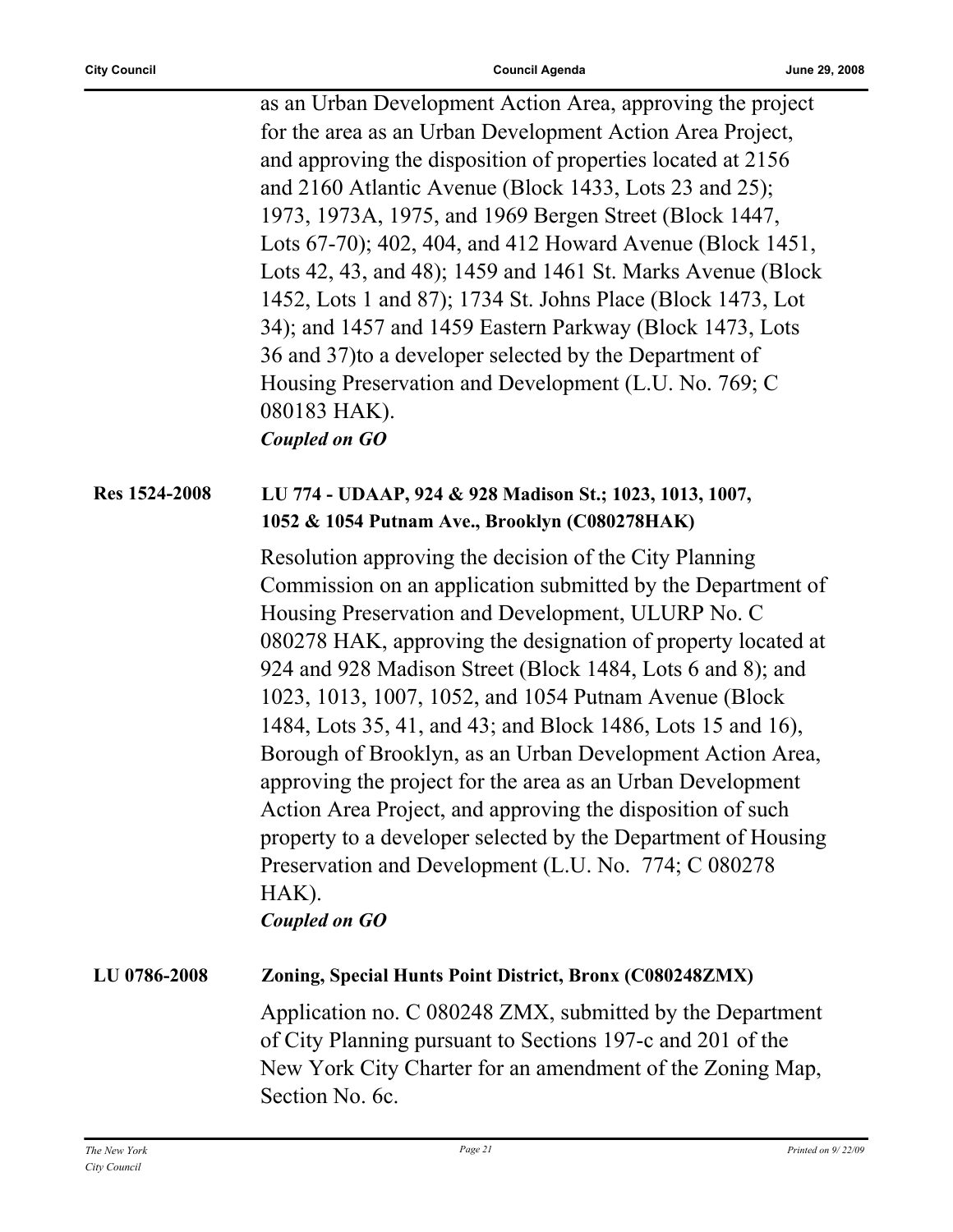$\overline{a}$ 

|               | <b>Approved with Modifications and Referred to the City Planning</b><br><b>Commission pursuant to Rule 11.70(b) of the Rules of the</b>                                                                                                                                                                                                                                                                                                                                                                                                                                                              |
|---------------|------------------------------------------------------------------------------------------------------------------------------------------------------------------------------------------------------------------------------------------------------------------------------------------------------------------------------------------------------------------------------------------------------------------------------------------------------------------------------------------------------------------------------------------------------------------------------------------------------|
|               | Council and Section 197-(d) of the New York City Charter                                                                                                                                                                                                                                                                                                                                                                                                                                                                                                                                             |
| LU 0787-2008  | Zoning, Special Hunts Point District, Bronx (N080247ZRX)                                                                                                                                                                                                                                                                                                                                                                                                                                                                                                                                             |
|               | Application no. N 080247 ZRX, submitted by the Department<br>of City Planning pursuant to Section 201 of the New York<br>City Charter, for an amendment of the Zoning Resolution of<br>the City of New York, creating the Special Hunt's Point<br>District in Article X, Chapter 8, and amending related sections<br>of the Zoning Resolution, Community District 2, Borough of<br>the Bronx.<br><b>Approved with Modifications and Referred to the City Planning</b><br><b>Commission pursuant to Rule 11.70(b) of the Rules of the</b><br>Council and Section 197-(d) of the New York City Charter |
| Res 1525-2008 | LU 796 - Sidewalk Cafe, Pam Real Thai II Inc., Manhattan<br>(20085252TCM)                                                                                                                                                                                                                                                                                                                                                                                                                                                                                                                            |
|               | Resolution approving the petition for a revocable consent for<br>an unenclosed sidewalk café located at 402 West 47th Street,<br>Borough of Manhattan (20085252 TCM; L.U. No. 796).<br><b>Coupled on GO</b>                                                                                                                                                                                                                                                                                                                                                                                          |
| Res 1526-2008 | LU 800 - ULURP, West 38th Street LLC, Manhattan<br>(N070462ZRM)                                                                                                                                                                                                                                                                                                                                                                                                                                                                                                                                      |
|               | Resolution approving the decision of the City Planning<br>Commission on Application No. N 070462 ZRM, an<br>amendment to the text of the Zoning Resolution of the City of<br>New York, relating to Article XII, Chapter 1 (Special Garment<br>Center District) (L.U. No. 800).<br><b>Coupled on GO</b>                                                                                                                                                                                                                                                                                               |
| Res 1527-2008 | LU 801 - ULURP, West 38th Street LLC, Manhattan<br>(C070463ZSM)                                                                                                                                                                                                                                                                                                                                                                                                                                                                                                                                      |
|               | Resolution approving the decision of the City Planning<br>Commission on ULURP No. C 070463 ZSM (L.U. No. 801),                                                                                                                                                                                                                                                                                                                                                                                                                                                                                       |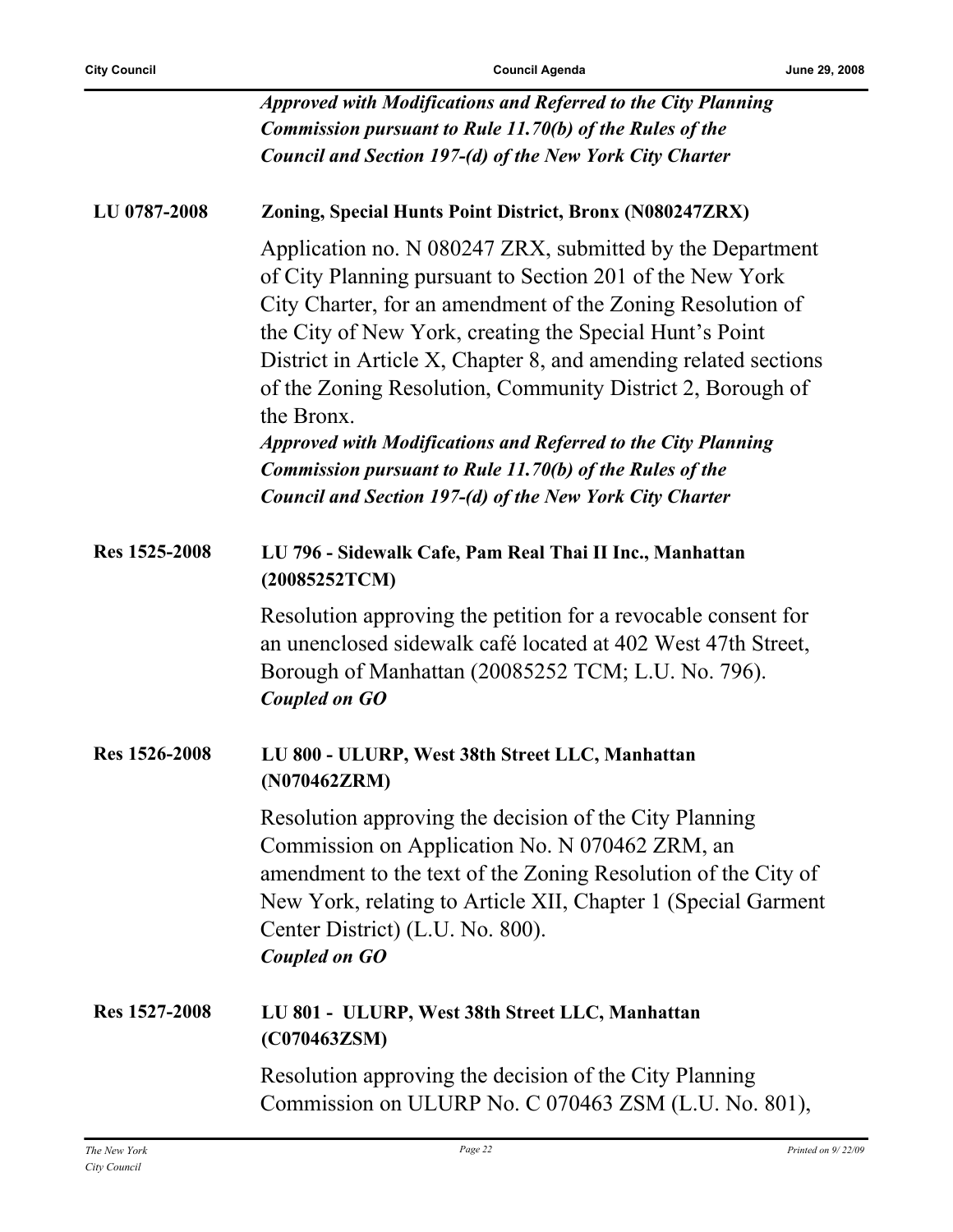|                      | for the grant of a special permit for an attended public parking<br>garage with a maximum capacity of 400 spaces including 232<br>accessory spaces on portions of the ground floor, cellar and<br>sub-cellar of a proposed mixed use building on property<br>located at 310-328 West 38th Street (Block 761, Lots 10, 13,<br>and 43) in a C6-4M District, within the Special Garment<br>Center District (Preservation Area P-2), Borough of<br>Manhattan.<br><b>Coupled on GO</b> |
|----------------------|-----------------------------------------------------------------------------------------------------------------------------------------------------------------------------------------------------------------------------------------------------------------------------------------------------------------------------------------------------------------------------------------------------------------------------------------------------------------------------------|
| Res 1528-2008        | LU 802 - Landmarks, Jacobi Medical Center campus, Bronx<br>(20085655HHX)                                                                                                                                                                                                                                                                                                                                                                                                          |
|                      | Resolution approving the leasing of a 5.1 acre parcel of land<br>located on the Jacobi Medical Center campus, Borough of the<br>Bronx (20085655 HHX; L.U. No. 802).<br><b>Coupled on GO</b>                                                                                                                                                                                                                                                                                       |
| Res 1529-2008        | LU 803 - UDAAP, 155 Avenue C, Manhattan (20085697HAM)                                                                                                                                                                                                                                                                                                                                                                                                                             |
|                      | Resolution approving an amendment to the tax exemption for<br>property in an Urban Development Action Area Project<br>located at 155 Avenue C (Block 392, Lot 33), Borough of<br>Manhattan, pursuant to Section 577 of the Private Housing<br>Finance Law (L.U. No. 803; 20085697 HAM).<br><b>Coupled on GO</b>                                                                                                                                                                   |
| Res 1530-2008        | LU 804 - UDAAP, 733 East 9th Street, Manhattan<br>(20085698HAM)                                                                                                                                                                                                                                                                                                                                                                                                                   |
|                      | Resolution approving an amendment to the tax exemption for<br>property in an Urban Development Action Area Project<br>located at 733 East 9th Street (Block 379, Lot 48), Borough<br>of Manhattan, pursuant to Section 577 of the Private Housing<br>Finance Law (L.U. No. 804; 20085698 HAM).<br><b>Coupled on GO</b>                                                                                                                                                            |
| <b>Res 1531-2008</b> | LU 805 - UDAAP, 292 East 3rd Street, Manhattan<br>(20085699HAM)                                                                                                                                                                                                                                                                                                                                                                                                                   |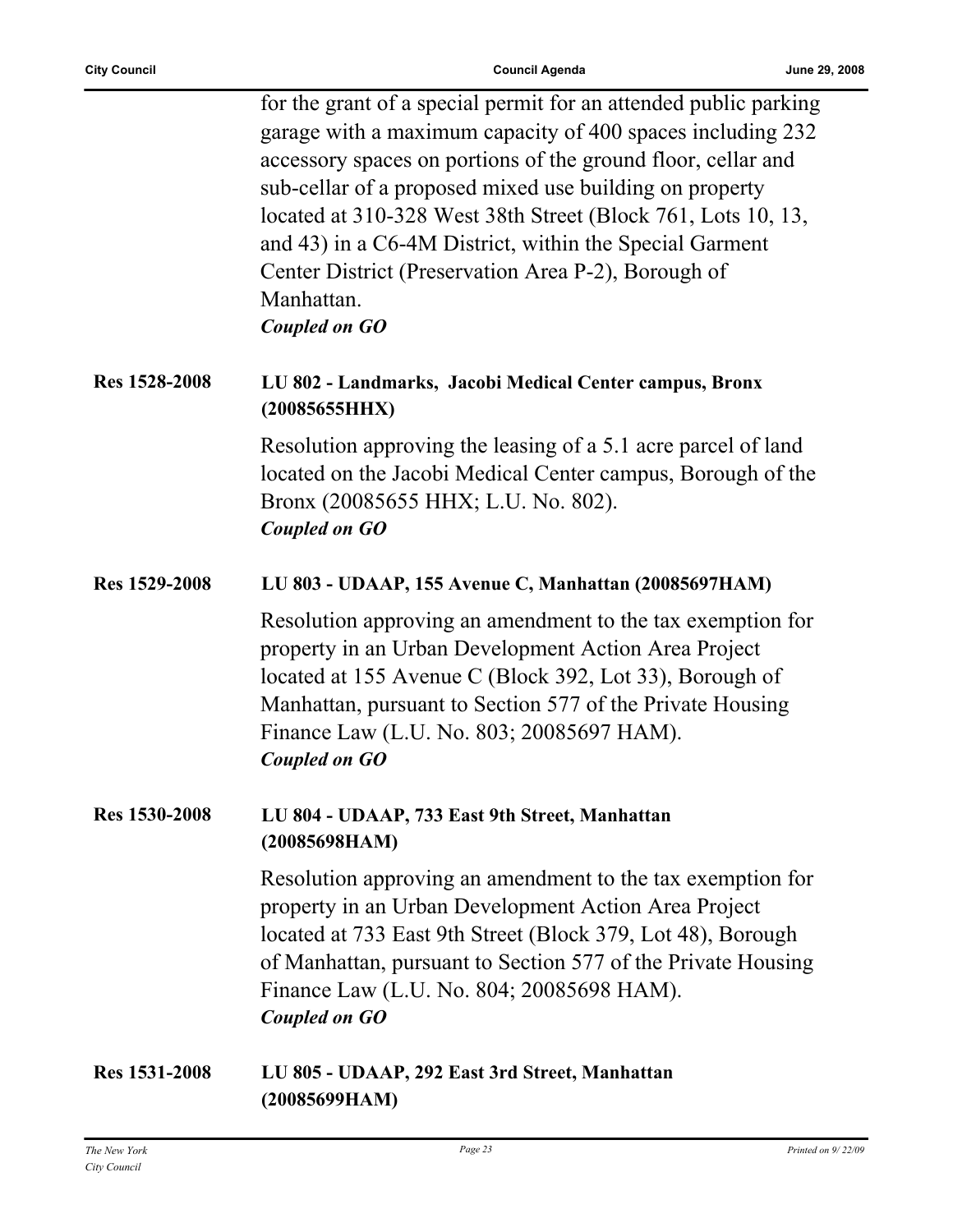|               | Resolution approving an amendment to the tax exemption for<br>property in an Urban Development Action Area Project<br>located at 292 East 3rd Street (Block 372, Lot 19), Borough<br>of Manhattan, pursuant to Section 577 of the Private Housing<br>Finance Law (L.U. No. 805; 20085699 HAM).<br><b>Coupled on GO</b> |
|---------------|------------------------------------------------------------------------------------------------------------------------------------------------------------------------------------------------------------------------------------------------------------------------------------------------------------------------|
| Res 1532-2008 | LU 806 - UDAAP, 719 East 6th Street, Manhattan<br>(20085700HAM)                                                                                                                                                                                                                                                        |
|               | Resolution approving an amendment to the tax exemption for<br>property in an Urban Development Action Area Project<br>located at 719 East 6th Street (Block 376, Lot 54), Borough<br>of Manhattan, pursuant to Section 577 of the Private Housing<br>Finance Law (L.U. No. 806; 20085700 HAM).<br><b>Coupled on GO</b> |
| Res 1533-2008 | LU 807 - UDAAP, 9 Second Avenue, Manhattan<br>(20085701HAM)                                                                                                                                                                                                                                                            |
|               | Resolution approving an amendment to the tax exemption for<br>property in an Urban Development Action Area Project<br>located at 9 Second Avenue (Block 456, Lot 28), Borough of<br>Manhattan, pursuant to Section 577 of the Private Housing<br>Finance Law (L.U. No. 807; 20085701 HAM).<br><b>Coupled on GO</b>     |
| Res 1534-2008 | LU 808 - UDAAP, 278 East 7th Street, Manhattan<br>(20085702HAM)                                                                                                                                                                                                                                                        |
|               | Resolution approving an amendment to the tax exemption for<br>property in an Urban Development Action Area Project<br>located at 278 East 7th Street (Block 376, Lot 31), Borough<br>of Manhattan, pursuant to Section 577 of the Private Housing<br>Finance Law (L.U. No. 808; 20085702 HAM).<br><b>Coupled on GO</b> |
| Res 1535-2008 | LU 811 - ULURP, White Street Rezoning, Manhattan<br>(C060032ZMM)                                                                                                                                                                                                                                                       |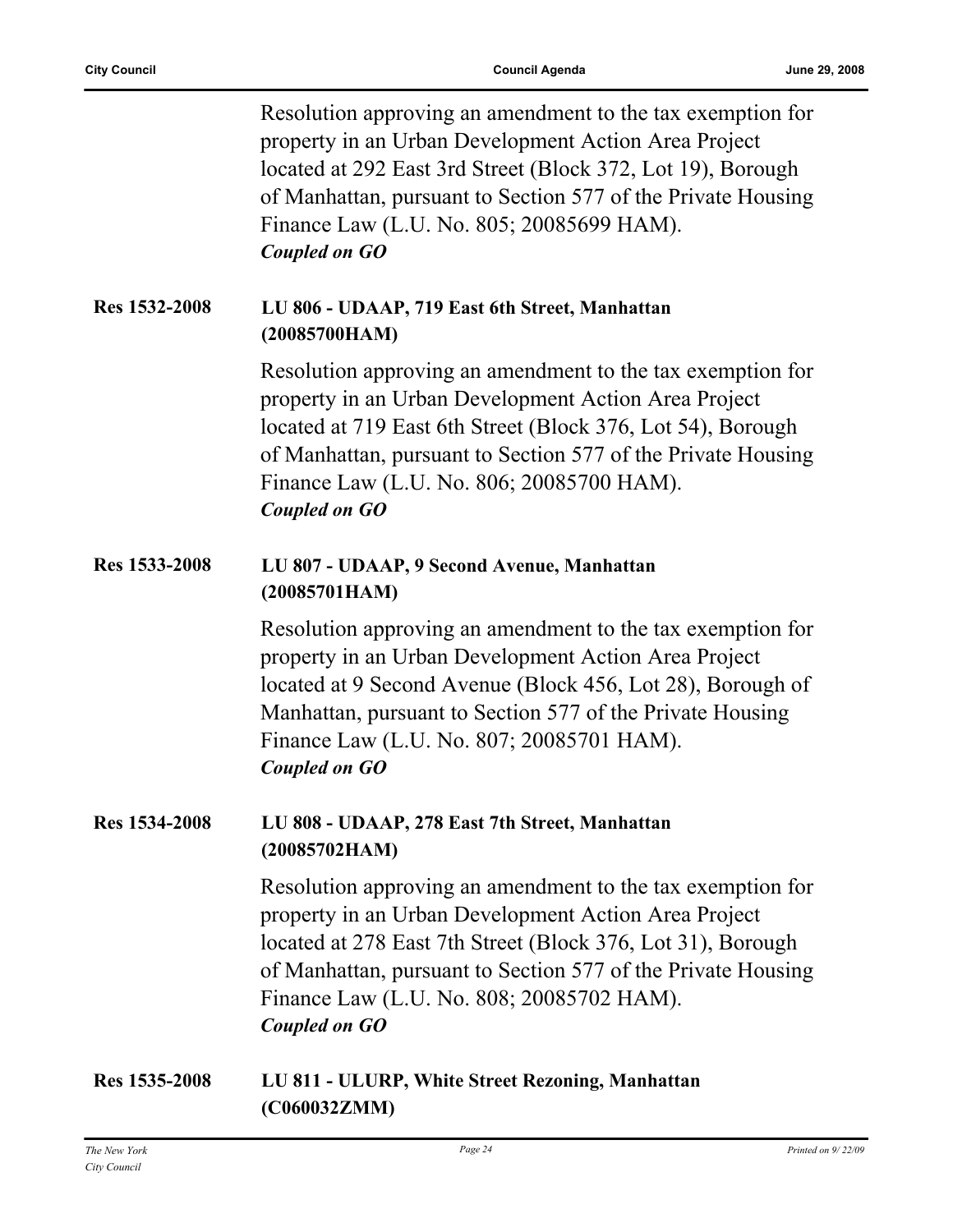Resolution approving the decision of the City Planning Commission on ULURP No. C 060032 ZMM, a Zoning Map amendment (L.U. No. 811). *Coupled on GO*

## **Report of the Committee on Rules, Privileges, and Elections**

**Res 1536-2008 Resolution approving membership changes to certain committees.** Resolution approving Membership Changes to Certain

Committees. *Preconsidered - Coupled on GO*

# **12. General Orders Calendar**

**T2006-0001 Commissioner of Deeds**

Commissioner of Deeds *Coupled on GO*

## **Coupled on General Order Calendar**

# **Civil Service and Labor**

**Int 0702-2008-A Electronic pay stubs for city employees.** *A and GO*

# **Finance**

**Int 0802-2008 Changing the days on which the Council can meet to fix the tax rates.** *Preconsidered - GO with M / N*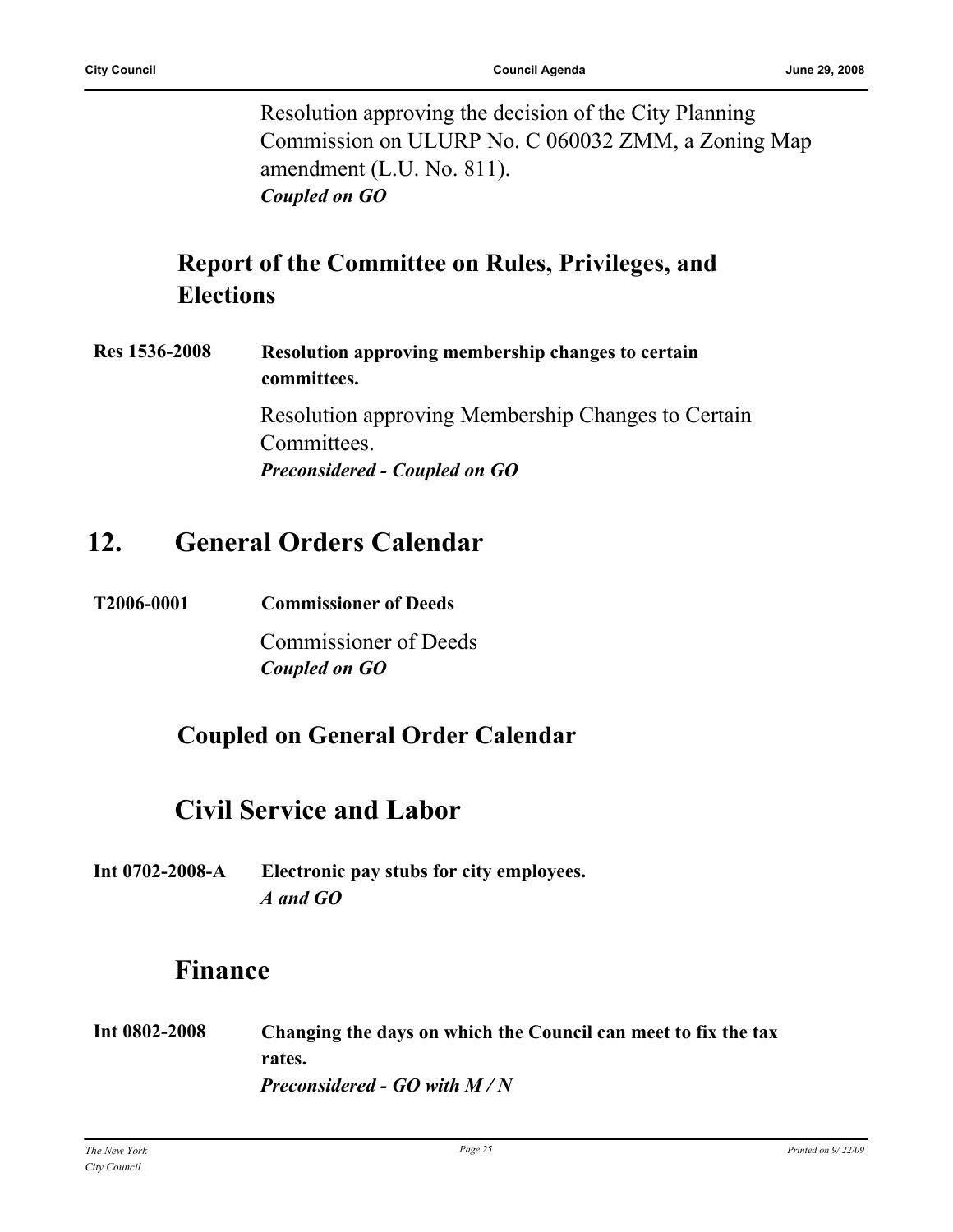| <b>Res</b> 1503-2008 | Approving or disclosing the new designation and changes in the<br>designation of certain organizations to receive funding in the<br><b>Fiscal 2008 Expense Budget.</b><br><b>Preconsidered - GO</b>        |
|----------------------|------------------------------------------------------------------------------------------------------------------------------------------------------------------------------------------------------------|
| <b>Res</b> 1504-2008 | <b>Computing and Certifying Base Percentage, Current</b><br>Percentage and Current Base Proportion of Each Class of Real<br><b>Property for Fiscal 2009.</b><br><b>Preconsidered - GO</b>                  |
| <b>Res</b> 1505-2008 | <b>Computing and Adjusted Base Proportion of Each Class of</b><br><b>Real Property for Fiscal 2009.</b><br><b>Preconsidered - GO</b>                                                                       |
| Res 1506-2008        | LU 797 - Baisley Park Gardens, 125-30 and 120-45 Sutphin<br>Boulevard, Block 12051, Lot 20, Block 12045, Lot 1, Queens,<br><b>Council District 28</b><br>GO                                                |
| <b>Res 1507-2008</b> | LU 814 - Courtland Corners II, Block 2408, Lots 1, 2, 5, 6, 7, 8,<br>9, 10, 12, 13, 14, 20, 25, 27, 28, 29, 31 and part of Lot 16 (part<br>of tentative Lot 1), Bronx, CD#17.<br><b>Preconsidered - GO</b> |
| <b>Res 1508-2008</b> | LU 815 - New Foundations Program, POKO South Bronx<br>Condominiums I, 1434-8 Morris Ave, Bronx, CD#16.<br><b>Preconsidered - GO</b>                                                                        |
| <b>Res</b> 1509-2008 | LU 816 - Section 202 Supportive Housing Program for the<br>Elderly, Council Towers V, 2228 Givan Ave, The Bronx,<br>CD#12.<br><b>Preconsidered - GO</b>                                                    |
| M 1020-2008          | <b>Expense Revenue Contract Budget, for FY'09</b><br>GQ                                                                                                                                                    |
| <b>Res 1510-2008</b> | <b>Expense Revenue Contract Budget, for FY'09</b><br>GO                                                                                                                                                    |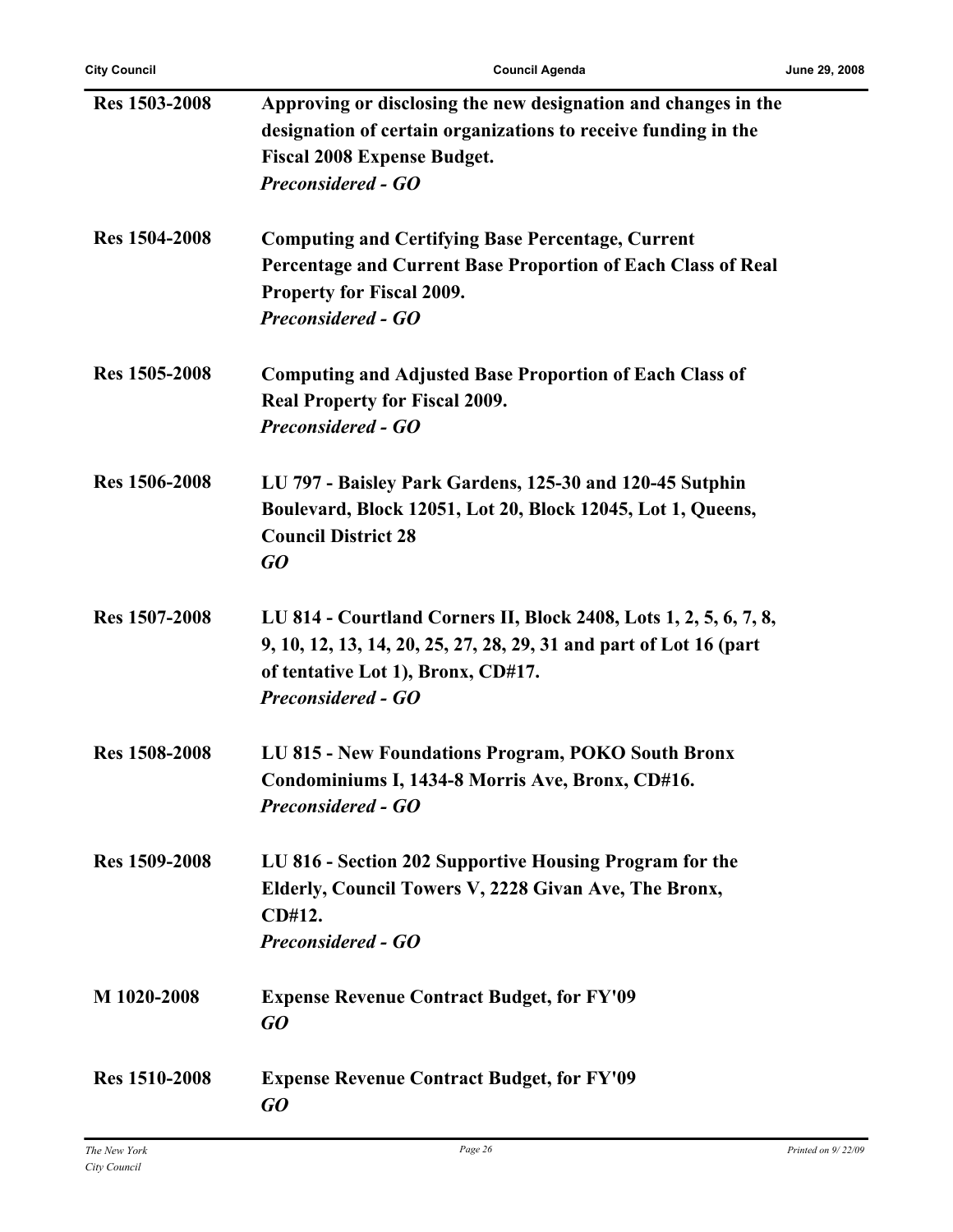| <b>Res 1511-2008</b> | <b>Expense Revenue Contract Budget, for FY'09</b><br>GO                                                                                                                                                                                       |
|----------------------|-----------------------------------------------------------------------------------------------------------------------------------------------------------------------------------------------------------------------------------------------|
| M 1021-2008          | <b>Executive Capital Budget for FY'09</b><br>GO                                                                                                                                                                                               |
| Res 1512-2008        | <b>Executive Capital Budget for FY'09</b><br>GO                                                                                                                                                                                               |
| <b>Res 1513-2008</b> | <b>Executive Capital Budget for FY'09</b><br>GO                                                                                                                                                                                               |
| M 1022-2008          | Proposed City FY'08 Community Development Program, the<br>Proposed CFY'09 Budget, the Proposed Reallocations-the CD<br>XXXIV Funds, Proposed CD XXXV Statement of Objectives<br>and Budget, dated May 1, 2008.<br>GO                          |
| Res 1514-2008        | <b>Proposed City Fiscal Year 2009 Community Development</b><br>Program, the Proposed CFY'09 Budget, the Proposed<br><b>Reallocations-the CD XXXIV Funds, Proposed CD XXXV</b><br>Statement of Objectives and Budget, dated May 1, 2008.<br>GO |
| M 1080-2008          | <b>Amendment to the 5-Year Educational Facilities Capital Plan</b><br>for 2005-2009.<br><b>Preconsidered - GO</b>                                                                                                                             |
| Res 1515-2008        | <b>Amendment to the 5-Year Educational Facilities Capital Plan</b><br>for 2005-2009.<br><b>Preconsidered - GO</b>                                                                                                                             |
| M 1103-2008          | Approving a resolution of the Council of the City of New York<br>fixing the tax rate for the Fiscal Year 2009, adopted June 29,<br>2008 upon the recommendation of the Committee on Finance of<br>the Council.<br><b>Preconsidered - GO</b>   |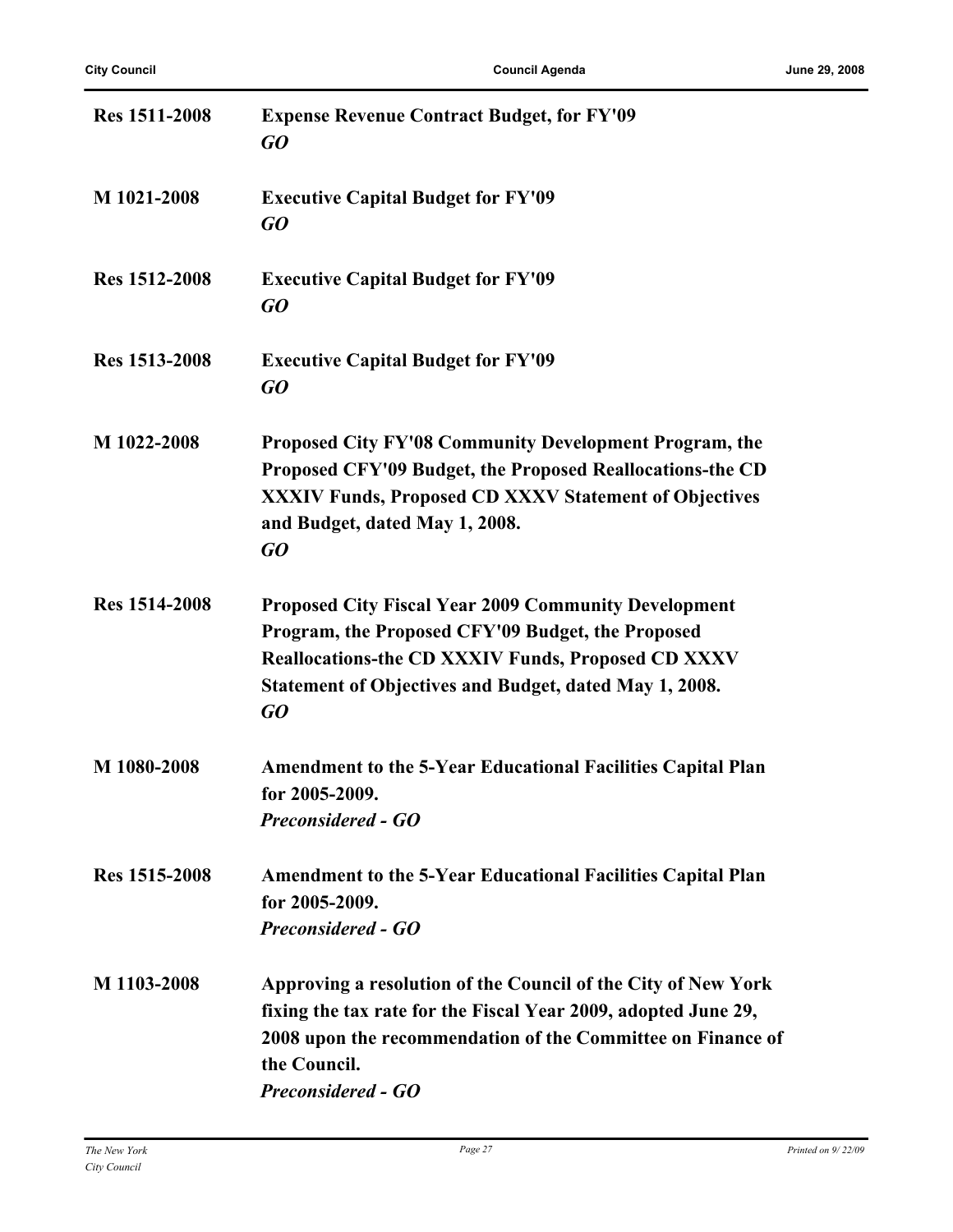| Res 1516-2008        | Approving a resolution of the Council of the City of New York        |
|----------------------|----------------------------------------------------------------------|
|                      | fixing the tax rate for the Fiscal Year 2009, adopted June 29,       |
|                      | 2008 upon the recommendation of the Committee on Finance of          |
|                      | the Council.                                                         |
|                      |                                                                      |
|                      | <b>Preconsidered - GO</b>                                            |
| M 1081-2008          | Transfer City funds between various agencies in FY'08 to             |
|                      | implement changes to the City's expense budget. (MN -5)              |
|                      | <b>Preconsidered - GO</b>                                            |
|                      |                                                                      |
| Res 1517-2008        | Transfer City funds between various agencies in FY'08 to             |
|                      | implement changes to the City's expense budget. (MN -5)              |
|                      | <b>Preconsidered - GO</b>                                            |
|                      |                                                                      |
| M 1082-2008          | Appropriation of new revenues of \$69.4 million in Fiscal Year       |
|                      | 2008. (MN-6)                                                         |
|                      | <b>Preconsidered - GO</b>                                            |
| <b>Res 1518-2008</b> | Appropriation of new revenues of \$69.4 million in Fiscal Year       |
|                      | 2008. (MN-6)                                                         |
|                      | <b>Preconsidered - GO</b>                                            |
|                      |                                                                      |
| M 0912-2008          | <b>Submitting Financial Plan Detail and Summary Book, Volumes</b>    |
|                      | I and II for Fiscal Years 2008-2012.                                 |
|                      | <b>Filed</b>                                                         |
|                      |                                                                      |
| M 0913-2008          | <b>Submitting Preliminary Expense Budget for Fiscal Year 2009.</b>   |
|                      | <b>Filed</b>                                                         |
|                      |                                                                      |
| M 0914-2008          | <b>Submitting Geographic Reports for Expense Budget for Fiscal</b>   |
|                      | <b>Year 2009.</b>                                                    |
|                      | <b>Filed</b>                                                         |
| M 0915-2008          | <b>Submitting Departmental Estimates Report, Volumes I, II, III,</b> |
|                      | IV and V, for Fiscal Year 2009.                                      |
|                      | <b>Filed</b>                                                         |
|                      |                                                                      |
| M 0916-2008          | <b>Submitting Contract Budget Report for Fiscal Year 2009.</b>       |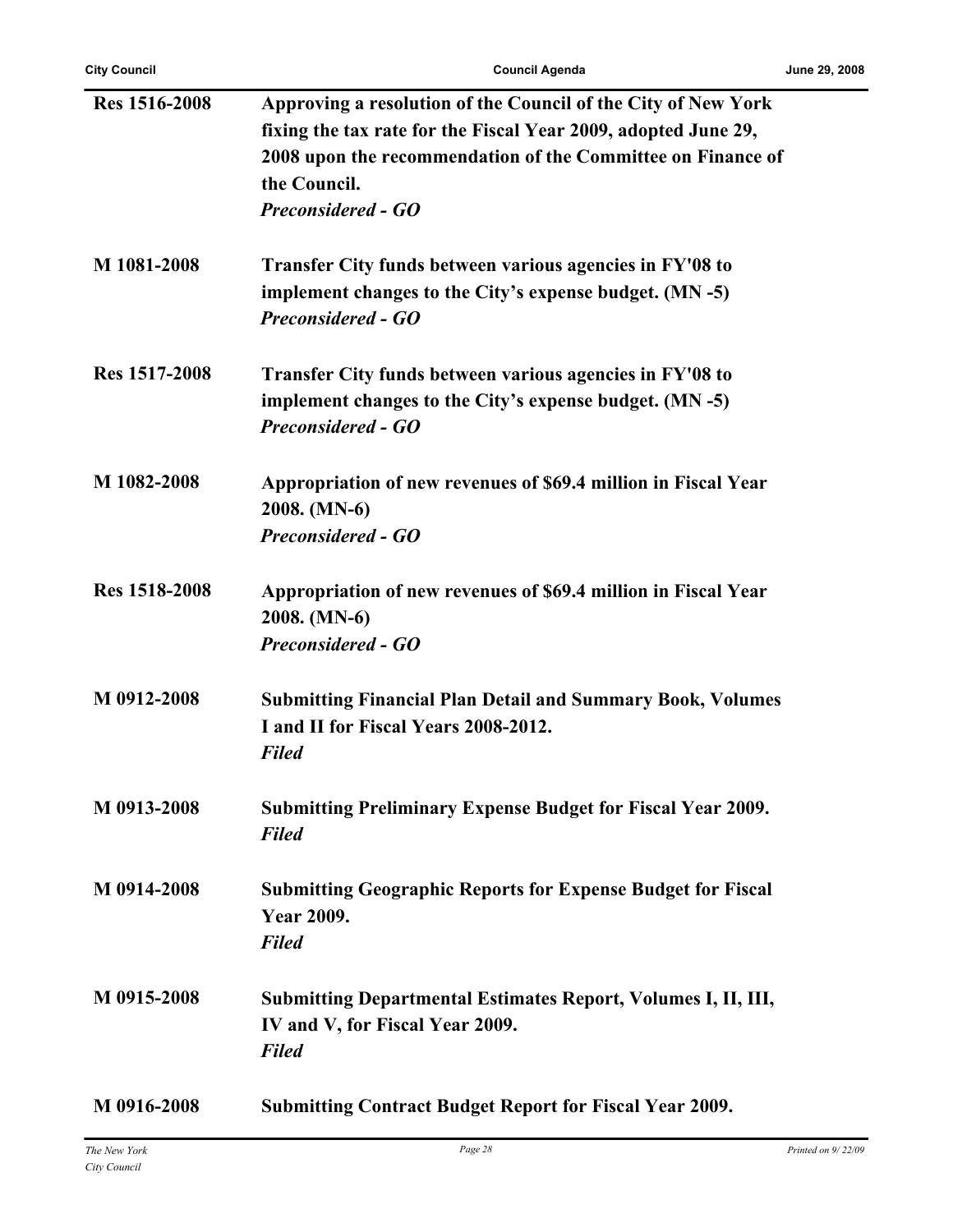|                      | <b>Filed</b>                                                                                                                                                            |  |
|----------------------|-------------------------------------------------------------------------------------------------------------------------------------------------------------------------|--|
| M 0917-2008          | Submitting the Preliminary Capital Budget, Fiscal Year 2009.<br><b>Filed</b>                                                                                            |  |
| M 0918-2008          | Submitting the Capital Commitment Plan, FY'09, Volumes 1, 2,<br>& 3, and the Capital Commitment Plan, FY'07, Financial<br>Summary.<br><b>Filed</b>                      |  |
| M 1023-2008          | <b>Executive Budget Supporting Schedules, for FY'09</b><br><b>Filed</b>                                                                                                 |  |
| M 1024-2008          | <b>Capital Commitment Plan, Executive Budget, FY'09</b><br><b>Filed</b>                                                                                                 |  |
| M 1025-2008          | <b>Executive Budget - Geographic Reports for Expense Budget for</b><br><b>FY'09</b><br><b>Filed</b>                                                                     |  |
| M 1026-2008          | <b>Executive Capital Budget FY'09, Capital Project Detail Data,</b><br>Citywide Volumes 1 and 2 and Volumes for the Five Boroughs,<br>dated May 1, 2008<br><b>Filed</b> |  |
| M 1027-2008          | <b>Budget Summary, Message of the Mayor and Summary of</b><br>Reduction Program relative to the Executive Budget, FY'09<br><b>Filed</b>                                 |  |
| <b>Land Use</b>      |                                                                                                                                                                         |  |
| <b>Res 1519-2008</b> | LU 748 - ULURP, West 127th Street, Manhattan<br>(C080219ZMM)<br>$G$ <sup><math>O</math></sup>                                                                           |  |
| <b>Res 1520-2008</b> | LU 749-A - ULURP, West 127th Street Housing, Manhattan<br>(C080220HAM)                                                                                                  |  |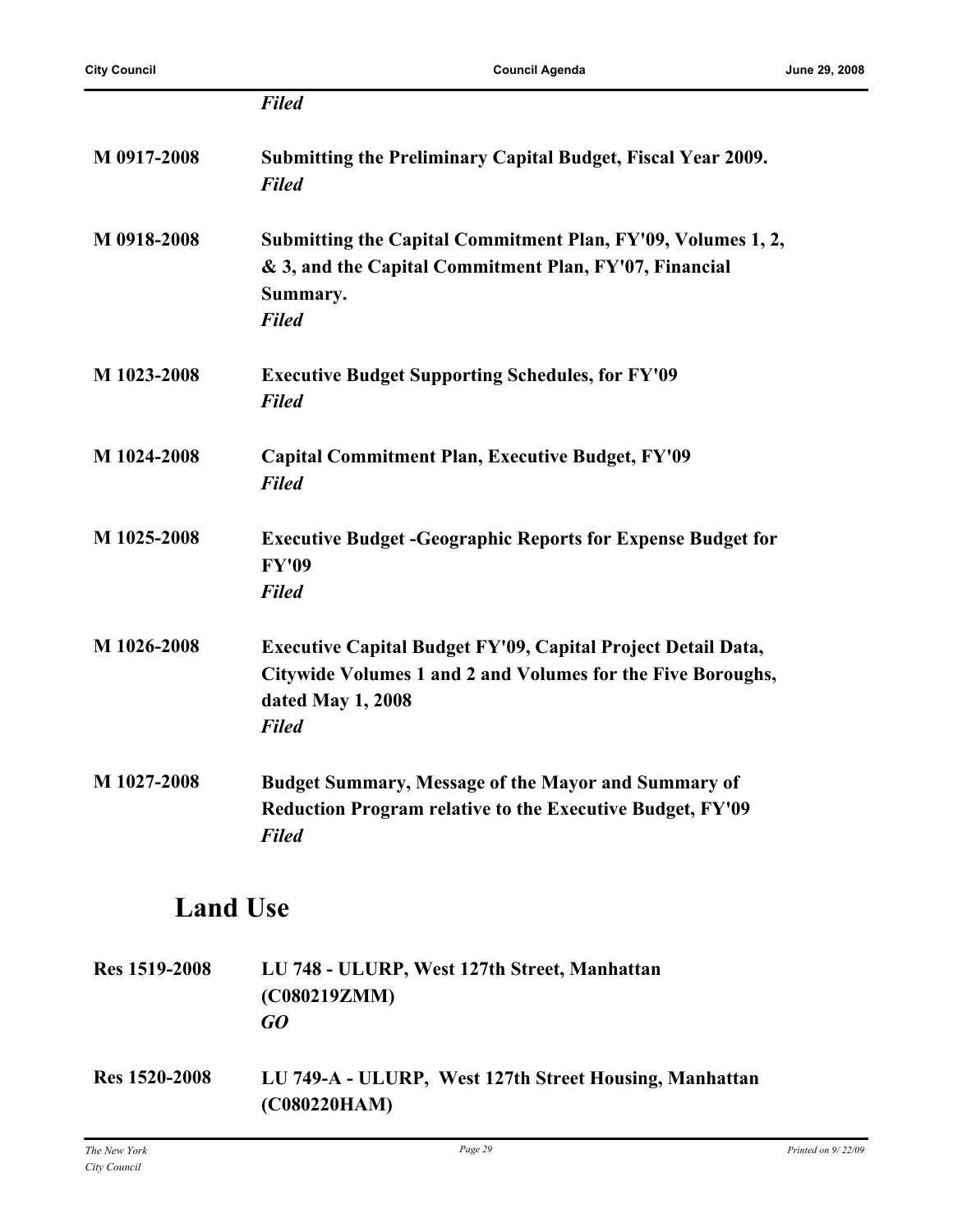|                      | GO                                                                                                               |
|----------------------|------------------------------------------------------------------------------------------------------------------|
| Res 1521-2008        | LU 758 - UDAAP, Van Buren/Greene, Brooklyn<br>(20085485HAK)<br>GQ                                                |
| Res 1522-2008        | LU 765 - UDAAP, 1473 and 1465 Fifth Avenue, Manhattan<br>(20085539HAM)<br>GO                                     |
| Res 1523-2008        | LU 769 - ULURP, Brownsville North, Brooklyn (C080183HAK)<br>GO                                                   |
| <b>Res 1524-2008</b> | LU 774 - UDAAP, 924 & 928 Madison St.; 1023, 1013, 1007,<br>1052 & 1054 Putnam Ave., Brooklyn (C080278HAK)<br>GO |
| Res 1525-2008        | LU 796 - Sidewalk Cafe, Pam Real Thai II Inc., Manhattan<br>(20085252TCM)<br>GO                                  |
| <b>Res</b> 1526-2008 | LU 800 - ULURP, West 38th Street LLC, Manhattan<br>(N070462ZRM)<br>GO                                            |
| Res 1527-2008        | LU 801 - ULURP, West 38th Street LLC, Manhattan<br>(C070463ZSM)<br>GO                                            |
| Res 1528-2008        | LU 802 - Landmarks, Jacobi Medical Center campus, Bronx<br>(20085655HHX)<br>GO                                   |
| Res 1529-2008        | LU 803 - UDAAP, 155 Avenue C, Manhattan (20085697HAM)<br>GO                                                      |
| Res 1530-2008        | LU 804 - UDAAP, 733 East 9th Street, Manhattan<br>(20085698HAM)                                                  |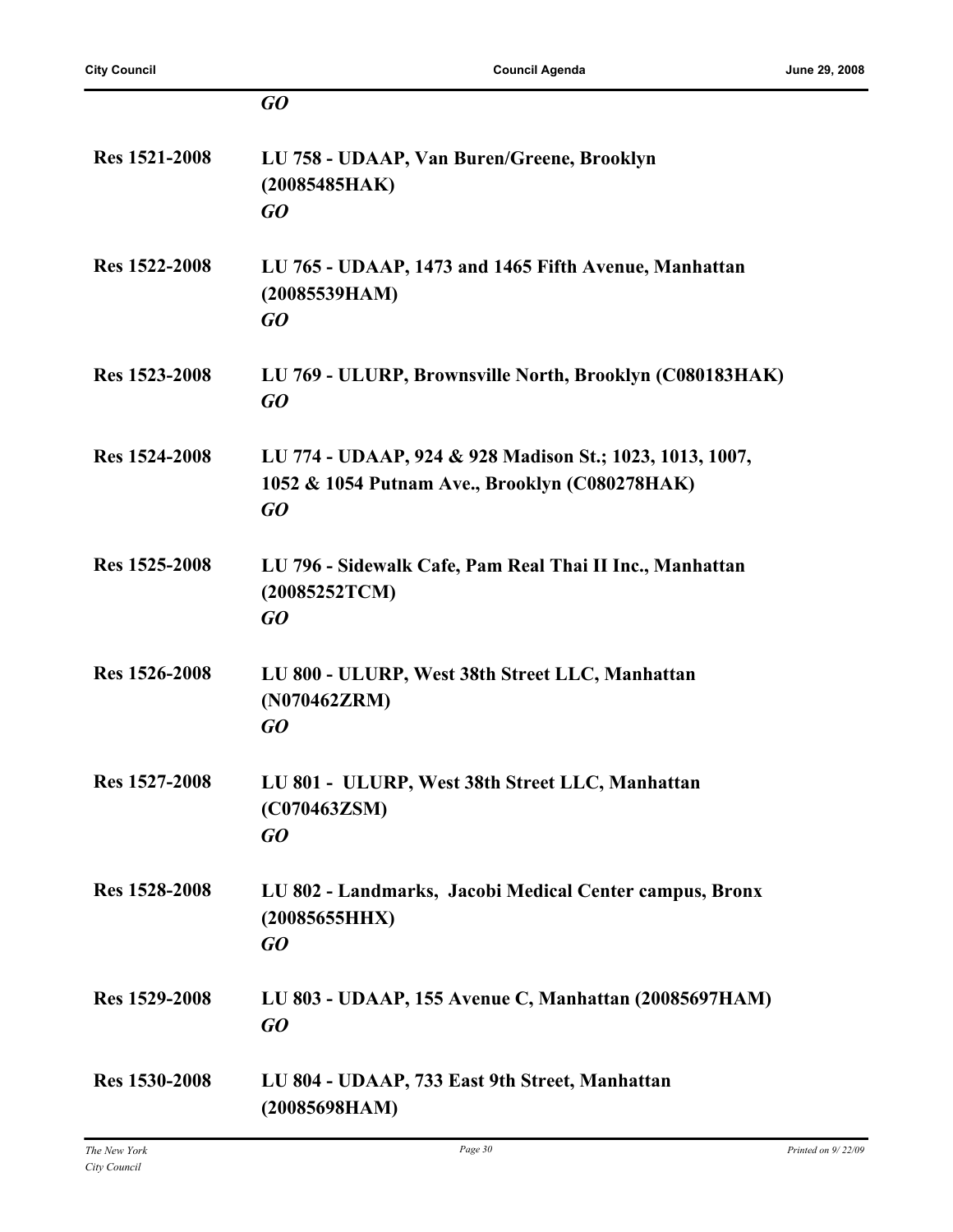|                      | GO                                                                     |
|----------------------|------------------------------------------------------------------------|
| <b>Res 1531-2008</b> | LU 805 - UDAAP, 292 East 3rd Street, Manhattan<br>(20085699HAM)<br>GQ  |
| Res 1532-2008        | LU 806 - UDAAP, 719 East 6th Street, Manhattan<br>(20085700HAM)<br>GQ  |
| Res 1533-2008        | LU 807 - UDAAP, 9 Second Avenue, Manhattan<br>(20085701HAM)<br>GQ      |
| Res 1534-2008        | LU 808 - UDAAP, 278 East 7th Street, Manhattan<br>(20085702HAM)<br>GQ  |
| Res 1535-2008        | LU 811 - ULURP, White Street Rezoning, Manhattan<br>(C060032ZMM)<br>GQ |

## **Rules, Privileges, and Elections**

**Res 1536-2008 Resolution approving membership changes to certain committees.** *Preconsidered - GO*

# **General Order Calendar**

**T2006-0001 Commissioner of Deeds** *GO*

#### **Introduction & Reading of Bills See Attached 13.**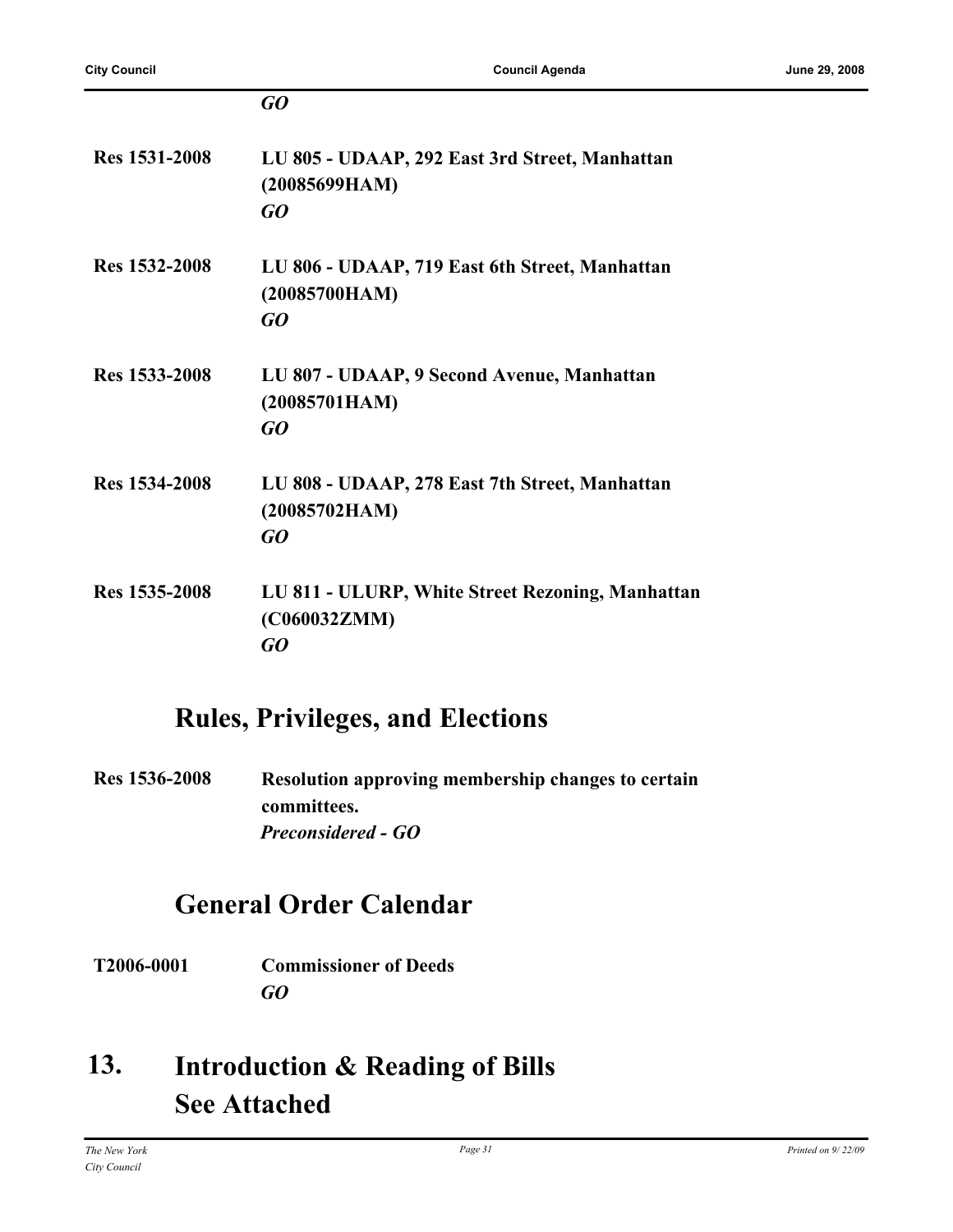## **14. Discussion of Resolutions**

## **15. Resolutons**

**Res 1500-2008 President Bush to sign the Post 9/11 Veterans Educational Assistance Act.** Resolution calling upon President Bush to sign the Post 9/11 Veterans Educational Assistance Act. *Adopted by the Committee on Veterans*

# **16. General Discussion**

## **17. Extension of Remarks**

## **INTRODUCTION AND READING OF BILLS**

| <b>Res</b> 1494-2008 | By Council Members Avella and Liu                                                                                                                                                                                                                                                              |
|----------------------|------------------------------------------------------------------------------------------------------------------------------------------------------------------------------------------------------------------------------------------------------------------------------------------------|
|                      | Resolution in support of the Land Use and Planning items in<br>the Queens Civic Congress CIVIC 2030 Platform.<br><b>Land Use</b>                                                                                                                                                               |
| Res 1495-2008        | By Council Members Brewer, Comrie Jr., Jackson, James, Liu,<br>Palma, Seabrook, White Jr. and de Blasio                                                                                                                                                                                        |
|                      | Resolution supporting the local efforts to acquire the nyc Top<br>Level Domain and urging The Internet Corporation for<br>Assigned Names and Numbers to approve the City's<br>application in order to meet the needs of city residents via the<br>Internet.<br><b>Technology in Government</b> |
| <b>Res</b> 1496-2008 | By Council Members Dickens, Gioia, Brewer, Comrie Jr., Jackson,<br>James, Liu, Palma, Seabrook, Mark-Viverito, de Blasio, Barron,                                                                                                                                                              |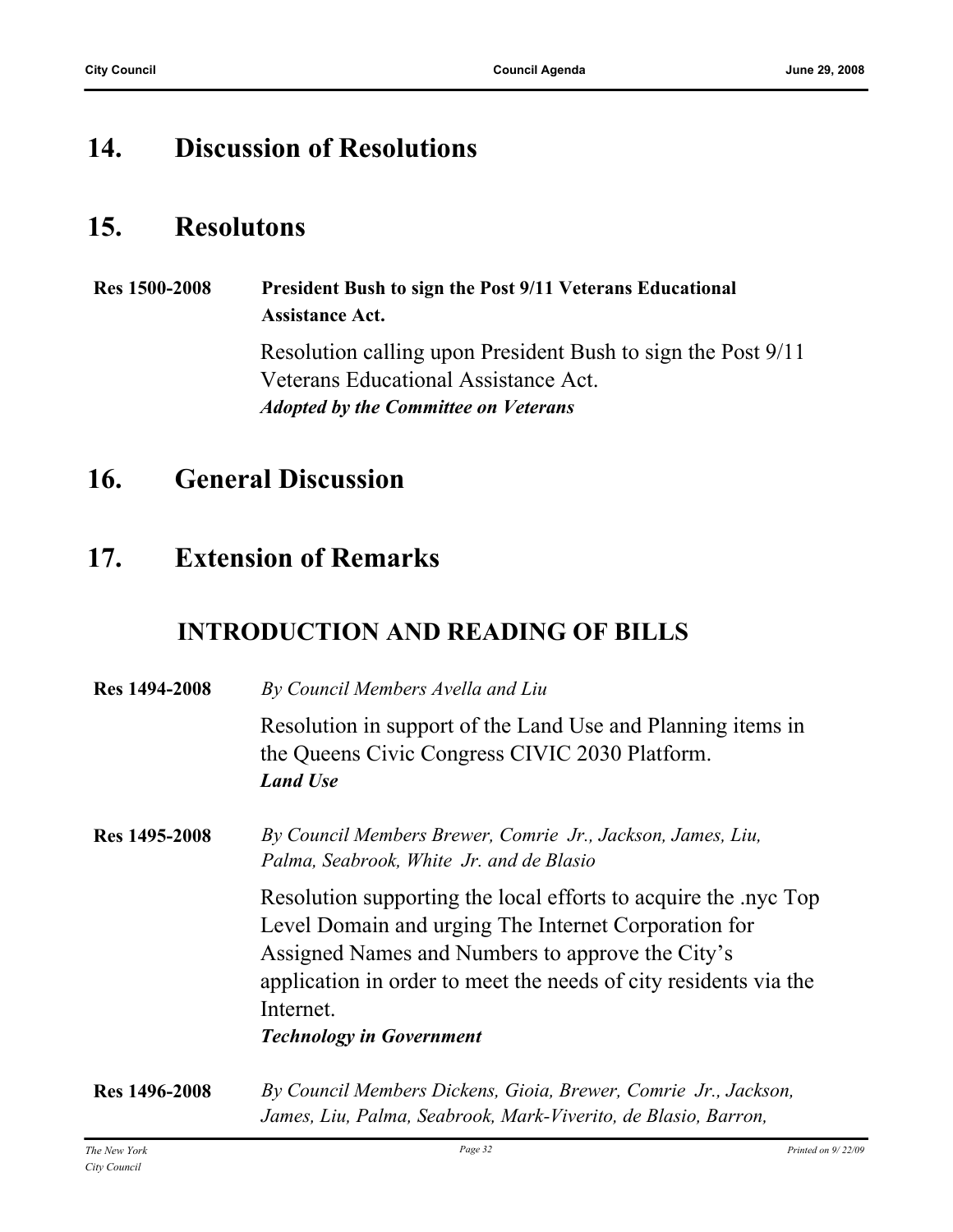|  |  |  | Reyna and White Jr. |  |
|--|--|--|---------------------|--|
|--|--|--|---------------------|--|

Resolution calling upon the Governor and the Mayor to discontinue the practice of finger imaging food stamp applicants. *General Welfare*

**Int 0783-2008** *By Council Members Dilan, Comrie Jr., Gentile, Koppell, Recchia Jr., Seabrook, Weprin, Jackson, Dickens, White Jr., Gonzalez, Lappin, Sears and Garodnick (in conjunction with the Mayor)*

> A Local Law to amend the administrative code of the city of New York, in relation to site safety personnel, including concrete safety managers. *Housing and Buildings*

**Int 0790-2008** *By Council Members Dilan, Comrie Jr., Gentile, James, Koppell, Seabrook, Stewart, Weprin and Gerson (by request of the Mayor)*

> A Local Law to amend the administrative code of the city of New York in relation to enhanced site-specific safety plans. *Housing and Buildings*

**Res 1497-2008** *By Council Members Garodnick, Brewer, Jackson, James, Palma, Seabrook, Mark-Viverito and Gerson*

> Resolution calling upon the New York State Legislature to pass, and the Governor to approve, legislation that will change the Rent Stabilization Law to require owners to maintain all units in the Rent Stabilization system when the owner of a building in which they are located is participating in the J-51 program.

#### *Housing and Buildings*

**Int 0791-2008** *By Council Members Gentile, Comrie Jr., James, Liu, Nelson, Palma, Recchia Jr., Seabrook, Stewart, Weprin, Gerson and Ignizio*

> A Local Law to amend the administrative code of the city of New York, in relation to allowing certain religious, fraternal or charitable organizations to remedy certain health code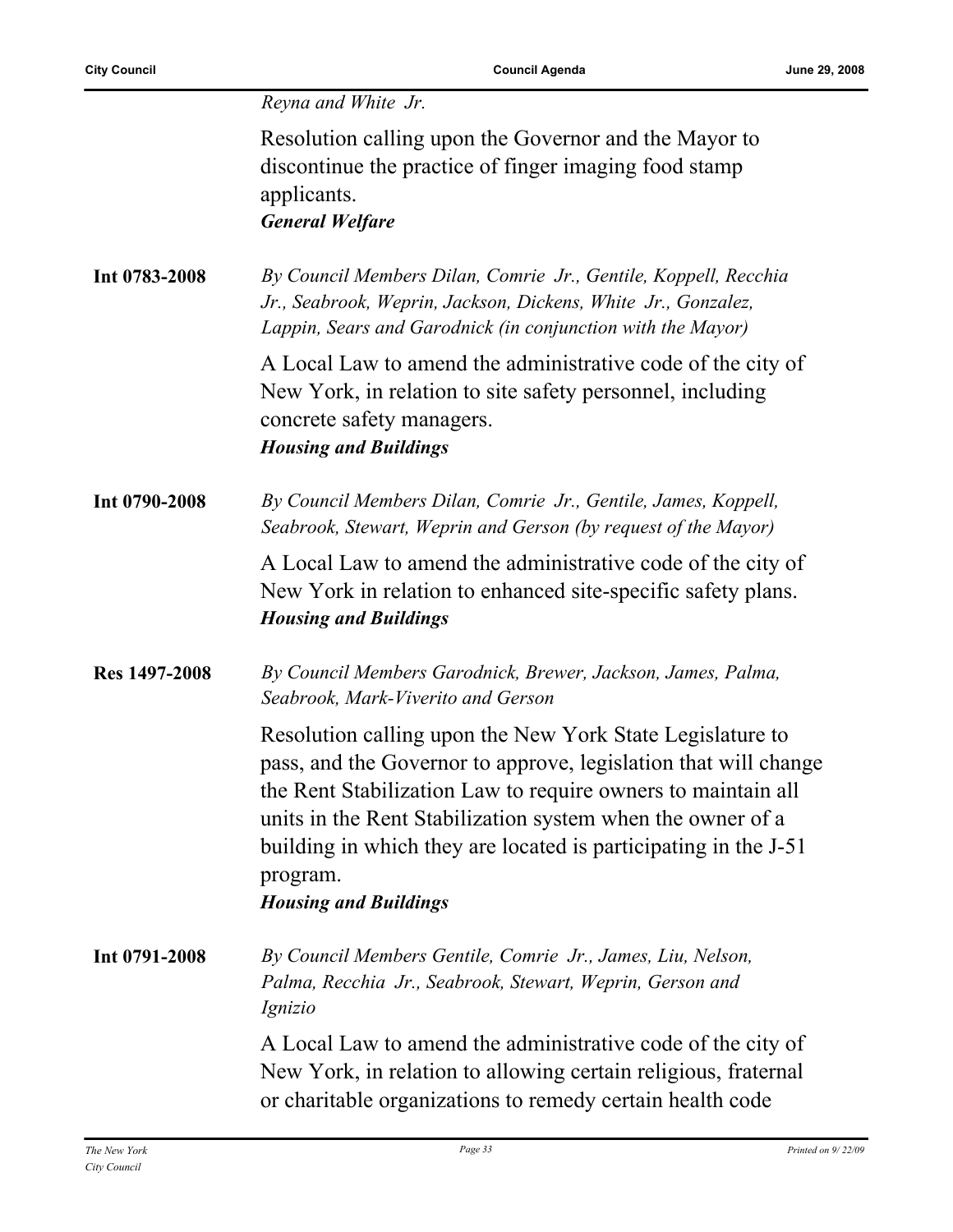|                      | violations before a fine is issued.<br><b>Health</b>                                                                                                                                                                                                                                  |
|----------------------|---------------------------------------------------------------------------------------------------------------------------------------------------------------------------------------------------------------------------------------------------------------------------------------|
| Int 0792-2008        | By Council Members Gerson, Brewer, Fidler, James, Liu, Nelson,<br>Palma, Sanders Jr., Seabrook and Stewart                                                                                                                                                                            |
|                      | A Local Law to amend the administrative code of the city of<br>New York, in relation to limitations on noise from<br>commercial establishments or enterprises that play music.<br><b>Environmental Protection</b>                                                                     |
| <b>Res 1498-2008</b> | By Council Members Gerson, Comrie Jr., James, Koppell, Liu,<br>Palma, Recchia Jr., Seabrook, Stewart and Weprin                                                                                                                                                                       |
|                      | Resolution calling on the New York City Departments of<br>Education and Parks and Recreation to work in conjunction<br>with the American Red Cross to create swimming programs<br>throughout the City to teach swimming to all school age<br>children.<br><b>Parks and Recreation</b> |
| Res 1499-2008        | By Council Members Gerson, Brewer, Comrie Jr., Fidler, Jackson,<br>James, Koppell, Palma, Sanders Jr., Seabrook, Stewart, Weprin<br>and White Jr.                                                                                                                                     |
|                      | Resolution calling upon the Department of Justice to allow<br>the families of auxiliary officers killed in the line of duty to be<br>granted full benefits under the Public Services Officers'<br>Benefits Program.<br><b>Public Safety</b>                                           |
| Int 0793-2008        | By Council Members Jackson, Comrie Jr., Gentile, James, Koppell,<br>Nelson, Palma, Seabrook, Stewart, Weprin and Gerson (in<br>conjunction with the Mayor)                                                                                                                            |
|                      | A Local Law to amend the administrative code of the city of<br>New York, in relation to the inspection, maintenance and<br>repair of retaining walls.<br><b>Housing and Buildings</b>                                                                                                 |
| Int 0794-2008        | By Council Members Lappin, Comrie Jr., Gentile, James, Koppell,                                                                                                                                                                                                                       |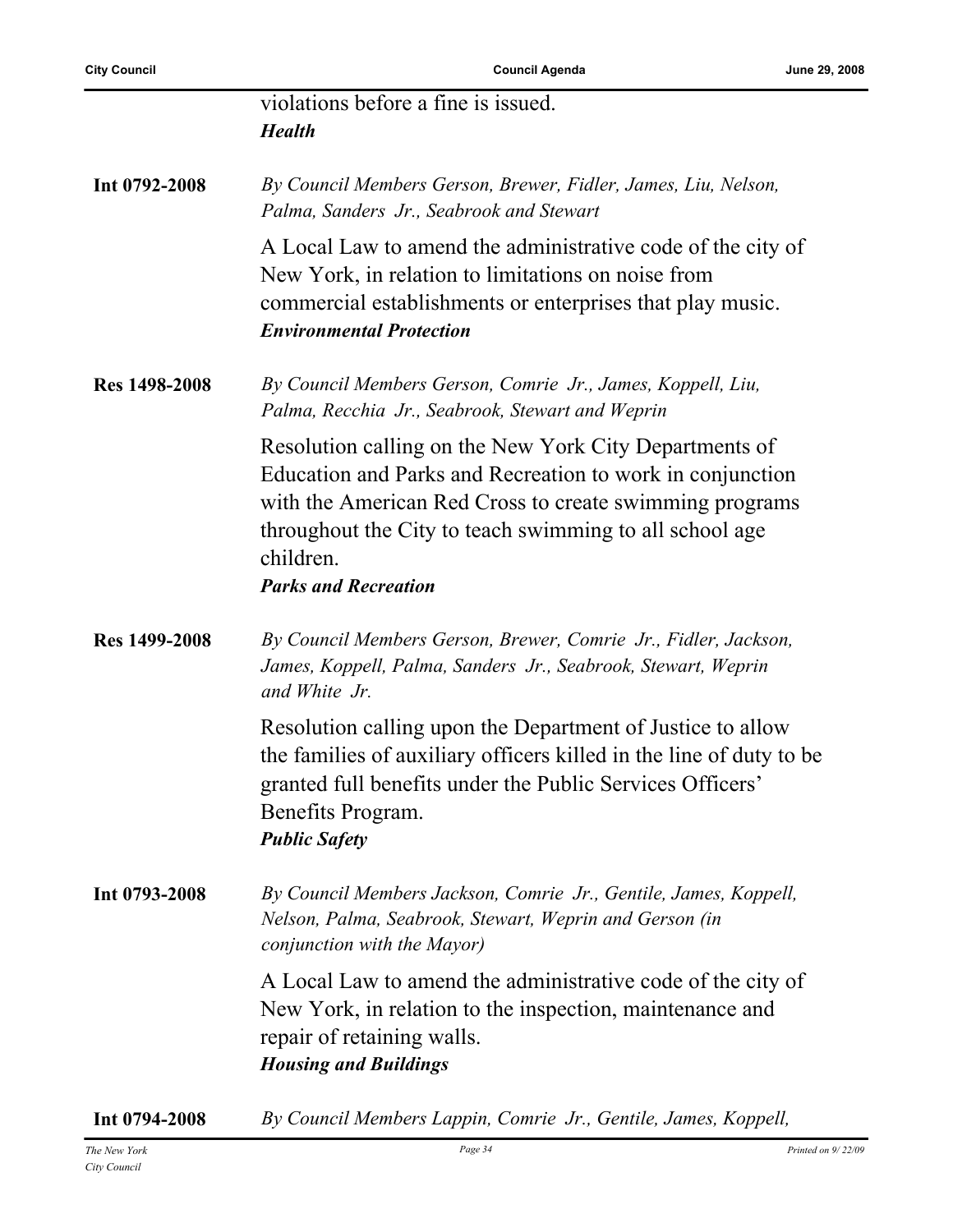|                      | Monserrate, Nelson, Palma, Recchia Jr., Seabrook, Stewart,<br>Weprin and Gerson (in conjunction with the Mayor)                                                                                                                                       |
|----------------------|-------------------------------------------------------------------------------------------------------------------------------------------------------------------------------------------------------------------------------------------------------|
|                      | A Local Law to amend the administrative code of the city of<br>New York, in relation to training for tower and climber crane<br>workers and riggers.<br><b>Housing and Buildings</b>                                                                  |
| Int 0795-2008        | By Council Members Lappin, Comrie Jr., Gentile, Jackson, James,<br>Koppell, Monserrate, Nelson, Palma, Recchia Jr., Seabrook,<br>Stewart, Weprin and Gerson (in conjunction with the Mayor)                                                           |
|                      | A Local Law to amend the administrative code of the city of<br>New York, in relation to slings for tower and climber cranes.<br><b>Housing and Buildings</b>                                                                                          |
| Int 0796-2008        | By Council Members Lappin, Comrie Jr., Gentile, Jackson, James,<br>Koppell, Monserrate, Nelson, Palma, Recchia Jr., Seabrook,<br>Stewart, Weprin and Gerson (in conjunction with the Mayor)                                                           |
|                      | A Local Law to amend the administrative code of the city of<br>New York, in relation to tower and climber cranes and to<br>licensed riggers.<br><b>Housing and Buildings</b>                                                                          |
| Int 0797-2008        | By Council Members James, Recchia Jr. and Seabrook                                                                                                                                                                                                    |
|                      | A Local Law to amend the administrative code of the city of<br>New York, in relation to painting private driveway curb cuts<br>yellow.<br><b>Transportation</b>                                                                                       |
| <b>Res</b> 1500-2008 | By Council Members Monserrate, The Speaker (Speaker Quinn),<br>Dickens, Jackson, Stewart, Recchia Jr., Fidler, Weprin, Comrie<br>Jr., Felder, Vann, Sanders Jr., Mark-Viverito, Arroyo, Gentile,<br>Koppell, Seabrook, Palma, James, Sears and Nelson |
|                      | Resolution calling upon President Bush to sign the Post 9/11<br>Veterans Educational Assistance Act.<br><b>Preconsidered - Veterans</b>                                                                                                               |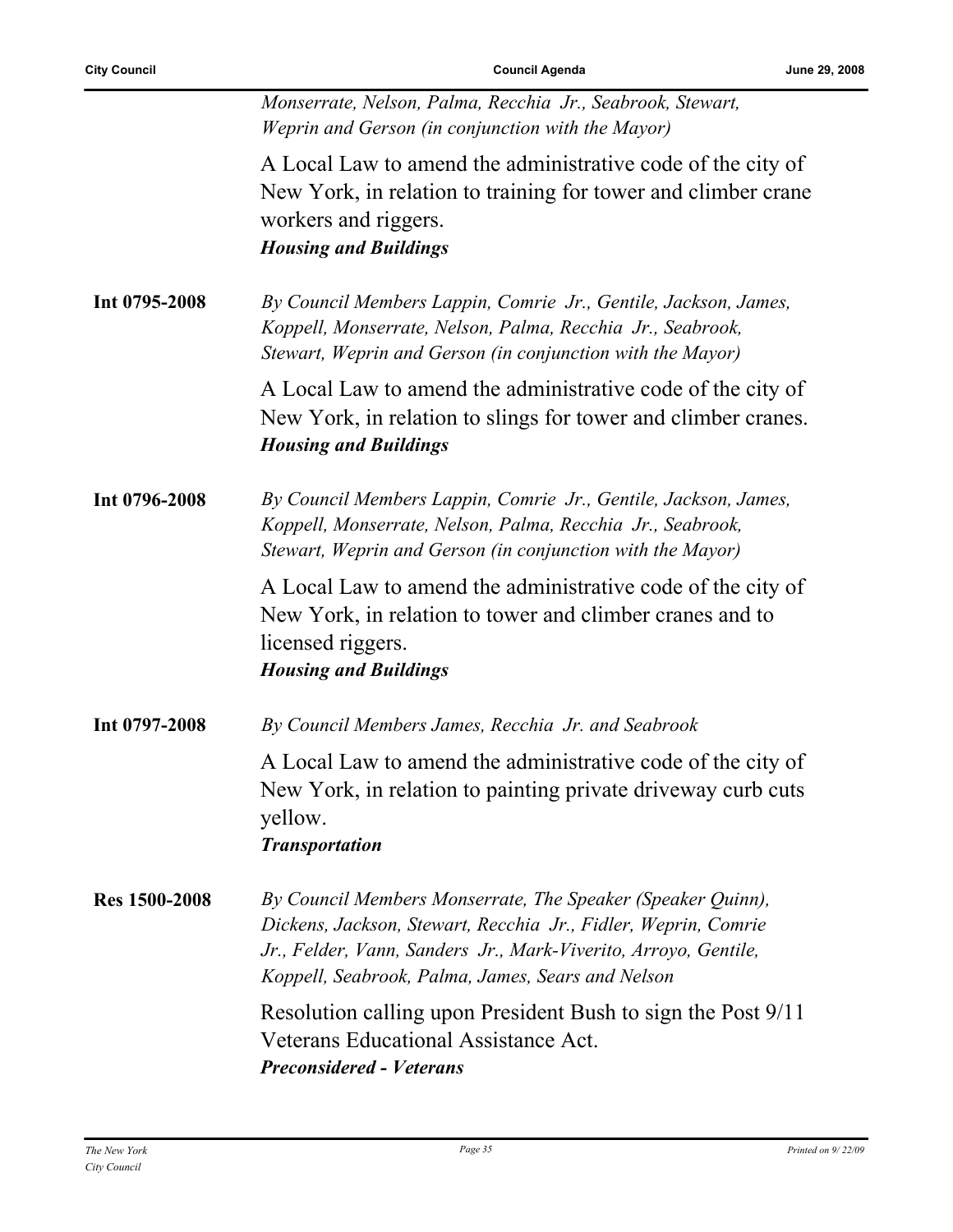| <b>City Council</b>  | <b>Council Agenda</b>                                                                                                                                                                                                                                                                                    | June 29, 2008 |
|----------------------|----------------------------------------------------------------------------------------------------------------------------------------------------------------------------------------------------------------------------------------------------------------------------------------------------------|---------------|
| Int 0798-2008        | By Council Members Rivera, Gentile, Palma, Seabrook and<br>Mark-Viverito                                                                                                                                                                                                                                 |               |
|                      | A Local Law to amend the New York city charter, in relation<br>to green building standards for certain capital projects and the<br>repeal of section 224.1 of the New York city charter.<br><b>Environmental Protection</b>                                                                              |               |
| Int 0799-2008        | By Council Members Vallone Jr., Comrie Jr., Fidler, James,<br>Koppell, Nelson, Recchia Jr., Seabrook and Stewart                                                                                                                                                                                         |               |
|                      | A Local Law to amend the administrative code of the city of<br>New York, in relation to requiring the police department to<br>create and maintain a database of information collected after<br>police contacts with emotionally disturbed people.<br><b>Public Safety</b>                                |               |
| <b>Res 1501-2008</b> | By Council Members Vallone Jr., Comrie Jr., Fidler, Gentile,<br>Nelson and Palma                                                                                                                                                                                                                         |               |
|                      | <b>Resolution supporting New York State Assembly Bill</b><br>A.01688, by Assembly Member Rivera, and A.02428, by<br>Assembly Member Hoyt, which facilitate the prosecution of<br>those engaged in recruitment or solicitation of others into<br>criminal street gang activities.<br><b>Public Safety</b> |               |
| Int 0800-2008        | By Council Members Vann, Comrie Jr., Gentile, James, Liu,<br>Palma, Recchia Jr., Seabrook, Mark-Viverito and White Jr.                                                                                                                                                                                   |               |
|                      | A Local Law to amend the administrative code of the city of<br>New York, in relation to disclosing the energy and water<br>efficiency of 1-4 family homes, co-ops and condominiums.<br><b>Environmental Protection</b>                                                                                   |               |
| Int 0801-2008        | By Council Members Vann, de Blasio, White Jr., James,<br>Mark-Viverito, Jackson, Reyna, Barron, Brewer, Comrie Jr.,<br>Gentile, Gerson, Liu, Palma, Recchia Jr., Sanders Jr., Seabrook,<br>Foster, Avella, Yassky, Garodnick, Mendez, Dilan and Gonzalez                                                 |               |
|                      | A Local Law to amend the New York city charter and the                                                                                                                                                                                                                                                   |               |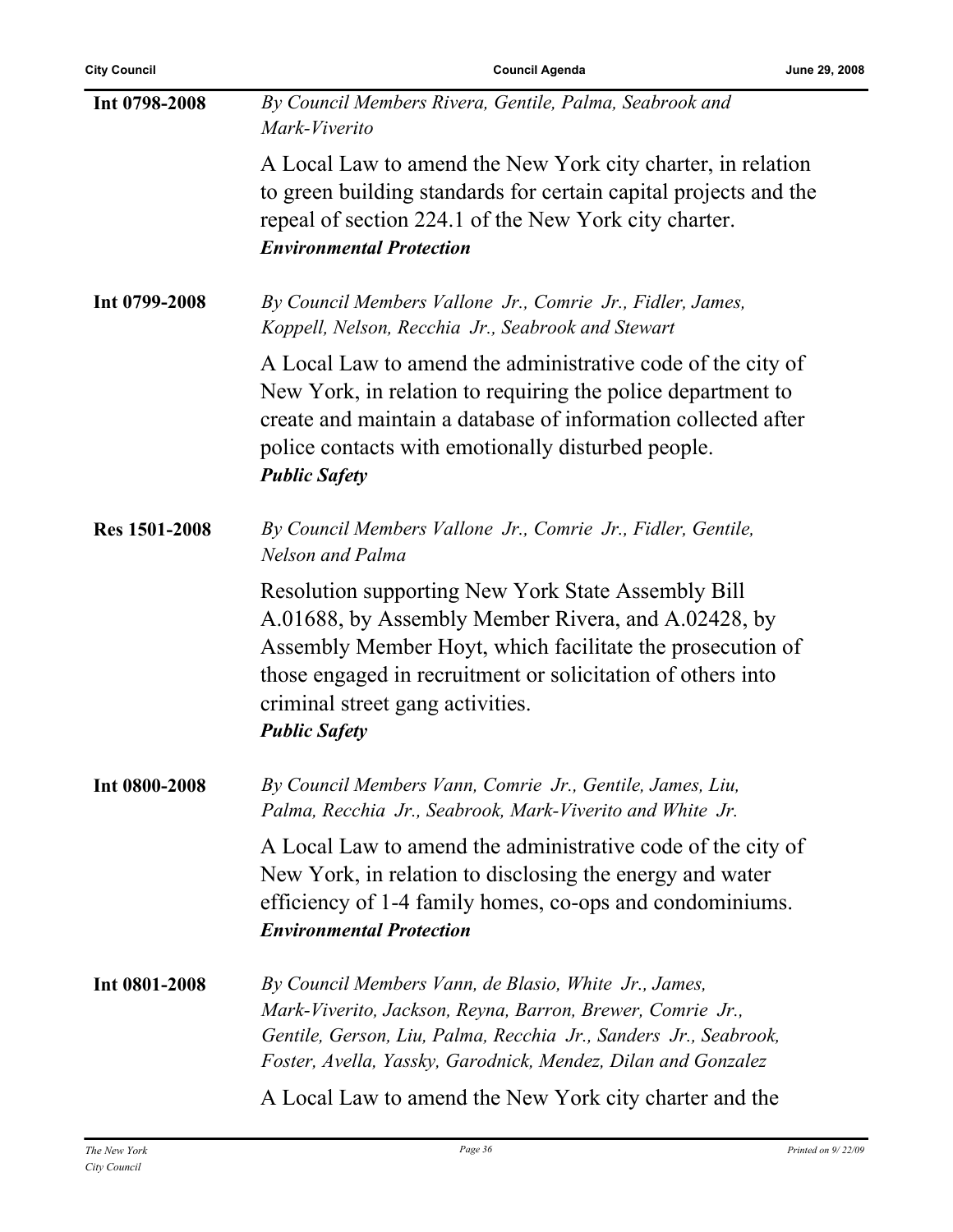$\overline{a}$ 

|                      | administrative code of the city of New York, in relation to       |
|----------------------|-------------------------------------------------------------------|
|                      | preparation of community impact reports for city-subsidized       |
|                      | economic development projects.                                    |
|                      | <b>Economic Development</b>                                       |
|                      |                                                                   |
| <b>Res 1502-2008</b> | By Council Members Vann, James, de Blasio, Arroyo, Brewer,        |
|                      | Comrie Jr., Felder, Fidler, Gentile, Koppell, Liu, Mark-Viverito, |
|                      | McMahon, Monserrate, Palma, Reyna, Seabrook, White Jr. and        |
|                      | Gerson                                                            |
|                      | Resolution calling upon the Bloomberg Administration to halt      |
|                      |                                                                   |
|                      | the Department of Homeless Services' plan to relocate the         |
|                      | city's Manhattan-based central intake for homeless men and        |
|                      | transfer its functions to the Brooklyn Bedford-Atlantic           |
|                      | Armory site.                                                      |
|                      | <b>General Welfare</b>                                            |
|                      |                                                                   |
| Int 0802-2008        | By Council Members Weprin, Comrie Jr. and Nelson                  |
|                      | A Local Law in relation to changing the days on which the         |
|                      | Council can meet to fix the tax rates.                            |
|                      | <b>Preconsidered - Finance</b>                                    |
|                      |                                                                   |
| <b>Res 1503-2008</b> | By Council Members Weprin and Comrie Jr.                          |
|                      | Resolution approving or disclosing the new designation and        |
|                      | changes in the designation of certain organizations to receive    |
|                      | funding in the Fiscal 2008 Expense Budget.                        |
|                      | <b>Preconsidered - Finance</b>                                    |
|                      |                                                                   |
| <b>Res 1504-2008</b> | By Council Members Weprin and Comrie Jr.                          |
|                      | RESOLUTION COMPUTING AND CERTIFYING BASE                          |
|                      | PERCENTAGE, CURRENT PERCENTAGE AND                                |
|                      | <b>CURRENT BASE PROPORTION OF EACH CLASS OF</b>                   |
|                      | REAL PROPERTY FOR FISCAL 2009 TO THE STATE                        |
|                      | <b>BOARD OF REAL PROPERTY SERVICES PURSUANT</b>                   |
|                      |                                                                   |
|                      | TO SECTION 1803-a OF THE REAL PROPERTY TAX                        |
|                      | LAW.                                                              |
|                      | <b>Preconsidered - Finance</b>                                    |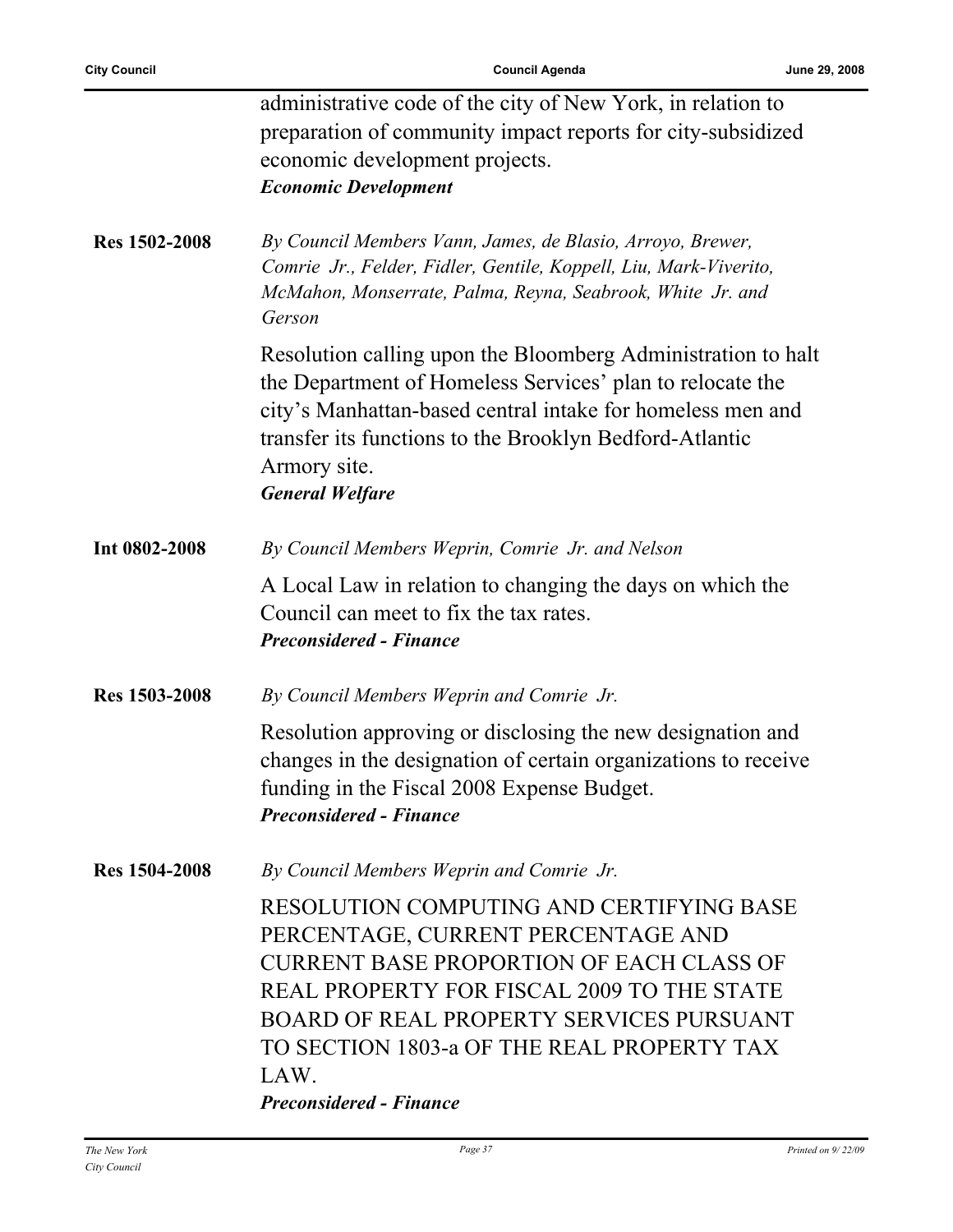| Res 1505-2008 | By Council Members Weprin and Comrie Jr.                                                                                                                                                                                                                                                                                                                                                                                                              |
|---------------|-------------------------------------------------------------------------------------------------------------------------------------------------------------------------------------------------------------------------------------------------------------------------------------------------------------------------------------------------------------------------------------------------------------------------------------------------------|
|               | RESOLUTION COMPUTING AND CERTIFYING<br>ADJUSTED BASE PROPORTION OF EACH CLASS OF<br>REAL PROPERTY FOR FISCAL 2009 TO THE STATE<br><b>BOARD OF REAL PROPERTY SERVICES PURSUANT</b><br>TO SECTION 1803-a OF THE REAL PROPERTY TAX<br>LAW.<br><b>Preconsidered - Finance</b>                                                                                                                                                                             |
| LU 0814-2008  | By Council Member Weprin                                                                                                                                                                                                                                                                                                                                                                                                                              |
|               | Courtland Corners II, Block 2408, Lots 1, 2, 5, 6, 7, 8, 9, 10,<br>12, 13, 14, 20, 25, 27, 28, 29, 31 and part of Lot 16 (part of<br>tentative Lot 1), Bronx, Council District No. 17<br><b>Preconsidered - Finance</b>                                                                                                                                                                                                                               |
| LU 0815-2008  | By Council Member Weprin                                                                                                                                                                                                                                                                                                                                                                                                                              |
|               | New Foundations Program, POKO South Bronx<br>Condominiums I, 1434-8 Morris Avenue, Bronx, Council<br>District No. 16<br><b>Preconsidered - Finance</b>                                                                                                                                                                                                                                                                                                |
| LU 0816-2008  | By Council Member Weprin                                                                                                                                                                                                                                                                                                                                                                                                                              |
|               | Section 202 Supportive Housing Program for the Elderly,<br>Council Towers V, 2228 Givan Avenue, The Bronx, Council<br>District No. 12.<br><b>Preconsidered - Finance</b>                                                                                                                                                                                                                                                                              |
| LU 0817-2008  | <b>By Council Member Katz</b>                                                                                                                                                                                                                                                                                                                                                                                                                         |
|               | Application no. 20085379 TCM, pursuant to $\S 20-226$ of the<br>Administrative Code of the City of New York, concerning the<br>petition of Mosso Corp., to establish, maintain and operate an<br>unenclosed sidewalk café at 300 Spring Street, Borough of<br>Manhattan, Council District no. 3. This application is subject<br>to review and action by the Land Use Committee only if<br>called-up by vote of the Council pursuant to Rule 11.20b of |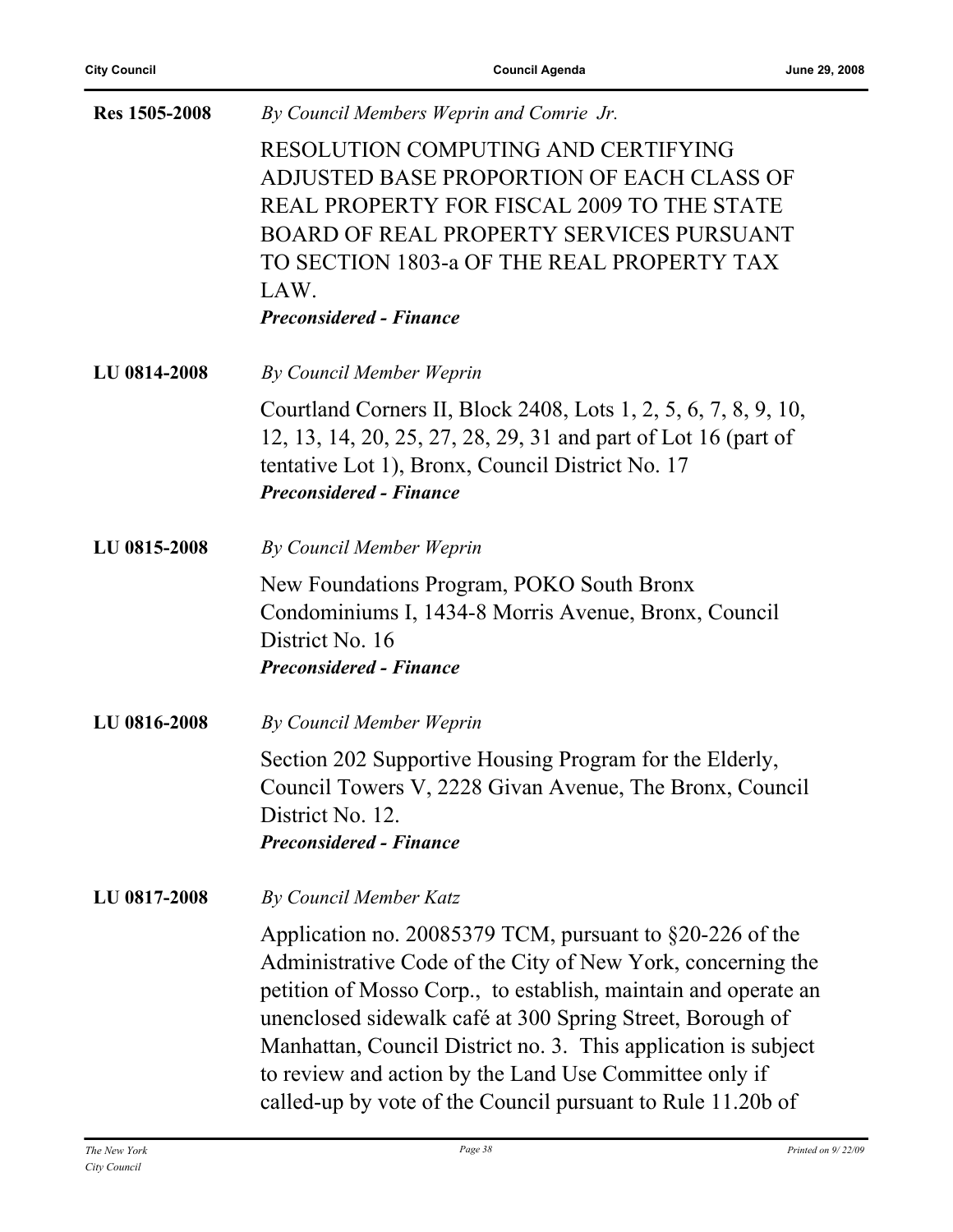| <b>City Council</b> | <b>Council Agenda</b>                                                                                                                                                                                                                                                                                                                                                                                                                                                                                                                                                                                                                                                          | June 29, 2008 |
|---------------------|--------------------------------------------------------------------------------------------------------------------------------------------------------------------------------------------------------------------------------------------------------------------------------------------------------------------------------------------------------------------------------------------------------------------------------------------------------------------------------------------------------------------------------------------------------------------------------------------------------------------------------------------------------------------------------|---------------|
|                     | the Council and $\S20-226(g)$ of the New York City                                                                                                                                                                                                                                                                                                                                                                                                                                                                                                                                                                                                                             |               |
|                     | Administrative Code.                                                                                                                                                                                                                                                                                                                                                                                                                                                                                                                                                                                                                                                           |               |
|                     | <b>Zoning and Franchises</b>                                                                                                                                                                                                                                                                                                                                                                                                                                                                                                                                                                                                                                                   |               |
| LU 0818-2008        | By Council Member Katz                                                                                                                                                                                                                                                                                                                                                                                                                                                                                                                                                                                                                                                         |               |
|                     | Application no. C 070575 ZMM, submitted by 627 Greenwich<br>LLC and KMG Greenwich LLC pursuant to Sections 197-c<br>and 201 of the New York City Charter for an amendment of<br>the Zoning Map, Section No. 12a, changing from an M1-5<br>District to an M1-5/R7X District.<br><b>Zoning and Franchises</b>                                                                                                                                                                                                                                                                                                                                                                    |               |
| LU 0819-2008        | By Council Member Katz                                                                                                                                                                                                                                                                                                                                                                                                                                                                                                                                                                                                                                                         |               |
|                     | Application no. C 060333 ZSM submitted by Hospital for<br>Special Surgery pursuant to Sections 197-c and 201 of the<br>New York City Charter for the grant of a special permit<br>pursuant to Section 74-682 and Section 25-70 of the Zoning<br>Resolution to allow the development of a 12-story hospital<br>building and to permit the modification of the loading berth<br>requirements. This application is subject to review and action<br>by the Land Use Committee only if appealed to the Council<br>pursuant to $\S 197-d$ (b)(2) of the Charter or called up by vote<br>of the Council pursuant to $\S 197-d$ (b)(3) of the Charter.<br><b>Zoning and Franchises</b> |               |
| LU 0820-2008        | By Council Member Katz                                                                                                                                                                                                                                                                                                                                                                                                                                                                                                                                                                                                                                                         |               |
|                     | Application no. C 080371 ZMQ submitted by the Department<br>of City Planning pursuant to Sections 197-c and 201 of the<br>New York City Charter for an amendment of the Zoning Map,<br>Section Nos. 25b, 30a, 30b, 30c, 31a.<br><b>Zoning and Franchises</b>                                                                                                                                                                                                                                                                                                                                                                                                                   |               |
| LU 0821-2008        | By Council Member Katz                                                                                                                                                                                                                                                                                                                                                                                                                                                                                                                                                                                                                                                         |               |
|                     | Application no. C 080380 ZSR submitted by the Mayor's<br>Office of the Criminal Justice Coordinator and the New York<br>City Department of Transportation pursuant to Sections 197-c                                                                                                                                                                                                                                                                                                                                                                                                                                                                                           |               |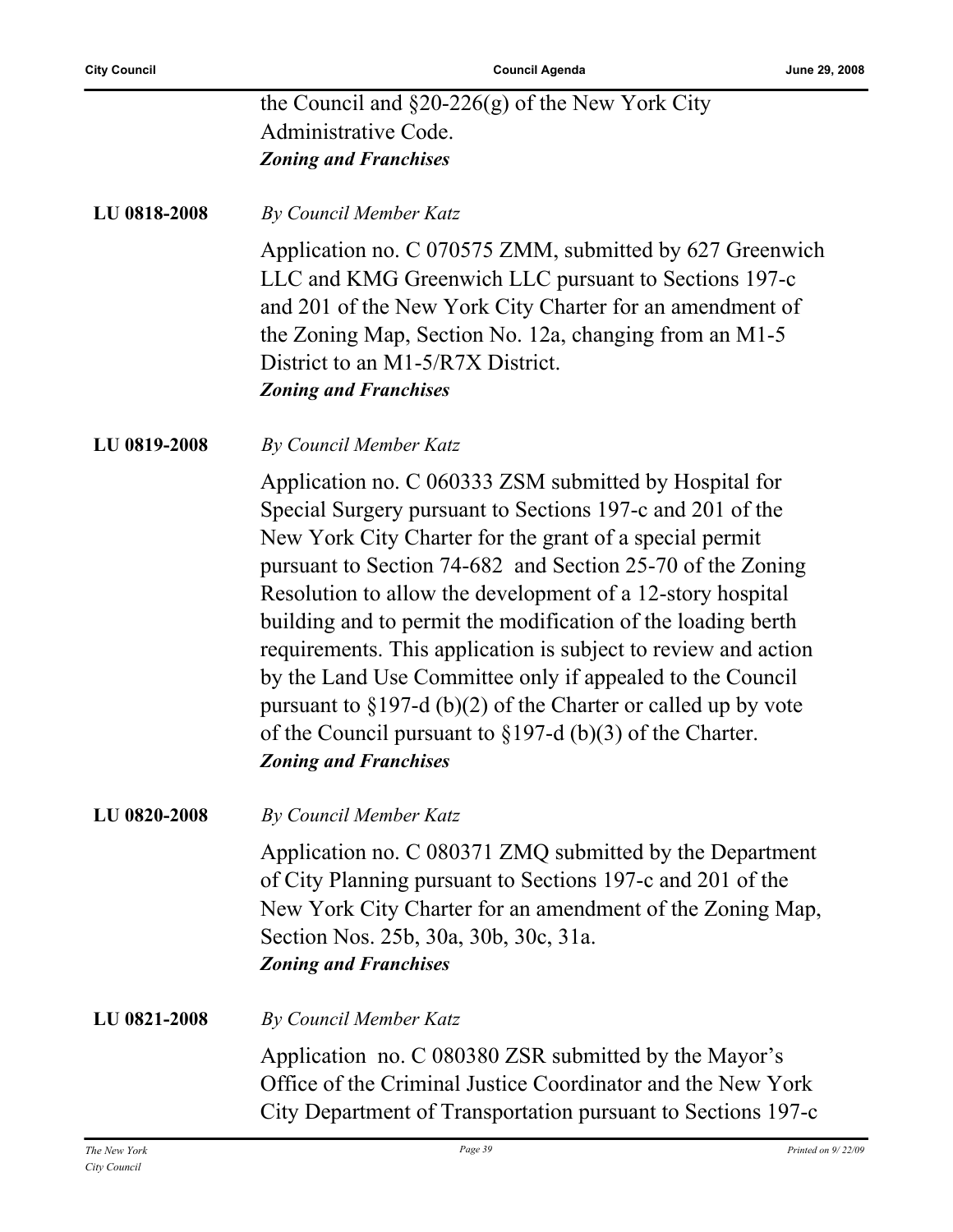| <b>City Council</b> | <b>Council Agenda</b>                                                                                                                                                                                                                                                                                                                                                                                                                                       | June 29, 2008 |
|---------------------|-------------------------------------------------------------------------------------------------------------------------------------------------------------------------------------------------------------------------------------------------------------------------------------------------------------------------------------------------------------------------------------------------------------------------------------------------------------|---------------|
|                     | and 201 of the New York City Charter for the grant of a<br>special permit pursuant to Section 74-512 of the Zoning<br>Resolution to allow a public parking garage with a maximum<br>capacity of 591 spaces including 160 accessory spaces on<br>property located at 2 Central Avenue (Block 6, Lot 21) in a<br>C4-2 District.<br><b>Zoning and Franchises</b>                                                                                               |               |
| LU 0822-2008        | By Council Member Katz                                                                                                                                                                                                                                                                                                                                                                                                                                      |               |
|                     | Application no. C 080378 PCR submitted by the Office of the<br>Criminal Justice Coordinator, the Department of<br>Transportation, and the Department of Citywide<br>Administrative Services, pursuant to Section 197-c of the New<br>York City Charter, for the site selection and acquisition of<br>property located at St. Marks Place and Hyatt Street (Block 8,<br>lots 1, 11, and 14) for use as a public parking lot.<br><b>Zoning and Franchises</b> |               |
| LU 0823-2008        | By Council Member Katz                                                                                                                                                                                                                                                                                                                                                                                                                                      |               |
|                     | Application no. C 080379 PSR submitted by the Office of the<br>Criminal Justice Coordinator, the Department of<br>Transportation, and the Department of Citywide<br>Administrative Services, pursuant to Section 197-c of the New<br>York City Charter, for the site selection of property located at<br>2 Central Avenue (Block 6, lot 21), for use as a courthouse<br>and accessory parking garage.<br><b>Zoning and Franchises</b>                       |               |
| LU 0824-2008        | By Council Member Katz                                                                                                                                                                                                                                                                                                                                                                                                                                      |               |
|                     | Application nos. N 080372 ZRQ and N 080373 ZRQ<br>submitted by the Department of City Planning pursuant to<br>Section 201 of the New York City Charter, for amendment of                                                                                                                                                                                                                                                                                    |               |

the Zoning Resolution of the City of New York relating to Article II, Chapters 1 and 5, to extend the applicability of the R2X District and to modify the off-street parking regulations for R6 and R7 Districts in Community District 14, in the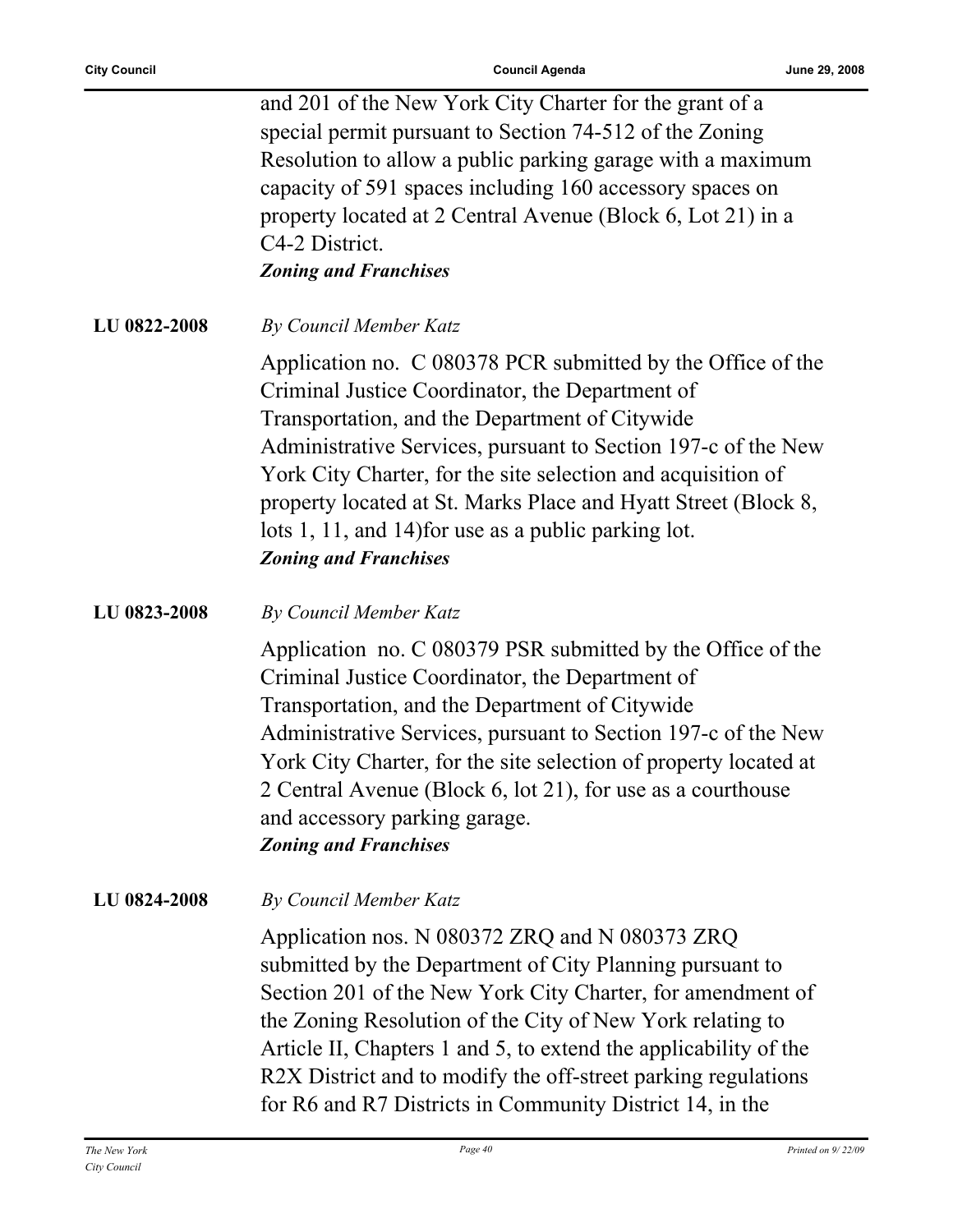#### Borough of Queens. *Zoning and Franchises*

**LU 0825-2008** *By Council Member Katz*

Application no. C 080313 ZSM submitted by 443 Greenwich LLC pursuant to Sections 197-c and 201 of the New York City Charter for the grant of a special permit pursuant to Section 74-711 of the Zoning Resolution to modify: the use regulations of Sections 42-10 and 111-102(b), the bulk regulations of Section 43-28 (Special Provisions for Through Lots),Section 43-43 (Minimum Height of Front Wall and Required Front Setbacks) and Section 111-112 (Open Space Equivalent). This application is subject to review and action by the Land Use Committee only if appealed to the Council pursuant to §197-d (b)(2) of the Charter or called up by vote of the Council pursuant to §197-d (b)(3) of the Charter. *Zoning and Franchises*

#### **LU 0826-2008** *By Council Member Katz*

Application no. N 080358 ZRM submitted by the Department of Small BusinessServices pursuant to Section 201 of the New York City Charter, for an amendment of the Zoning Resolution of the City of New York concerning Section 62-416 (Special regulations f or zoning lots that include parks) relating to the East River Waterfront Esplanade and Piers Project. in Community Districts 1 and 3, in the Borough of Manhattan. *Zoning and Franchises*

#### **LU 0827-2008** *By Council Member Katz*

Application no. 20085643 (N 080453 HKM) pursuant to Section 3020 of the Charter of the City of New York, concerning the designation (List No. 40, L P- 2287) by the Landmarks Preservation Commission of the NOHO Historic District Extension, Council District no. 1 and 2. *Landmarks, Public Siting and Maritime Uses*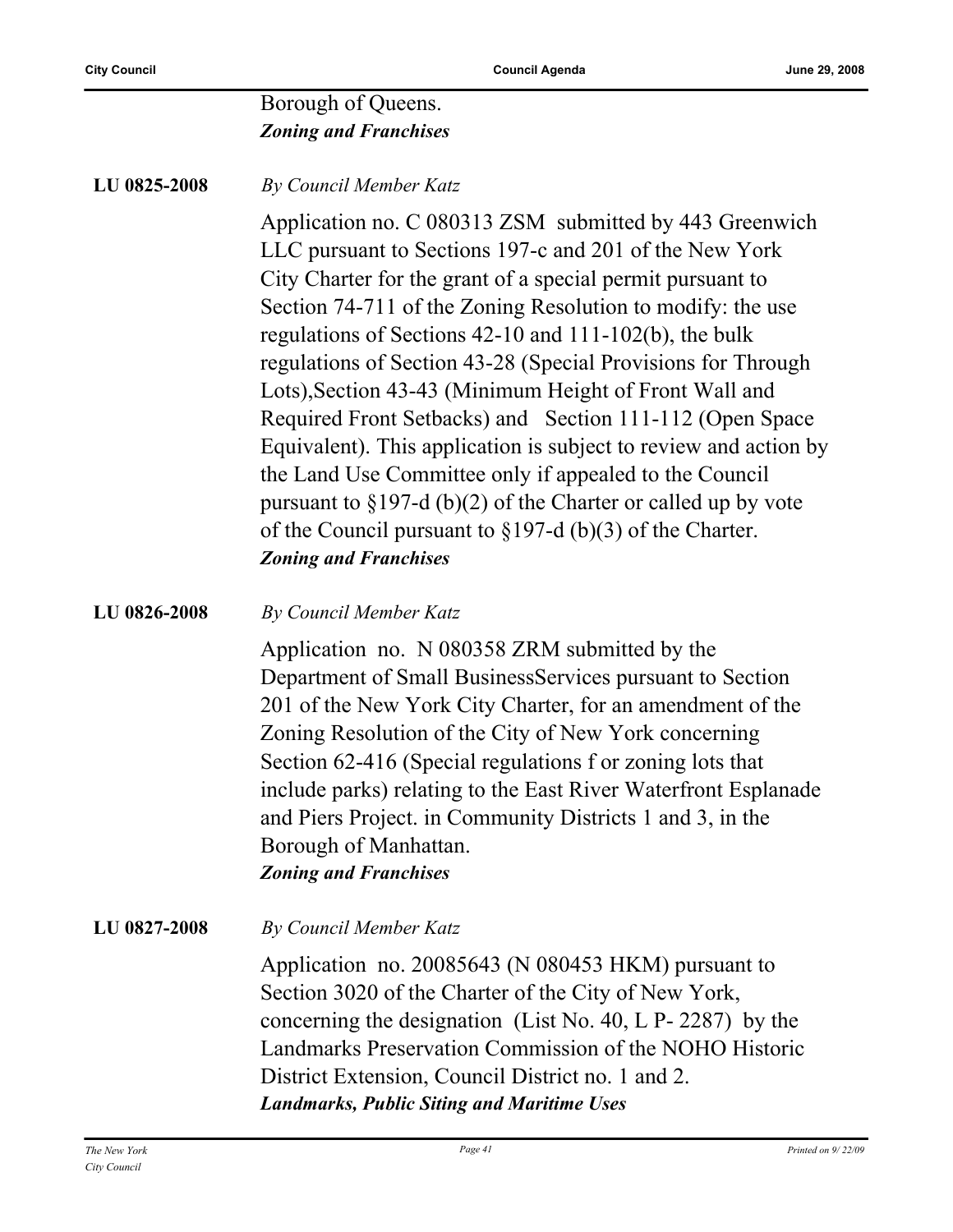| LU 0828-2008 | By Council Member Katz                                                                                                                                                                                                                                                                                                                                                                                                                                                            |
|--------------|-----------------------------------------------------------------------------------------------------------------------------------------------------------------------------------------------------------------------------------------------------------------------------------------------------------------------------------------------------------------------------------------------------------------------------------------------------------------------------------|
|              | Application no. C 050018 ZMX submitted by Ebling Partners<br>LLC pursuant to Sections 197-c and 201 of the New York<br>City Charter for an amendment of the Zoning Map, Section<br>No. 6c: changing from an M1-1 District to an R7X District<br>and establishing within the proposed R7X District a C2-3.<br><b>Zoning and Franchises</b>                                                                                                                                         |
| LU 0829-2008 | By Council Member Katz                                                                                                                                                                                                                                                                                                                                                                                                                                                            |
|              | Application no. N 080345 ZRK submitted by the Department<br>of City Planning pursuant to Section 201 of the New York<br>City Charter for an amendment of the Zoning Resolution of<br>the City of New York, concerning the modification of bulk<br>regulations in Articles II and III, relating to certain narrow<br><b>Zoning and Franchises</b>                                                                                                                                  |
| LU 0830-2008 | By Council Member Katz                                                                                                                                                                                                                                                                                                                                                                                                                                                            |
|              | Application no. C 080013 PCQ submitted by the New York<br>City Police Department and the Department of Citywide<br>Administrative Services pursuant to Section 197-c of the New<br>York City Charter for the site selection and acquisition of<br>propertylocated at 49-21 and 48-23 Metropolitan Avenue<br>(Block 2611, lots 460, 470, and p/o lots 452, 454, 1001, and<br>1002) for use as a vehicle maintenance facility.<br><b>Landmarks, Public Siting and Maritime Uses</b> |
| LU 0831-2008 | By Council Member Katz                                                                                                                                                                                                                                                                                                                                                                                                                                                            |
|              | Application no. C 080153 ZSM submitted by Extell<br><b>Development Company</b><br>pursuant to Sections 197-c and 201 of the New York City<br>Charter for the grant of a special permit pursuant to Section<br>13-561 of the Zoning Resolution to allow an attended<br>accessory parking garage with a maximum capacity of 20<br>spaces on property located at 531-539 West End Avenue<br>(Block 1247, Lots 33, 34, 35, 36, 37 & 135), in an R10A                                  |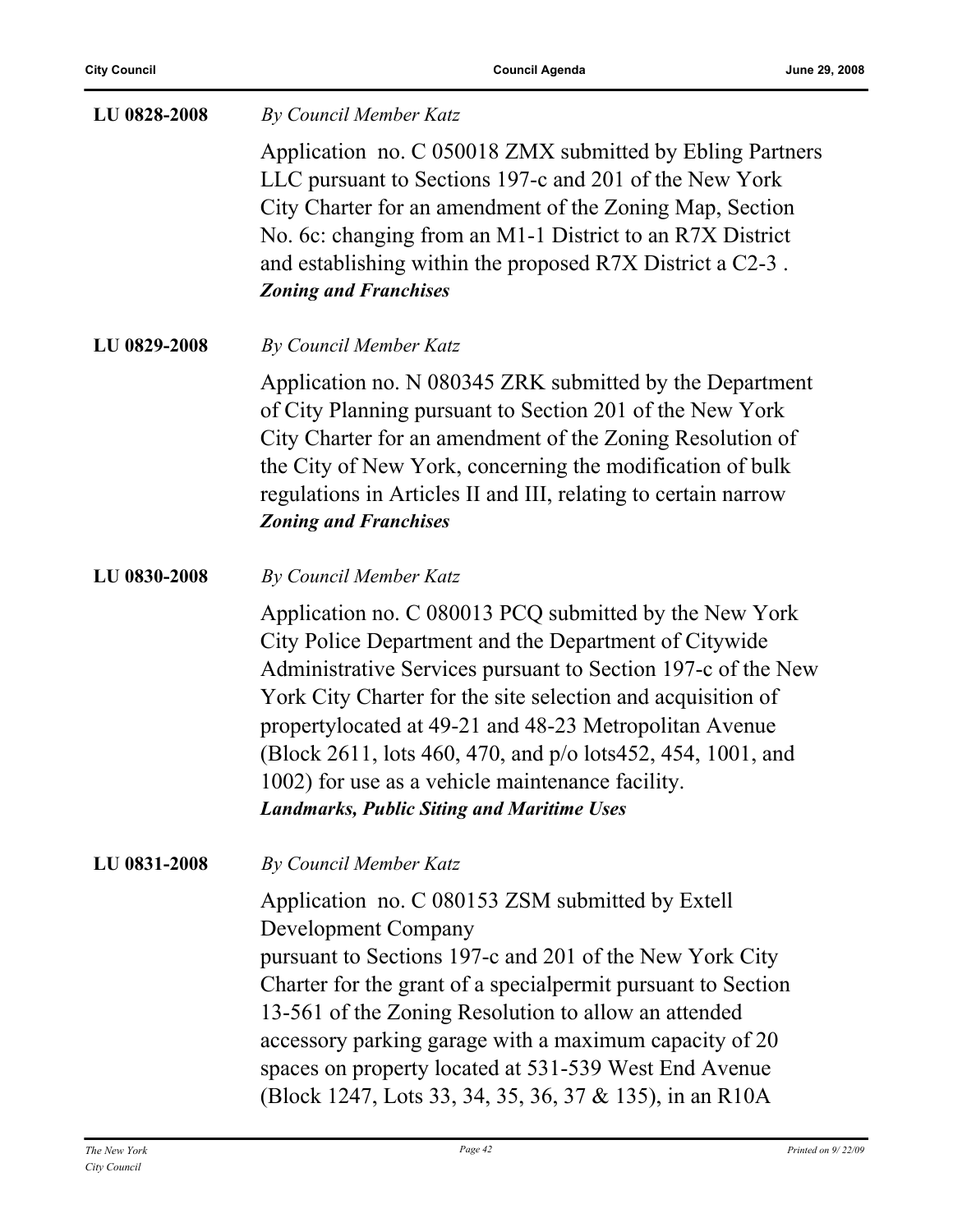District. This application is subject to review and action by the Land Use Committee only if appealed to the Council pursuant to §197-d (b)(2) of the Charter or called up by vote of the Council pursuant to §197-d (b)(3) of the Charter *Zoning and Franchises*

**LU 0832-2008** *By Council Member Katz*

Application no. N 080177 ZRM submitted by Park Avenue Hotel Acquisition, LLC, and 375 Park Avenue L.P., pursuant to Section 201 of the New York City Charter for an amendment of the Zoning Resolution of the City of New York concerning Article VIII, Chapter 1, Special Midtown District, concerning Section 81-212 (Special provisions for transfer of development rights from landmark sites). *Zoning and Franchises*

**LU 0833-2008** *By Council Member Katz*

Application no. C 080178 ZSM submitted by Park Avenue Hotel Acquisition, LLC pursuant to Sections 197-c and 201 of the New York City Charter for the grant of a special permit pursuant to the following sections of the Zoning Resolution Sections 81-212\* and 74-79 to modify the requirements of Section 23-851, Section 23-861, Section 36-62, and Section 81-45 and Section 37-07 and Section 81-277 - to modify the height and setback requirements of Section 81-27to facilitate the development of a 63-story mixed use building on property located at 610 Lexington Avenue (Block 1307, Lots 14 and 59), in a C6-6 District, within the Special Midtown District. This application is subject to review and action by the Land Use Committee only if appealed to the Council pursuant to §197-d (b)(2) of the Charter or called up by vote of the Council pursuant to §197-d (b)(3) of the Charter *Zoning and Franchises*

**LU 0834-2008** *By Council Member Katz*

Application no. N 080184(A) ZRM submitted by the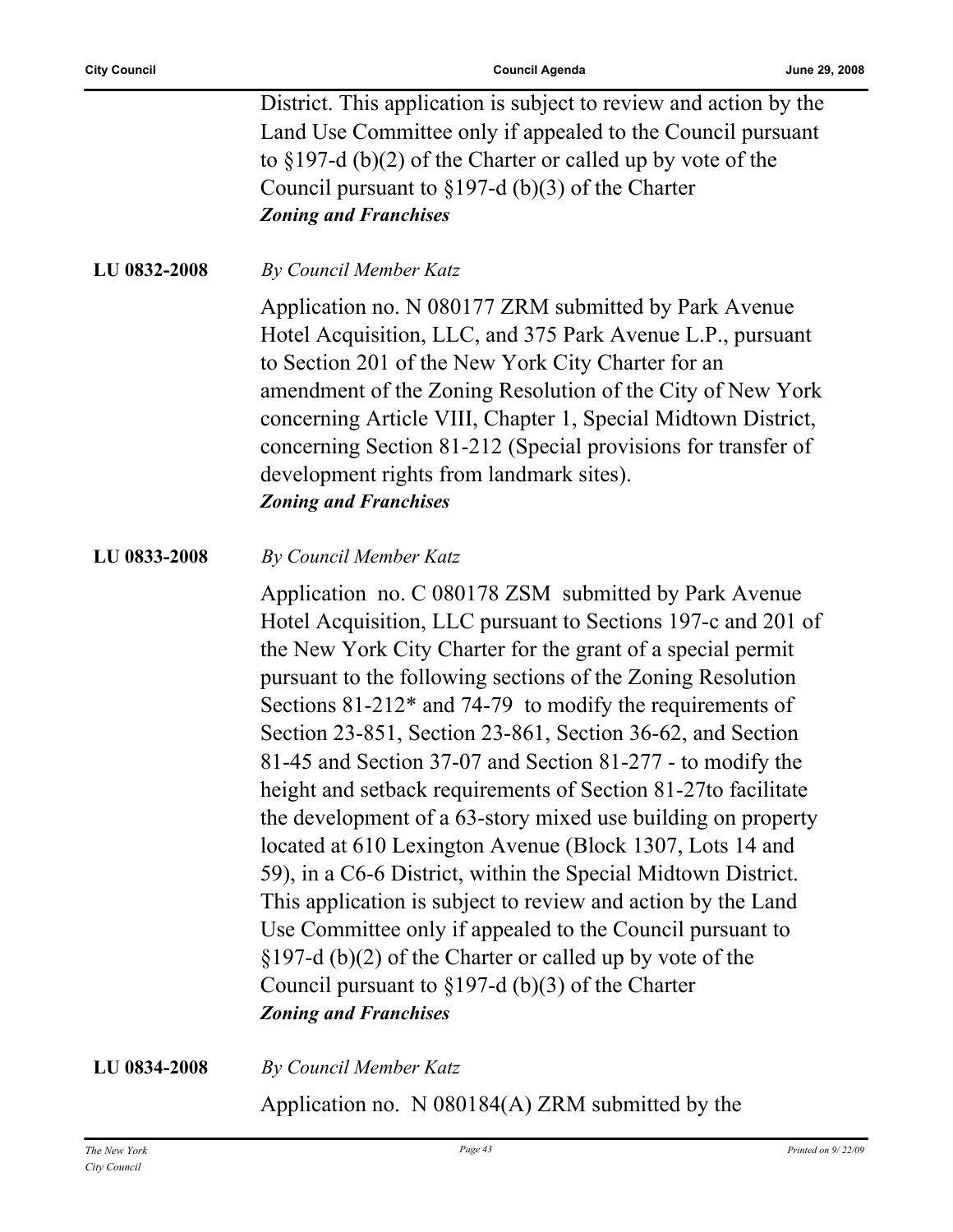Department of City Planning pursuant to Section 201 of the New York City Charter, for an amendment of the Zoning Resolution of the City of New York, concerning Article IX, Chapter 3 (Special Hudson Yards District), concerning Article IX, Chapter 6 (Special Clinton District), and concerning Article VIII, Chapter 1 (Special Midtown District). *Zoning and Franchises*

**LU 0835-2008** *By Council Member Katz*

Application no. N 050402 ZRM submitted by Leader House Associates, pursuant to Section 201 of the New York City Charter for an amendment of the Zoning Resolution of the City of New York concerning Article VII, Chapter 8 (Special Regulations Applying to Large-Scale Residential Developments), relating to ownership provisions within theformer West Side Urban Renewal Area, Community District #7, Borough of Manhattan. *Zoning and Franchises*

#### **LU 0836-2008** *By Council Member Katz*

Application no. C 070450 ZSM submitted by Great Jones Realty Corp. pursuant to Sections 197-c and 201 of the New York City Charter for the grant of a special permit pursuant to Section 74-781 of the Zoning Resolution to modify the use regulations of Section 42-14(D)(2)(b) to allow Use Group 6 uses (retail uses) on the ground floor and cellar of an existing three story building on property located at 33 Great Jones Street

(Block 530, Lot 24), in an M1-5B District. This application is subject to review and action by the Land Use Committee only if appealed to the Council pursuant to §197-d (b)(2) of the Charter or called up by vote of the Council pursuant to §197-d (b)(3) of the Charter *Zoning and Franchises*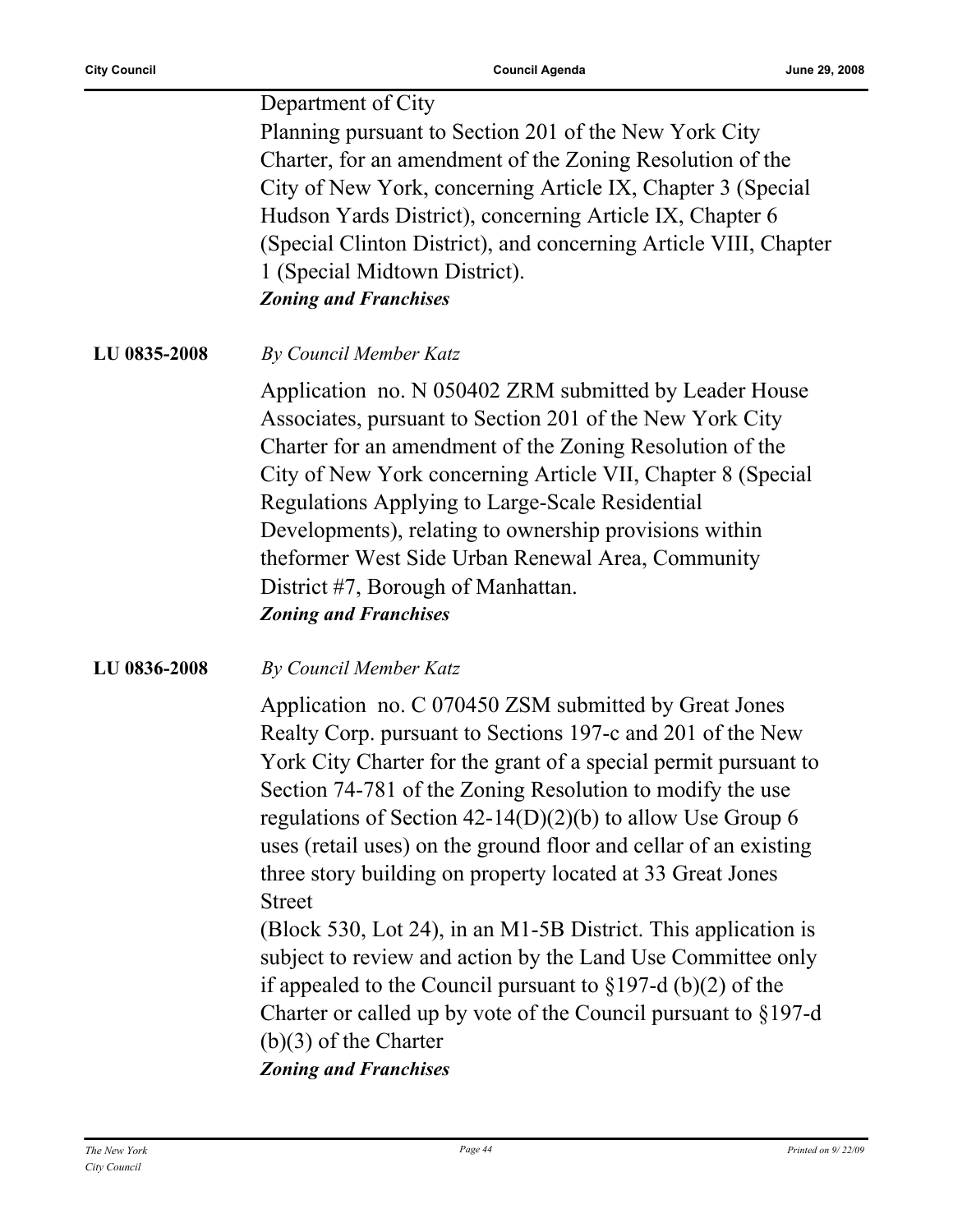| LU 0837-2008 | By Council Member Katz                                                                                                                                                                                                                                                                                                                                                                                                                                                                                                            |
|--------------|-----------------------------------------------------------------------------------------------------------------------------------------------------------------------------------------------------------------------------------------------------------------------------------------------------------------------------------------------------------------------------------------------------------------------------------------------------------------------------------------------------------------------------------|
|              | Application no. N 080406 ZRM submitted by the Whitney<br>Museum of American Art and the Economic Development<br>Corporation pursuant to Section 201 of the New YorkCity<br>Charter for amendment of the Zoning Resolution of the City<br>of New York, concerning Section 74-92, (Use Group 3A and<br>4A Community Facilities and Certain Large Retail<br>Establishments in Manufacturing Districts) to facilitate the<br>Whitney Museum expansion, Borough of Manhattan,<br>Community District 2.<br><b>Zoning and Franchises</b> |
| LU 0838-2008 | <b>By Council Member Katz</b>                                                                                                                                                                                                                                                                                                                                                                                                                                                                                                     |
|              | Application no. C 080407 PCM submitted by the Department<br>of Parks and Recreation and the Department of Citywide<br>Administrative Services, pursuant to Section 197-c of the New<br>York City Charter for the site selection and acquisition of<br>property located at 555 West Street/820 Washington Street<br>(Block 644, Lots 1 and 10) for use as a maintenance and<br>operations facility for the High Line public open space.<br><b>Landmarks, Public Siting and Maritime Uses</b>                                       |
| LU 0839-2008 | By Council Member Katz                                                                                                                                                                                                                                                                                                                                                                                                                                                                                                            |
|              | Application no. C 080408 PPM submitted by the Department<br>of Citywide Administrative Services and the Department of<br>Small Business Services, pursuant to Section 197-c of the<br>New York City Charter, for the disposition to the New York<br>City Economic Development Corporation of city-owned<br>property, pursuant to zoning, located at Block 644 Lots 1 and<br>10, which includes the disposition of easements over portions<br>of Block 644 Lots 1 and 10.<br><b>Landmarks, Public Siting and Maritime Uses</b>     |
| LU 0840-2008 | By Council Member Katz                                                                                                                                                                                                                                                                                                                                                                                                                                                                                                            |
|              | Application no. C 080409 ZSM submitted by The Whitney<br>Museum of American Art and the Economic Development                                                                                                                                                                                                                                                                                                                                                                                                                      |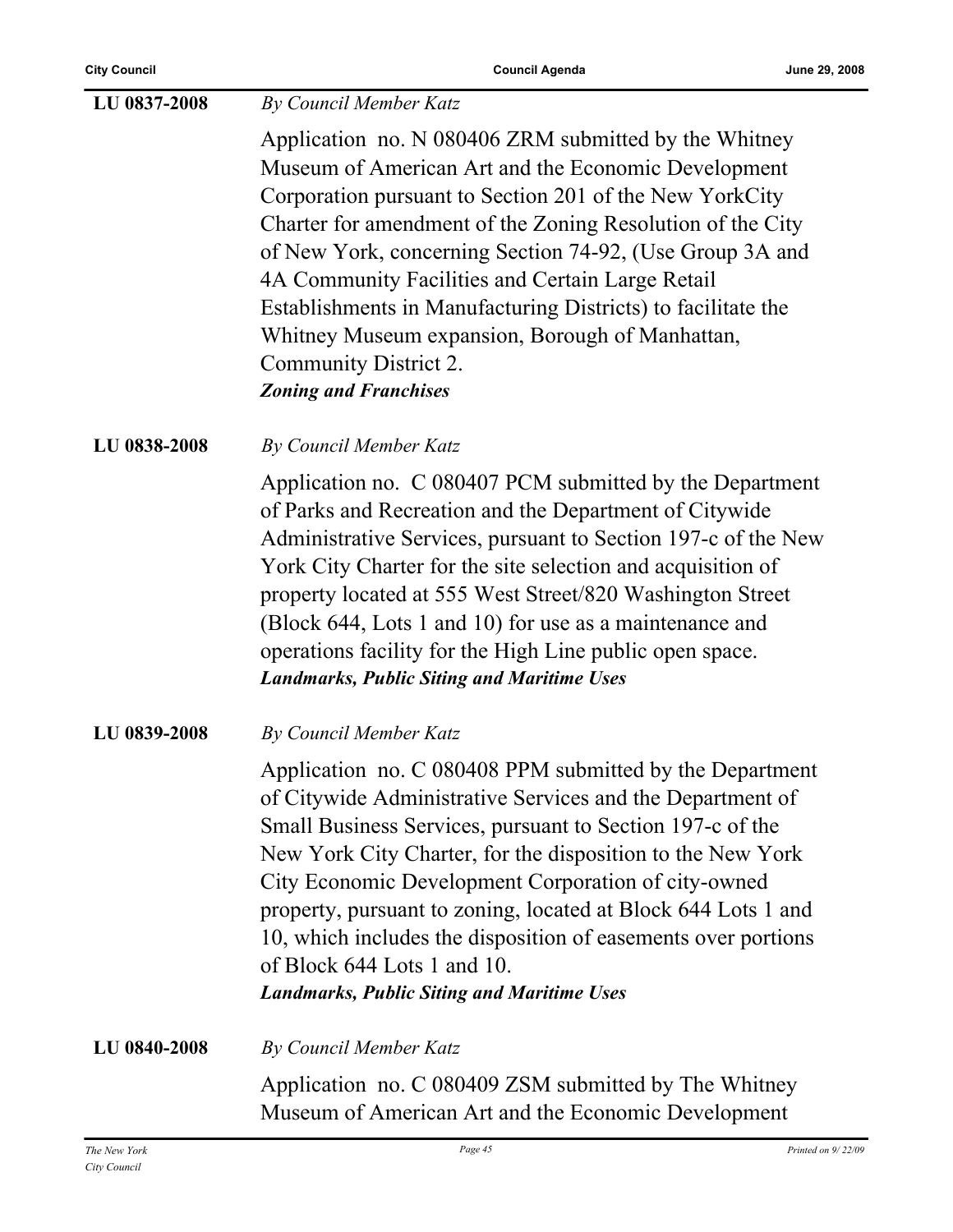Corporation pursuant to Sections 197-c and 201 of the New York City Charter for the grant of special permits pursuant to Section 74-921(a) and Section 74-921(b)  $*$  of the Zoning Resolution to modify the requirements of Section 43-43 (Maximum Height of Front Wall and Required Front Setbacks) for a building containing a museum use in Use Group 3A, on a zoning lot over which the High Line (as defined in Section 98-01) passes; in connection with the proposed development of a 6-story museum building on property located at 555 West Street a.k.a. 820 Washington Street (Block 644, Lots 1 and 10. This application is subject to review and action by the Land Use Committee only if appealed to the Council pursuant to §197-d (b)(2) of the Charter or called up by vote of the Council pursuant to  $\S 197-d$  (b)(3) of the Charter *Zoning and Franchises*

**LU 0841-2008** *By Council Member Katz*

Application, no. C 060440 MMM submitted by the Hospital for Special Surgery, pursuant to Sections 197-c and 199 of the New York City Charter and Section 5-430 et seq. of the New York City Administrative Code, for an amendment to the City Map. This application is subject to review and action by the Land Use Committee only if appealed to the Council pursuant to §197-d (b)(2) of the Charter or called up by vote of the Council pursuant to §197-d (b)(3) of the Charter. *Zoning and Franchises*

**LU 0842-2008** *By Council Member Katz*

Application no. C 070171 ZSM submitted by Hospital for Special Surgery pursuant to Sections 197-c and 201 of the New York City Charter for the grant of a special permit pursuant to Section 74-682 of the Zoning Resolution to allow the enlargement of an existing hospital and to permit the modification of the lot coverage requirements of Section 24-11 This application is subject to review and action by the